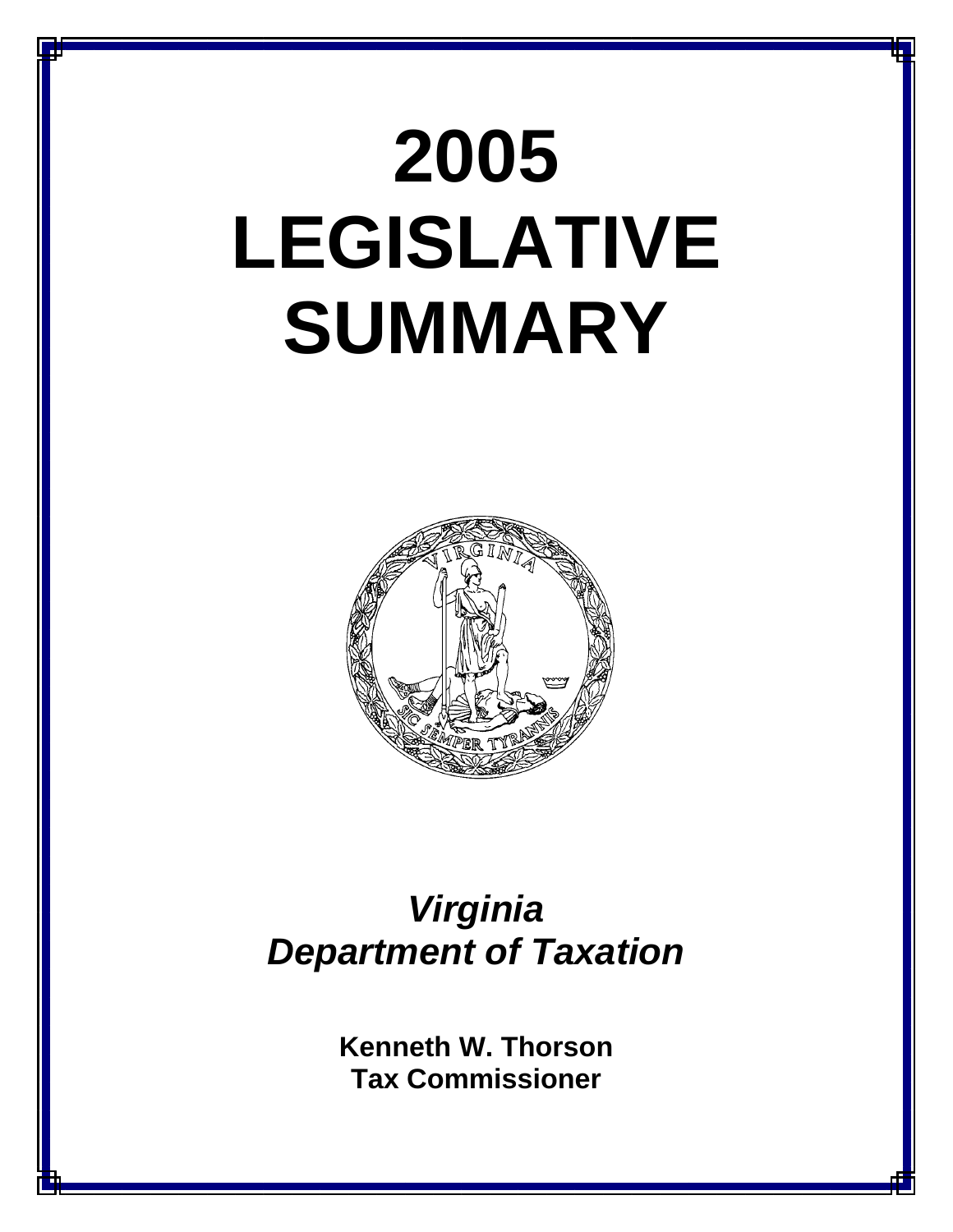The *Legislative Summary* is published by the Department of Taxation (TAX) as a convenient reference guide to state and local tax legislation enacted by the 2005 Session of the General Assembly. It includes a general description of enacted legislation affecting:

- ♦ State taxes administered by TAX, and
- $\bullet$  Local taxes for which TAX assists with administration or on which TAX renders advisory assistance.

References to chapter numbers are to the corresponding chapters in the Acts of Assembly. Effective dates of the legislation vary and are set out in each description.

 The *Summary* also includes legislative studies in which TAX will be directly involved or acting in a technical support role. In general, however, legislation granting property tax exemptions, creating special taxing jurisdictions or affecting taxes administered by other state agencies is not included in the *Summary*.

 The *Summary* is intended to provide a synopsis of enacted legislation and is for information purposes only. The *Summary* is not a substitute for the actual state law, local ordinances, and TAX regulations. Additional information on new legislation affecting state taxes may be obtained from TAX at the following telephone numbers:

> **Individual Income Tax (804) 367-8031 \*Email:** TaxIndReturns@tax.virginia.gov **(Personal tax inquiries) Corporation Income Tax (804) 367-8037 Sales and Use Tax (804) 367-8037 Employer Withholding Tax (804) 367-8037 \*Email:** TaxBusQuestions@tax.virginia.gov **(Business tax inquiries) Voice/TDD (804) 367-8329**

**\* Note**: *Emails sent to this address are not encrypted and therefore "unsecured." TAX strongly recommends that you avoid including confidential or personal information.*

 Additional information on new local tax legislation should be obtained from your local Commissioner of the Revenue, Treasurer or Director of Finance.

## **Virginia Department of Taxation July 2005**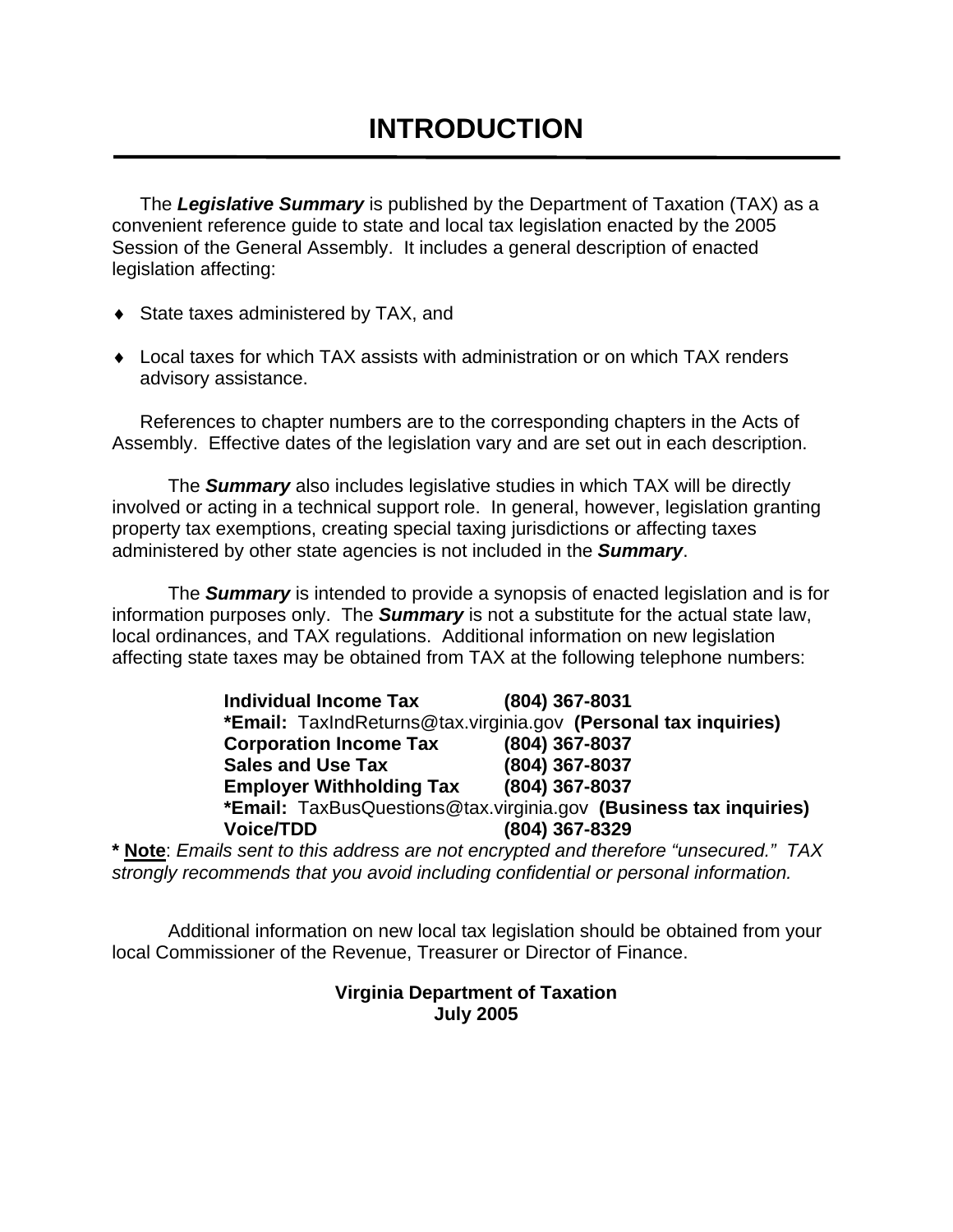## **TABLE OF CONTENTS**

| <b>STATE TAX LEGISLATION</b>                                              |  |
|---------------------------------------------------------------------------|--|
| <b>GENERAL PROVISIONS</b>                                                 |  |
|                                                                           |  |
|                                                                           |  |
| <b>INCOME TAX</b>                                                         |  |
| Advancement of Virginia's Fixed Date Conformity with the Internal Revenue |  |
|                                                                           |  |
| Neighborhood Assistance Act Tax Credit; Annual Amount Allowable per       |  |
|                                                                           |  |
| Effective Date for Personal Exemption Increase Advanced  4                |  |
|                                                                           |  |
|                                                                           |  |
|                                                                           |  |
|                                                                           |  |
|                                                                           |  |
|                                                                           |  |
|                                                                           |  |

## **RETAIL SALES AND USE TAX**

## **MISCELLANEOUS TAXES**  Apple Tax

## Recordation Tax

| Limited Exemption for Transfers to or from Partnerships and Limited Liability |  |
|-------------------------------------------------------------------------------|--|
|                                                                               |  |

## Cigarette and Tobacco Product Taxes

| Assignment of Escrow Funds by Nonparticipating Tobacco Manufacturers 13       |  |
|-------------------------------------------------------------------------------|--|
| Cigarette and Other Tobacco Products Taxes; Discount Allowed or Increased. 13 |  |
| Cigarette Stamping Exclusion for Manufacturers and Exclusive Distributors  14 |  |
| Tax Enforcement; Background Checks and Increased Penalties 14                 |  |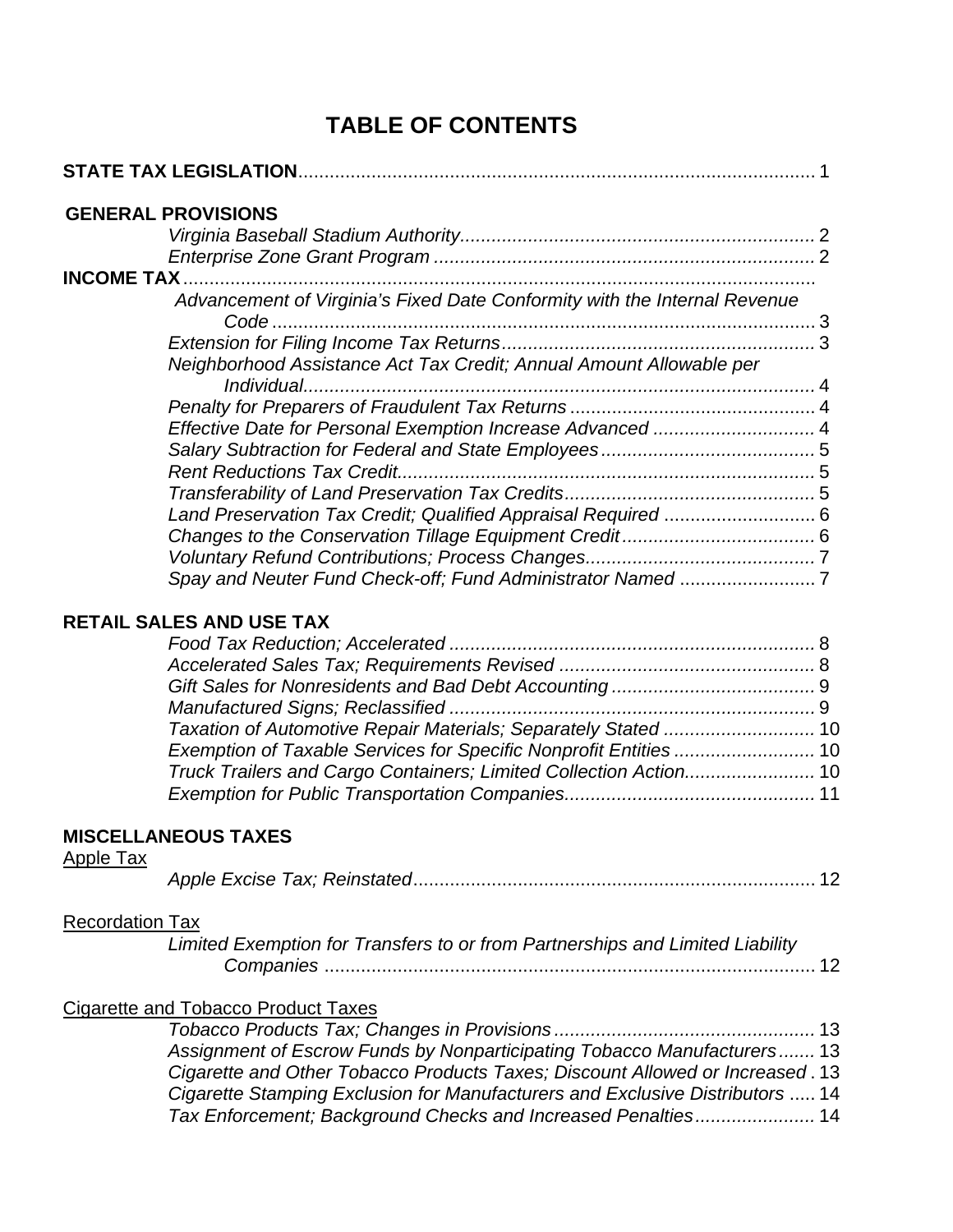|                             | <b>TANGIBLE PERSONAL PROPERTY TAX</b>                                     |  |
|-----------------------------|---------------------------------------------------------------------------|--|
|                             |                                                                           |  |
|                             | Separate Classification for Specific Machinery and Tools 16               |  |
|                             | Notice Required for Machinery and Tools Valuation Change 16               |  |
|                             |                                                                           |  |
| <b>REAL ESTATE TAX</b>      |                                                                           |  |
|                             |                                                                           |  |
|                             |                                                                           |  |
|                             |                                                                           |  |
|                             | Deferred Taxes; Localities Given Interest Rate Flexibility  18            |  |
|                             | Localities Provided New Tools to Set Income Limitation to Qualify for     |  |
|                             |                                                                           |  |
|                             | BUSINESS, PROFESSIONAL AND OCCUPATIONAL LICENSE TAX                       |  |
|                             |                                                                           |  |
|                             |                                                                           |  |
|                             | <b>TAX ADMINISTRATION AND COLLECTION</b>                                  |  |
|                             |                                                                           |  |
|                             | Penalties for Delinquent Payment of Certain Local Excise Taxes 19         |  |
|                             |                                                                           |  |
|                             | <b>MISCELLANEOUS TAXES</b>                                                |  |
| <b>Consumer Utility Tax</b> |                                                                           |  |
|                             | Imposition of Telecommunications Consumer Utility Tax                     |  |
|                             |                                                                           |  |
|                             |                                                                           |  |
|                             | <b>Transient Occupancy Tax</b>                                            |  |
|                             |                                                                           |  |
|                             |                                                                           |  |
|                             | Prince George and Craig Counties; Authority to Impose Additional Tax  22  |  |
|                             |                                                                           |  |
|                             |                                                                           |  |
|                             |                                                                           |  |
|                             |                                                                           |  |
|                             | Tax Commissioner's Annual Report on Corporate Tax Relief  24              |  |
|                             | Reports to General Assembly on Miscellaneous and Nonprofit Exemptions  24 |  |
|                             |                                                                           |  |
|                             | Identifying Taxes and Fees Which are Inefficient to Collect  25           |  |
|                             |                                                                           |  |
|                             |                                                                           |  |
|                             |                                                                           |  |
| <b>INDEXES</b>              |                                                                           |  |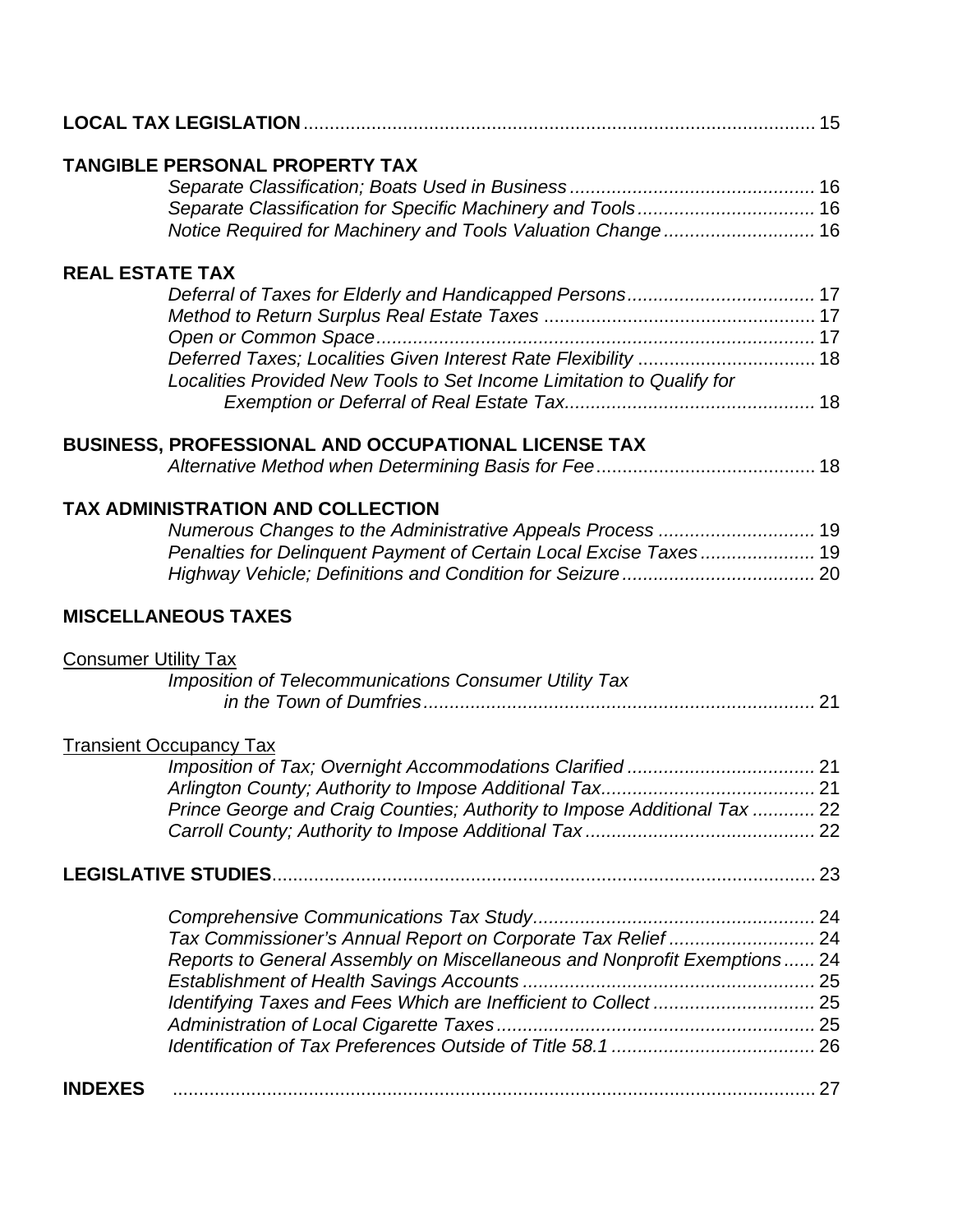## **STATE TAX**

## **LEGISLATION**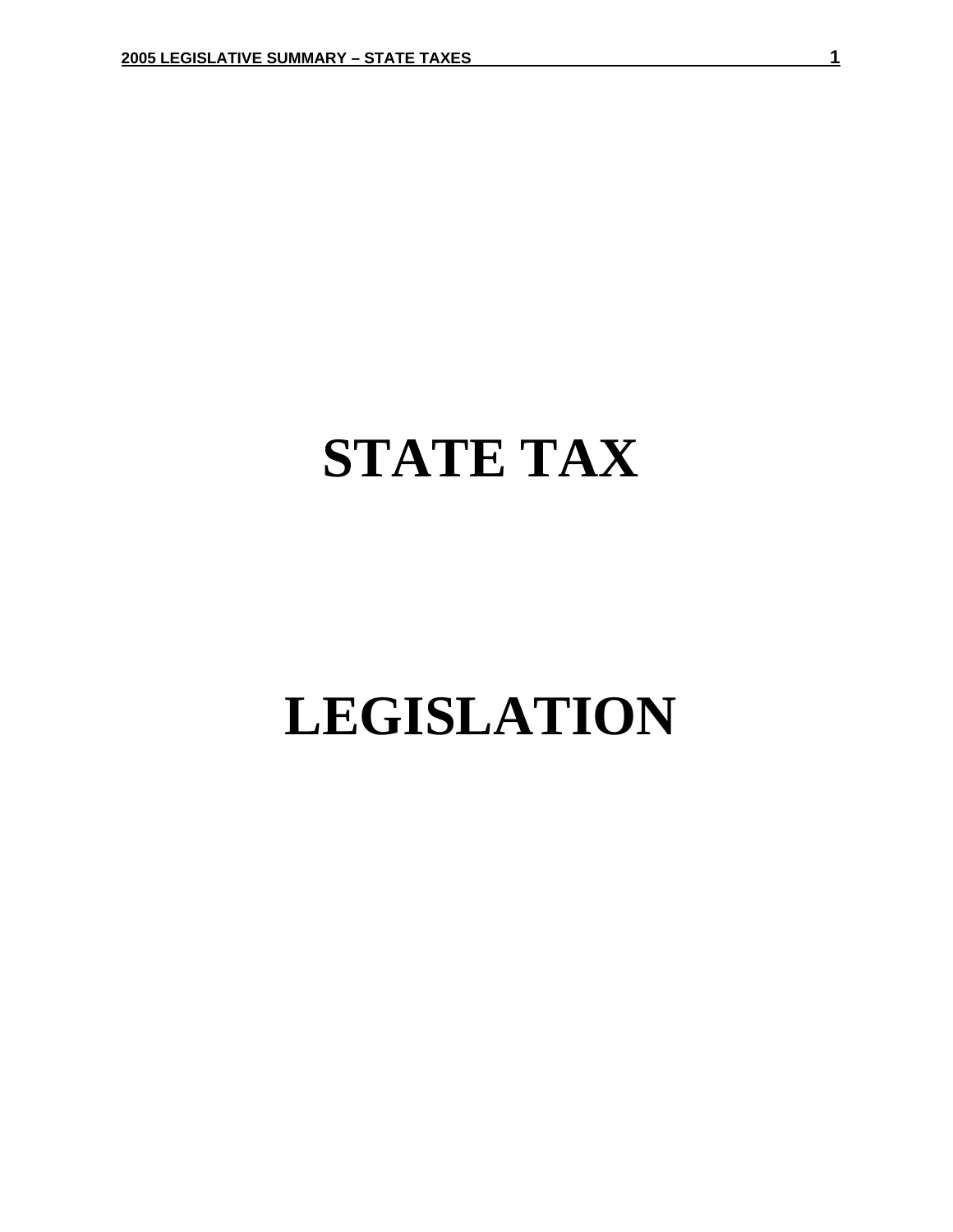## **GENERAL PROVISIONS**

#### *Virginia Baseball Stadium Authority - Reestablished*

 House Bill 2455 (Chapter 106) restores the expanded revenue entitlements for the Virginia Baseball Stadium Authority (the "Authority") that expired on January 1, 2005. The Authority is entitled, subject to appropriation, to specific income tax revenues resulting from activities performed at a major league baseball facility by individuals, corporations and pass-through entities. Existing sales and use tax entitlements are expanded to include the tax on transactions resulting from development and construction of the baseball facility. This legislation clarifies existing language regarding the local sales and use tax and admissions tax entitlements while permitting the locality in which a baseball facility is located to levy an additional admissions tax for any event at that facility. Finally, the Authority is prohibited from issuing bonds that adversely affect the Commonwealth and using this legislation to establish a facility for a minor league team.

**Effective Date:** July 1, 2005 and expires on January 1, 2008 **Code Sections Amended:** §§ 15.2-5800, 15.2-5805, 15.2-5806, 15.2-5808, 15.2-5814, 15.2-5815, 58.1-3818 and 58.1-3840 **Code Sections Added:** §§15.2-5822 and 15.2-5823

#### *Enterprise Zone Grant Program - Created*

House Bill 2570 (Chapter 884) and Senate Bill 983 (Chapter 863) phase out the existing system for enterprise zone tax credits and replace it with the Enterprise Zone Grant Program. The Enterprise Zone Act will expire as scheduled on July 1, 2005, but all enterprise zones that were in effect prior to July 1, 2005 will continue until the end of their 20-year designation period. In addition, the Enterprise Zone Business Tax Credit and the Enterprise Zone Real Property Investment Tax Credit will still be allowed for those businesses that already receive the credits or have signed agreements with the Commonwealth to do so. The cumulative total of tax credits available for these two programs is limited to \$7.5 million annually until June 30, 2019. Under the Enterprise Zone Grant Program that is created, localities will apply for grants from the Department of Housing and Community Development. The localities will be allowed to offer a variety of tax incentives when applying for an enterprise zone designation.

 **Effective Date:** July 1, 2005 **Code Sections Amended:** §§ [58.1-3,](http://leg1.state.va.us/cgi-bin/legp504.exe?000+cod+58.1-3) [58.1-439,](http://leg1.state.va.us/cgi-bin/legp504.exe?000+cod+58.1-439) [58.1-3245.6](http://leg1.state.va.us/cgi-bin/legp504.exe?000+cod+58.1-3245.6), [58.1-3245.8](http://leg1.state.va.us/cgi-bin/legp504.exe?000+cod+58.1-3245.8), [58.1-3245.12,](http://leg1.state.va.us/cgi-bin/legp504.exe?000+cod+58.1-3245.12) [59.1-279,](http://leg1.state.va.us/cgi-bin/legp504.exe?000+cod+59.1-279) [59.1-280,](http://leg1.state.va.us/cgi-bin/legp504.exe?000+cod+59.1-280) [59.1-280.1,](http://leg1.state.va.us/cgi-bin/legp504.exe?000+cod+59.1-280.1) [59.1-282.1,](http://leg1.state.va.us/cgi-bin/legp504.exe?000+cod+59.1-282.1) [59.1-282.2,](http://leg1.state.va.us/cgi-bin/legp504.exe?000+cod+59.1-282.2) [59.1-](http://leg1.state.va.us/cgi-bin/legp504.exe?000+cod+59.1-284.01) [284.01,](http://leg1.state.va.us/cgi-bin/legp504.exe?000+cod+59.1-284.01) and [59.1-284.17](http://leg1.state.va.us/cgi-bin/legp504.exe?000+cod+59.1-284.17) **Code Sections Added:** §§ [59.1-530](http://leg1.state.va.us/cgi-bin/legp504.exe?000+cod+59.1-530) through [59.1-541](http://leg1.state.va.us/cgi-bin/legp504.exe?000+cod+59.1-541) **Code Sections Repealed**: §§ [59.1-272](http://leg1.state.va.us/cgi-bin/legp504.exe?000+cod+59.1-272) through [59.1-278](http://leg1.state.va.us/cgi-bin/legp504.exe?000+cod+59.1-278), [59.1-279.1,](http://leg1.state.va.us/cgi-bin/legp504.exe?000+cod+59.1-279.1) [59.1-280.2](http://leg1.state.va.us/cgi-bin/legp504.exe?000+cod+59.1-280.2), [59.1-282](http://leg1.state.va.us/cgi-bin/legp504.exe?000+cod+59.1-282), and [59.1-282.3](http://leg1.state.va.us/cgi-bin/legp504.exe?000+cod+59.1-282.3) through [59.1-284](http://leg1.state.va.us/cgi-bin/legp504.exe?000+cod+59.1-284)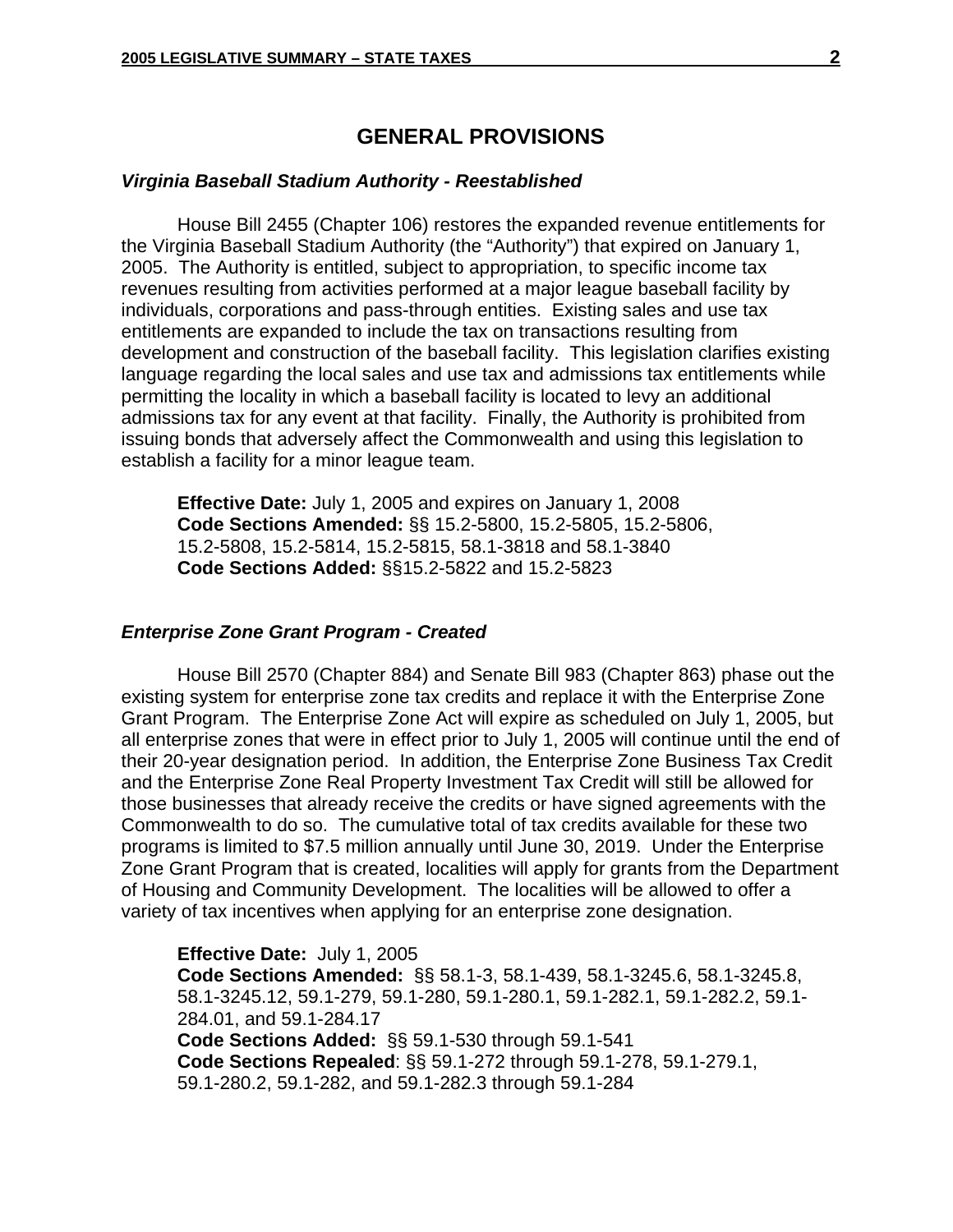## **INCOME TAX**

### *Advancement of Virginia's Fixed Date Conformity with the Internal Revenue Code - Amended*

House Bill 2411 (Chapter 5), Senate Bill 856 (Chapter 26) and Senate Bill 897 (Chapter 29) advance Virginia's date of conformity and conform Virginia's income tax law to the provisions of recent federal legislation. House Bill 2411 and Senate Bill 856 move Virginia's date of conformity to the Internal Revenue Code (IRC) from December 31, 2003 to January 7, 2005. Advancing Virginia's date of conformity allows conformity with the provisions of the Working Families Tax Relief Act of 2004 and the American Jobs Creation Act of 2004. Virginia taxpayers will continue to compute their taxable income without regard to federal deductions for the special bonus depreciation allowance for certain assets or the five year carry-back of net operating losses (NOL) allowed for NOLs generated in either taxable years 2001 or 2002.

The January 7, 2005 date of conformity and the provisions of Senate Bill 897 allow Virginia taxpayers to claim itemized deductions on their 2004 Virginia tax returns for contributions made for tsunami relief in January 2005. All such contributions will be treated as if they were made on December 31, 2004.

**Effective Date:** February 24, 2005 **Code Section Amended:** § 58.1-301

#### *Extension for Filing Income Tax Returns - Amended*

House Bill 2325 (Chapter 100) allows taxpayers to elect a six-month extension of time within which to file an income tax return, in accordance with procedures established by the Tax Commissioner, without submitting a paper extension request. The penalty for failing to remit at least 90% of the tax due by the original due date is increased from 0.5% per month to 2% per month of the underpayment amount. The penalty on the underpayment for those taxpayers who filed the return late without a valid extension, but not later than 180 days after the return's original due date is reduced from 6% to 2% per month.

**Effective Date:** For taxable years beginning on and after January 1, 2005 **Code Sections Amended:** §§ 58.1-344, 58.1-393.1 and 58.1-453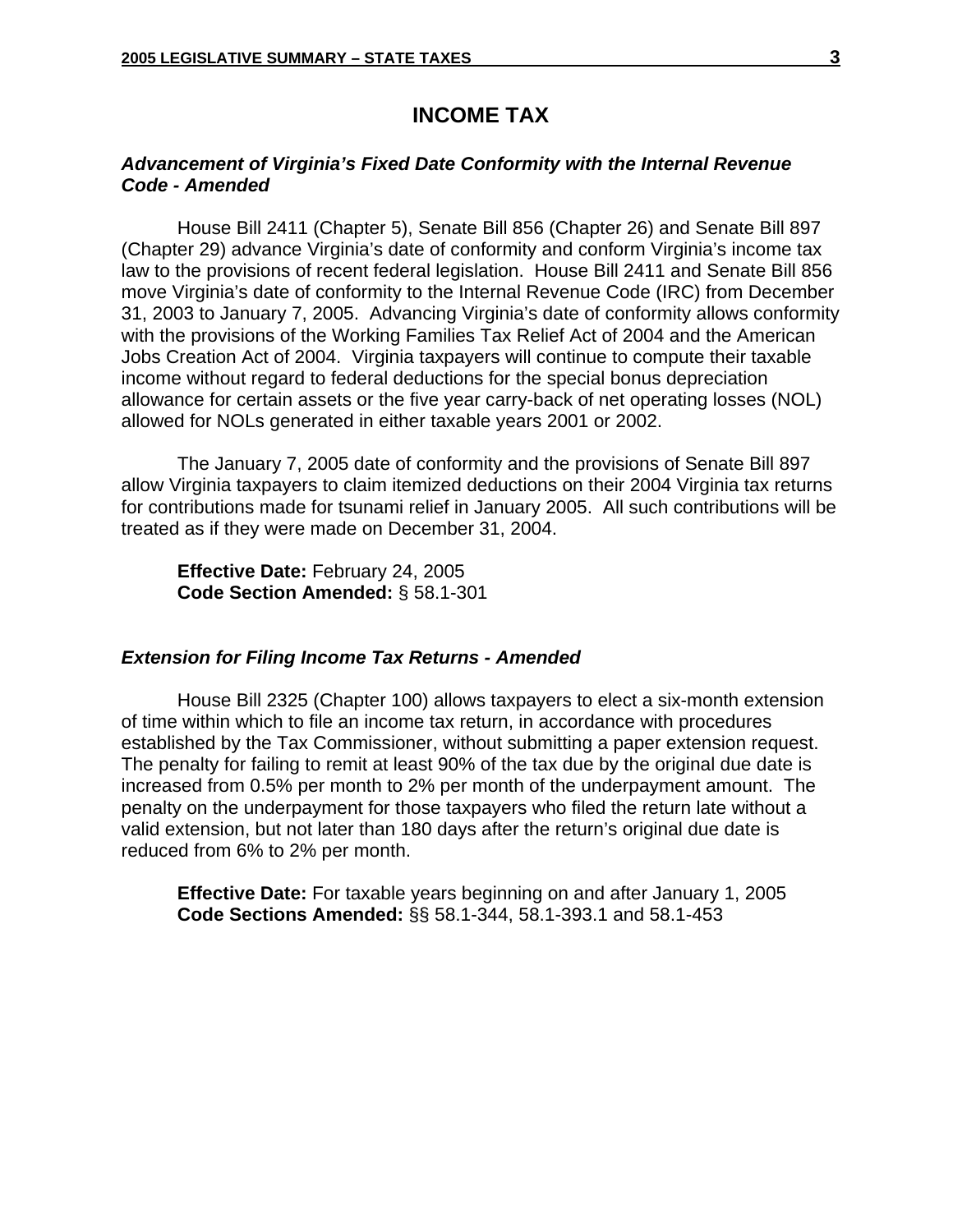## *Neighborhood Assistance Act Tax Credit; Annual Amount Allowable per Individual - Increased*

House Bill 2041 (Chapter 82) increases the maximum Neighborhood Assistance credit that individuals may receive in a taxable year from \$750 to \$50,000. The \$8 million annual limitation on total credits available remains unchanged.

**Effective Date:** July 1, 2005 **Code Section Amended:** § 63.2-2006

#### *Penalty for Preparers of Fraudulent Tax Returns* **-** *New*

 Senate Bill 1225 (Chapter 48) creates a class 6 felony for income tax return preparers who knowingly and willfully aid, assist in, counsel, or advise the preparation or presentation of a fraudulent tax return, affidavit, claim or other document required by the income tax laws that the preparer knows is fraudulent or false as to any material matter.

 This legislation authorizes the Tax Commissioner to initiate injunctive action against a fraudulent income tax return preparer in order to stop the preparer from engaging in return preparer fraud or, in certain circumstances, from acting as an income tax return preparer.

 An "income tax preparer" is defined as a person who prepares for compensation, or who employs one or more persons to prepare for compensation, any portion of an income tax return or a claim for refund. Excluded from the definition are those who merely furnish typing, reproducing or other mechanical assistance, prepare a return or claim for refund for his employer or prepare a return or claim for refund as a fiduciary.

**Effective Date:** July 1, 2005 **Code Section Amended:** § 58.1-302 **Code Sections Added:** §§ 58.1-348.1 and 58.1-348.2

#### *Effective Date for Personal Exemption Increase Advanced - Amended*

House Bill 1833 (Chapter 67) advances the effective date from January 1, 2006, to January 1, 2005 for increasing the personal and dependent exemption amounts from \$800 to \$900. This increase is not applicable to the additional exemption for taxpayers who are blind or are 65 years of age; these exemptions will remain at \$800.

**Effective Date:** For taxable years beginning on or after January 1, 2005 **Code Section Amended:** § 58.1-322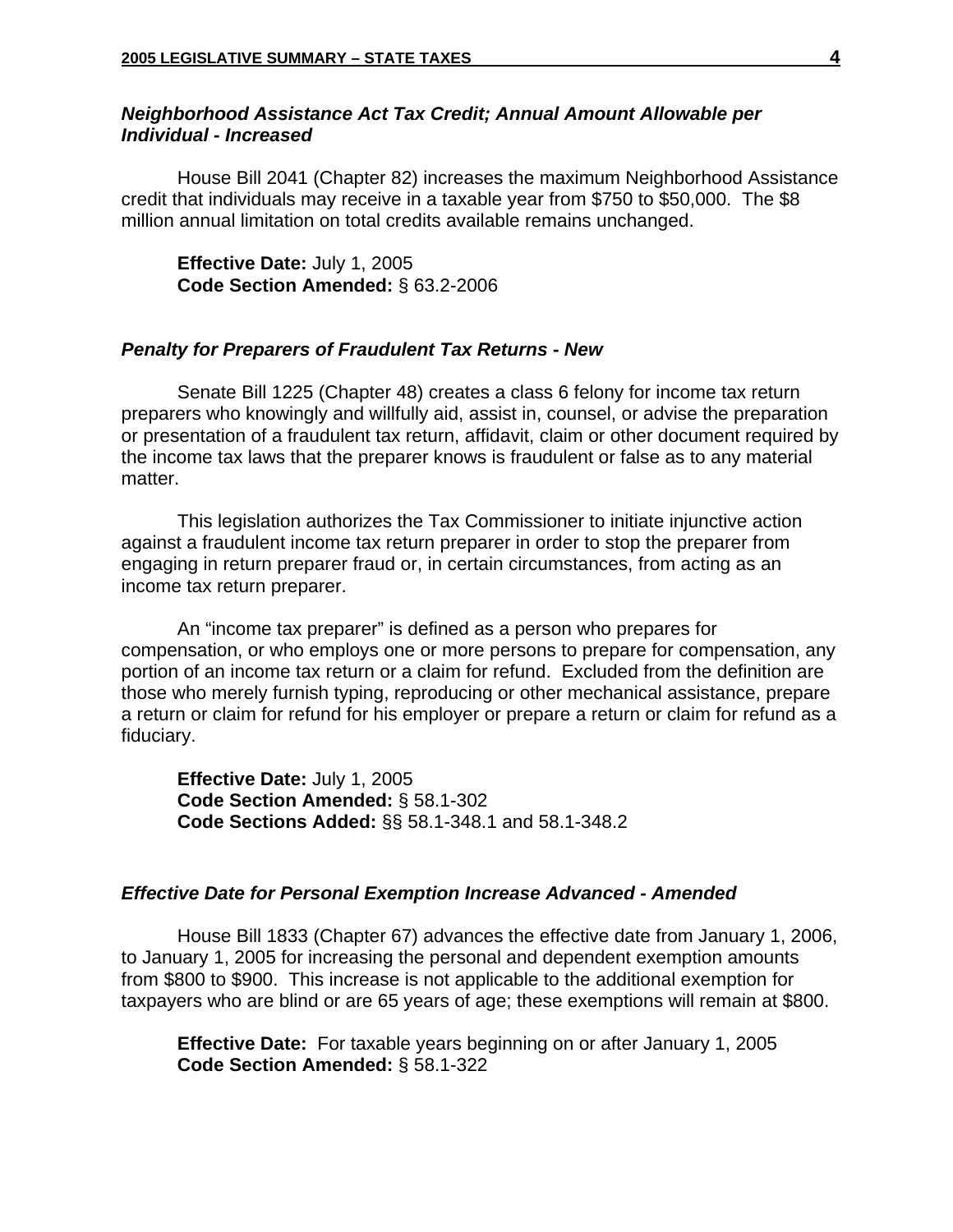#### *Salary Subtraction for Federal and State Employees - Clarified*

Senate Bill 866 (Chapter 27) amends the individual income tax salary subtraction allowed to federal and state employees by clarifying that it is available only to employees with a total annual salary from all employment for the taxable year of \$15,000 or less.

**Effective Date:** For taxable years beginning on or after January 1, 2005 **Code Section Amended:** § 58.1-322

### *Rent Reductions Tax Credit - Extended*

 House Bill 2444 (Chapter 414) extends the sunset date of the Rent Reductions tax credit from December 31, 2005, to December 31, 2010. The only reduced rents that qualify for the credit between January 1, 2006, and January 1, 2011, are those charged by an individual or corporation that validly claimed the credit for all or part of December, 1999, and that rents that unit to the same tenant that occupied it on December 31, 2005.

**Effective Date:** July 1, 2005 **Code Section Amended:** § 58.1-339.9

#### *Transferability of Land Preservation Tax Credits - New*

House Bill 2788 (Chapter 846) authorizes TAX to recognize the transfer of unused Land Preservation Tax Credits for land donated before January 1, 2002 if certain criteria are met. First, the transfer must have occurred on or before December 31, 2004. Next, notification of at least one transfer attributable to such donation must have been filed with TAX on forms prescribed for that purpose on or before December 31, 2004. Finally, the credit holder who transferred the credit must establish that the transfer was made in reliance on erroneous advice from TAX the transferability of the credits.

**Effective Date:** July 1, 2005 **Code Section Amended:** None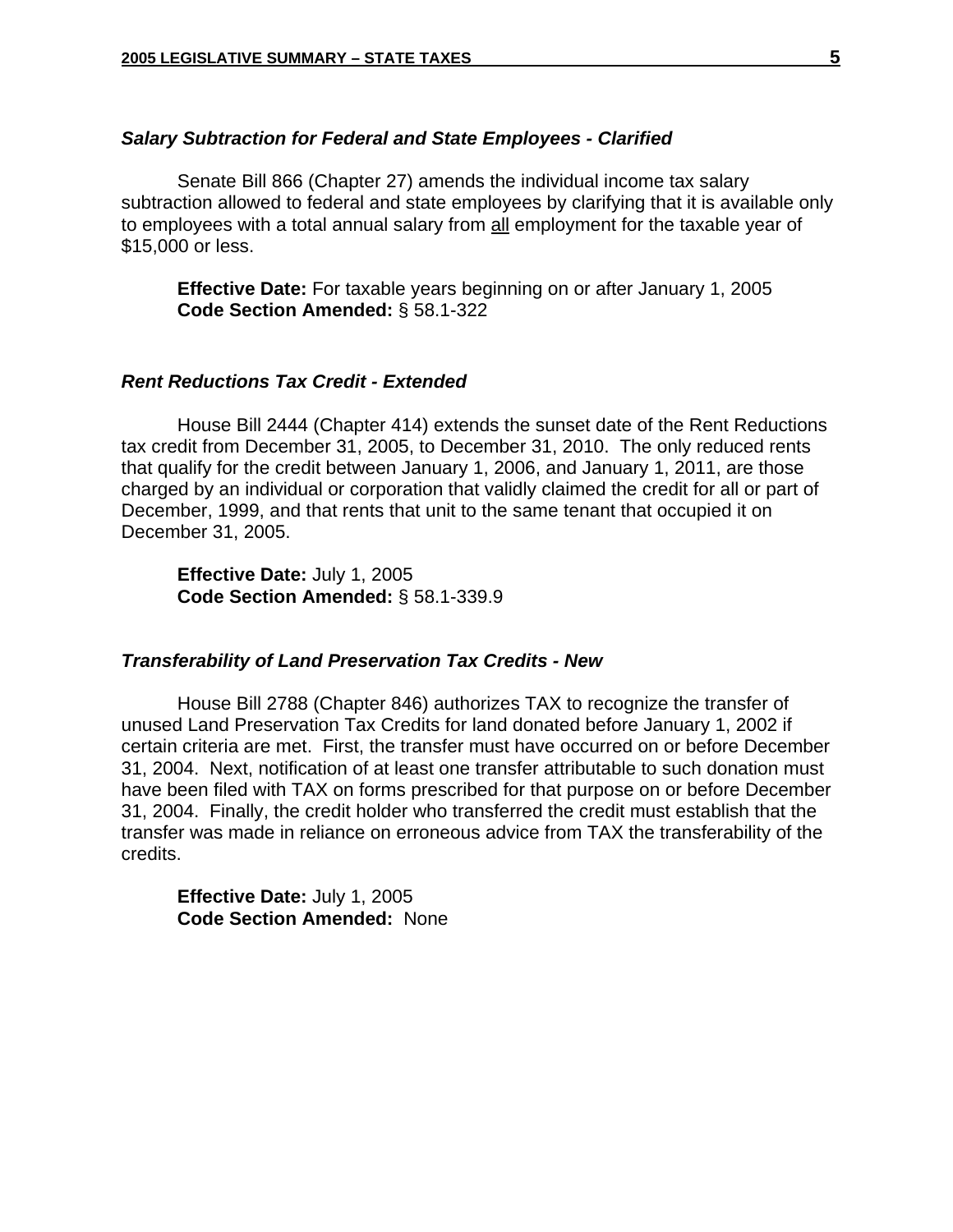#### *Land Preservation Tax Credit; Qualified Appraisal Required - Amended*

Senate Bill 1139 (Chapter 940) creates several new features for the appraisal requirements necessary to obtain a Land Preservation Tax Credit. First, the value of the donated interest in land must be reduced by the amount of gain that would not have been long-term capital gain if the property had been sold by the taxpayer at its fair market value. This legislation also requires that the qualified appraiser be licensed in the Commonwealth. Should the appraiser falsely or fraudulently overstate the value of the contributed property, TAX is authorized to disallow further appraisals signed by that appraiser and refer the appraiser to the Real Estate Appraisal Board for appropriate disciplinary action. In addition, if TAX determines that an appraisal was false or fraudulent, TAX is allowed to disregard the appraisal in determining the fair market value of the property and the amount of the tax credit to be allowed.

This legislation also modified an existing provision that excluded open space dedications made for the purpose of fulfilling any density requirements. This legislation extends this limitation to deductions and all other types of conveyances (fee-interests or less-than-fee-interests) in real property that have been dedicated for the purpose of fulfilling density requirements to obtain approvals for zoning, subdivision, site plan, or building permits.

**Effective Date:** July 1, 2005 **Code Sections Amended:** §§ 58.1-511 and 58.1-512

#### *Changes to the Conservation Tillage Equipment Credit - Amended*

House Bill 1655 (Chapter 58) expands the Conservation Tillage Equipment Tax Credit by broadening the definition of "conservation tillage equipment" and increasing the maximum annual amount of the credit from \$2,500 to \$4,000. Under this expanded definition, equipment used to reduce soil compaction will now qualify for the credit.

**Effective Date:** For taxable years beginning on or after January 1, 2005 **Code Sections Amended:** §§ 58.1-334 and 58.1-432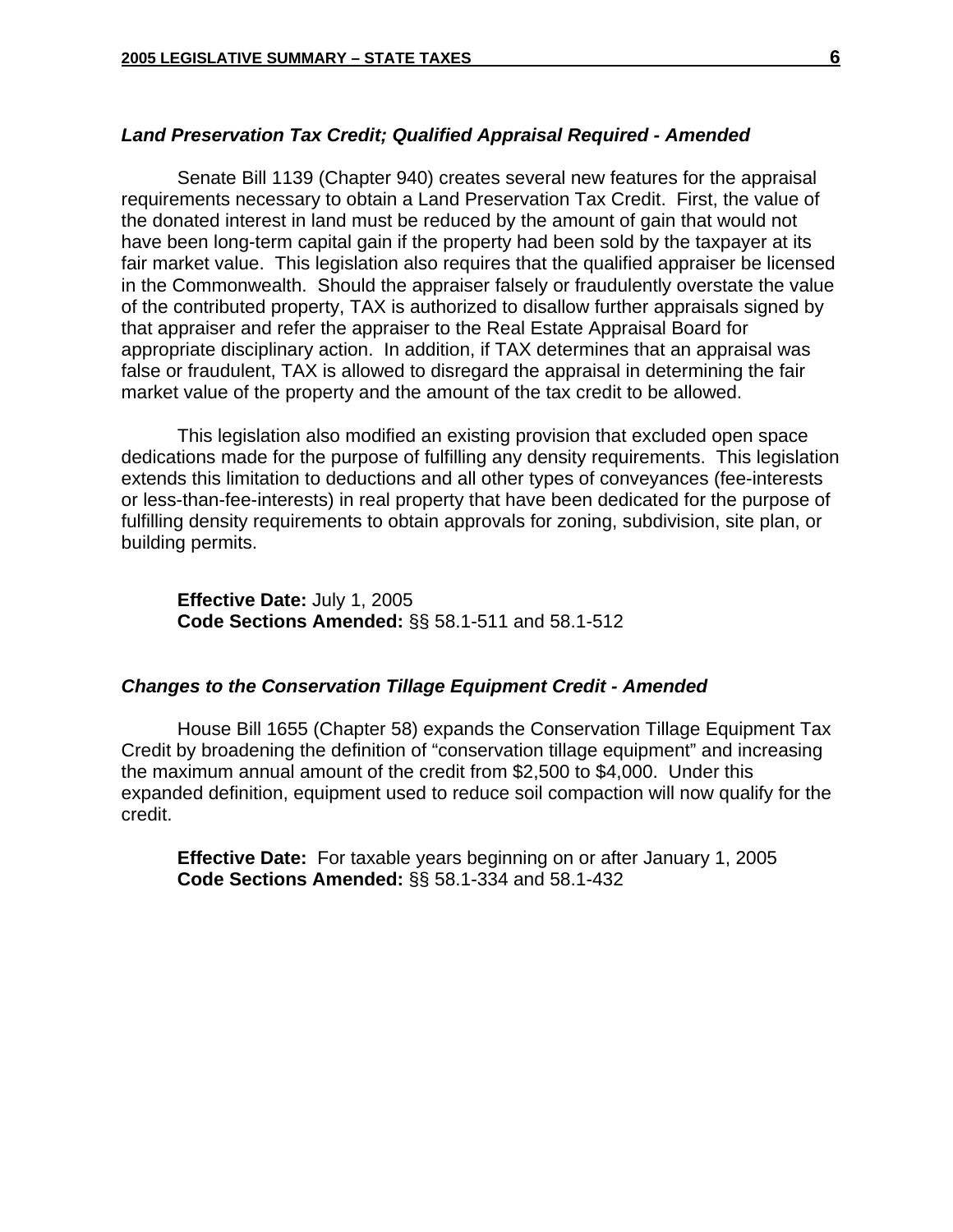## *Voluntary Refund Contributions; Process Changes - Amended*

House Bill 2303 (Chapter 860) creates a new process for limiting the voluntary contributions listed on the Virginia individual income tax return. As required by 2004 legislation, the number of contributions is limited to 25, and all entities eligible to receive voluntary contributions must receive at least \$10,000 in each of the three previous taxable years for which there is complete data and for which the entity was listed on the individual income tax return. Finally, TAX is directed to submit an annual report, due by opening day of each legislative session, stating the volume of voluntary contributions to the chairmen of the House and Senate Finance Committees.

**Effective Date:** For taxable years beginning on and after January 1, 2005 **Code Sections Amended:** §§ 2.2-2702, 29.1-101, 58.1-344.3 and 58.1-546 **Code Sections Repealed:** §§ 30-19.1:10, 58.1-345, 58.1-345.1, 58.1-346, 58.1-346.1:1, 58.1-346.2:1, 58.1-346.3:1, 58.1-346.4:1 through 58.1-346.24

### *Spay and Neuter Fund Check-off; Fund Administrator Named - Amended*

House Bill 2003 (Chapter 816) clarifies that the existing Spay and Neuter Fund check-off will be administered by the Virginia Federation of Humane Societies for use in its mission of providing low-cost spay and neuter surgeries through direct provision or contract throughout Virginia.

**Effective Date:** July 1, 2005 **Code Section Amended:** § 58.1-346.23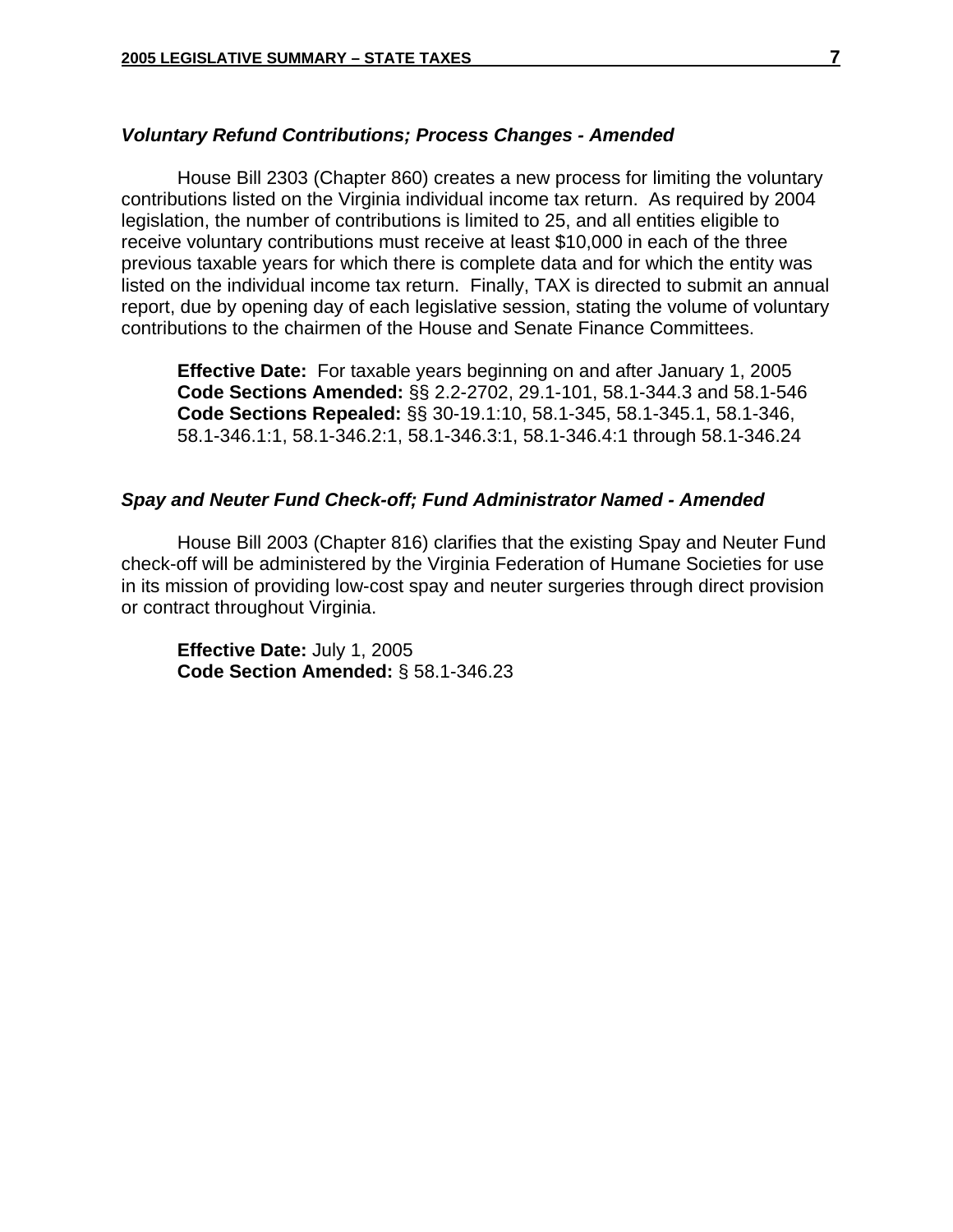## **RETAIL SALES AND USE TAX**

### *Food Tax Reduction - Accelerated*

House Bill 1638 (Chapter 521) and Senate Bill 708 (Chapter 487) reduce the state tax rate on sales of most grocery type food items from 3% to 1.5%. The decrease will result in a combined state and local rate of 2.5% on sales of qualifying food items. This legislation replaces provisions enacted in 2004 that had phased in the rate reduction over a three-year period from 2005 through 2007.

**Effective Date:** July 1, 2005 **Code Section Amended:** § 58.1-611.1

#### *Accelerated Sales Tax - Requirements Revised*

House Bill 1500 (Chapter 951) modifies the accelerated sales tax payment schedule mandated by the 2002 General Assembly. Currently, every dealer with taxable sales and purchases of \$1,300,000 or greater during the twelve month period beginning on July 1 and ending on June 30th of the preceding year, is required to make a June payment equal to 90 percent of the sales and use tax liability for the previous June. In June of 2006, only those dealers or direct payment permit holders with taxable sales and purchases of \$50,000,000 or greater during the twelve month period beginning on July 1 and ending on June 30th of the preceding year, will be required to make a payment, and the payment will only be equal to 20 percent of the sales and use tax liability for the previous June. The estimated payment requirement is eliminated for all merchants in fiscal year 2007.

**Effective Date:** May 4, 2005

**Code Section Amended:** § 58.1-615 as amended by the 2<sup>nd</sup> Enactment Clause of the Appropriation Act of 2005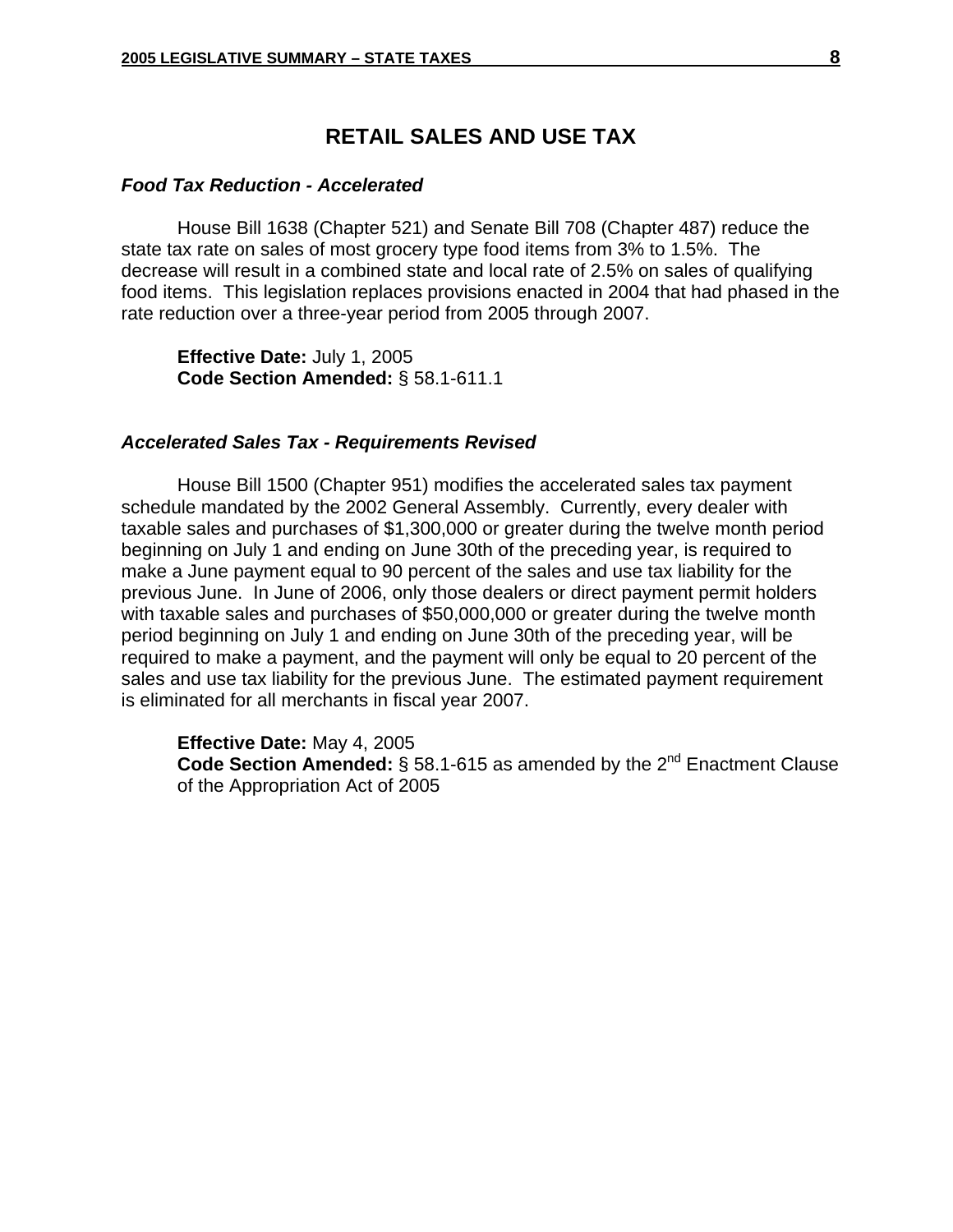#### *Gift Sales for Nonresidents and Bad Debt Accounting - New*

Senate Bill 1219 (Chapter 355) defines a "gift transaction" for sales and use tax purposes and provides any Virginia dealer the option of collecting the tax imposed in the state of the recipient or collecting the Virginia tax, provided the dealer is registered in the recipient's state, the goods are shipped out-of-state and the recipient is someone other than the purchaser. The dealer must obtain approval from the Tax Commissioner before collecting the tax of the state in which the recipient is located. In the event the Virginia dealer is not registered for the collection of the tax in the state of the recipient, the dealer must collect the Virginia retail sales and use tax and remit it to the Virginia Department of Taxation.

Further, this legislation also allows a dealer to utilize an alternative method for computing the bad debt credit for the retail sales and use tax, upon approval by the Tax Commissioner, when it is impractical for a dealer to substantiate the credit on an account-by-account basis.

**Effective Date:** July 1, 2005 **Code Sections Amended:** §§ 58.1-602 and 58.1-621 **Code Section Added:** § 58.1-604.6

#### *Manufactured Signs - Reclassified*

House Bill 2774 (Chapter 122) reclassifies manufactured signs as tangible personal property for retail sales and use tax purposes. This allows sign manufacturers to purchase materials used to manufacture signs exempt of the tax and requires them to collect tax on the sale price of the finished sign. Sign manufacturers are no longer liable for the payment of Virginia sales and use tax on materials used to manufacture signs in Virginia for subsequent installation out of state.

 Finally, this legislation also makes some sign manufacturers eligible for the manufacturing exemption on their purchase of machinery, equipment and supplies used directly to manufacture signs.

**Effective Date:** July 1, 2005 **Code Section Amended:** § 58.1-602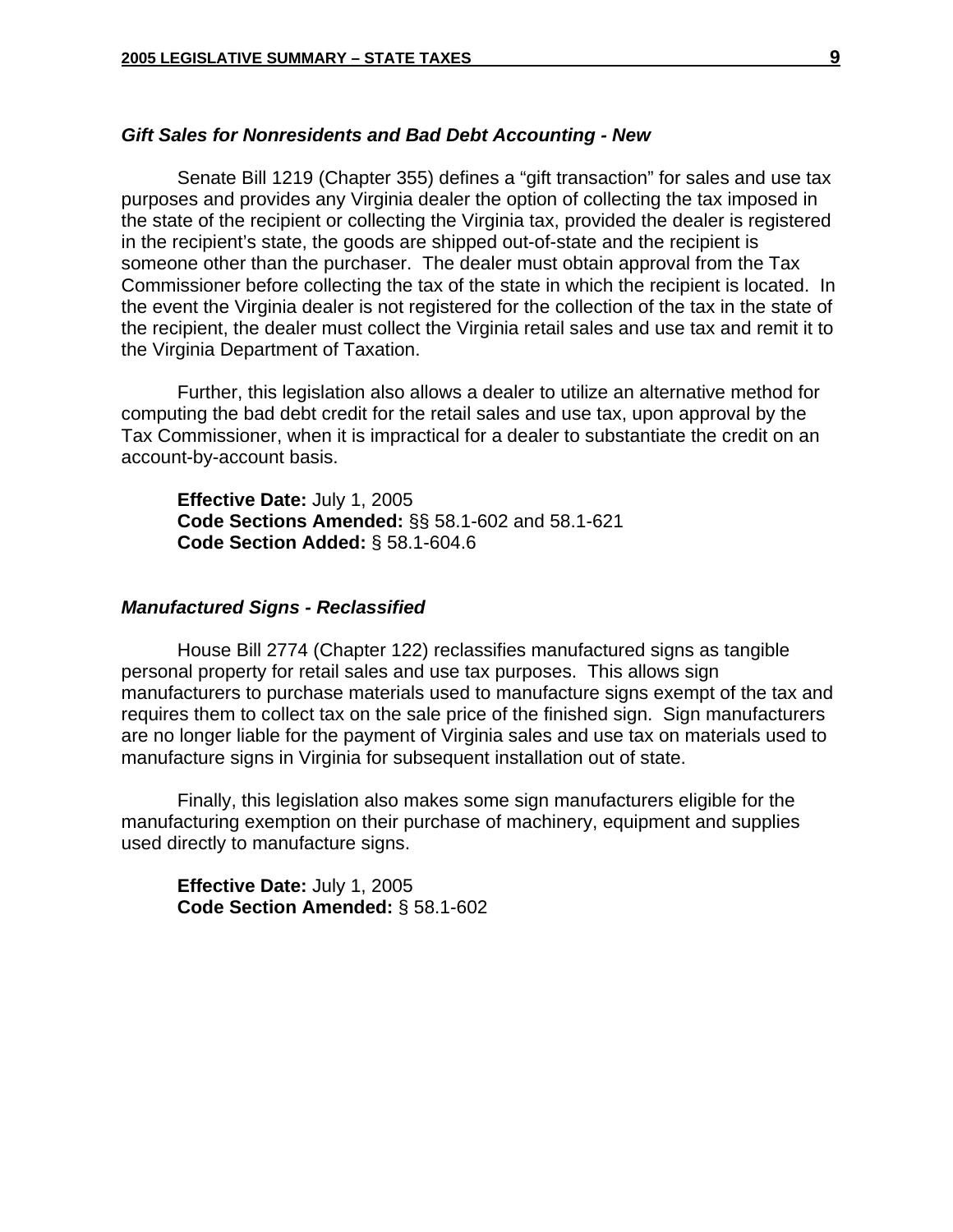## *Taxation of Automotive Repair Materials; Separately Stated - Amended*

House Bill 2762 (Chapter 121) amends the definition of "retail sale" and "sale at retail" to include separately stated charges for automotive refinish repair materials that are permanently affixed to or applied to a motor vehicle during its repair. This change requires that the tax be collected on any separately stated charge for the refinish repair materials. Automotive repairers and refinishers may purchase these materials exempt from the tax.

 Those items purchased that are consumed in the repair but are not permanently affixed to the vehicle or items that are not separately stated on the car owner's invoice, remain taxable to the repair facility at the time of purchase.

**Effective Date:** July 1, 2005 **Code Section Amended:** § 58.1-602

#### *Exemption of Taxable Services for Specific Nonprofit Entities - Extended*

House Bill 2100 (Chapter 89) and Senate Bill 1105 (Chapter 42) extend the exemption for taxable services purchased by specific nonprofit educational entities and other specified nonprofit entities that were exempt from paying sales and use tax on the purchase of services as of June 30, 2003.

**Effective Date:** July 1, 2005 **Code Section Amended:** § 58.1-609.11

#### *Truck Trailers and Cargo Containers; Limited Collection Action - New*

House Bill 2827 (Chapter 328) bars TAX from taking action to collect any retail sales and use tax from the sale, lease or use prior to February 1, 2005 of; (1) any truck trailer whether or not subject to the Motor Vehicle Sales and Use Tax Act; (2) any cargo container designed to be affixed to such truck trailer; or (3) any on-site storage container that is similar to the cargo container designed to be affixed to such truck trailer.

**Effective Date:** July 1, 2005 **Code Section Amended:** None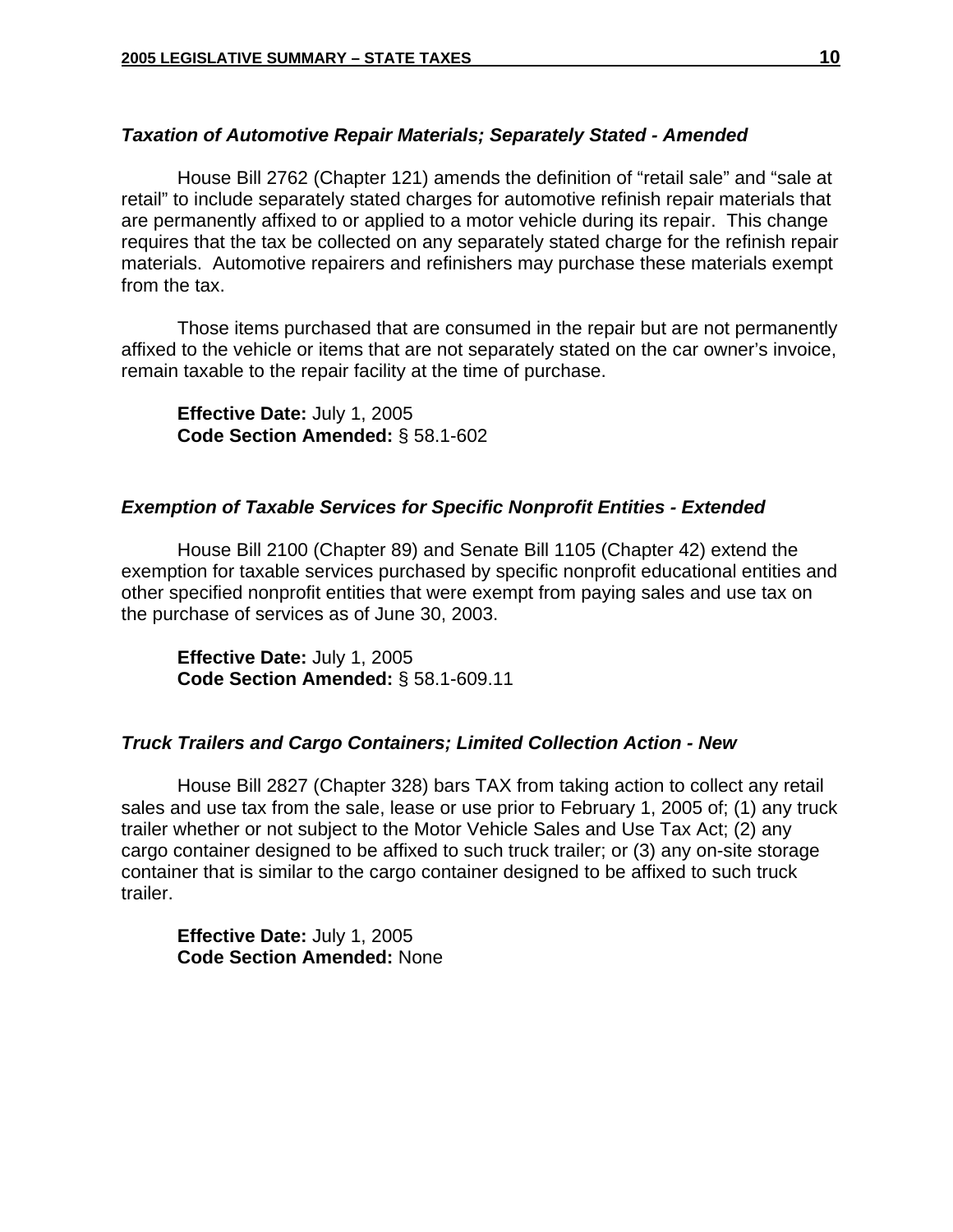## *Exemption for Public Transportation Companies - Reinstated & Expanded*

 House Bill 2599 (Chapter 116) and Senate Bill 1195 (Chapter 46) exempt from retail sales and use tax any tangible personal property sold or leased to the Alexandria Transit Company, Greater Lynchburg Transit Company, Greater Richmond Transit Company, or Greater Roanoke Transit Company, retroactive to September 1, 2004. Further, any tangible personal property sold or leased to any county, city, or town that is transferred to any such public transportation system is exempted.

 Prior to September 1, 2004 repeal of the public service corporation exemption, public transportation systems qualified to make purchases of tangible personal property exempt of sales and use tax provided such tangible personal property was used directly in the rendition of their public service as motor carriers of passengers. The exemption available to these four transportation systems is no longer limited to items used in the rendition of their public service. This exemption now applies to any tangible personal property purchased by the public transportation system or purchased by a city, county or town and transferred to the public transportation system.

**Effective Date:** September 1, 2004 **Code Section Amended:** § 58.1-609.1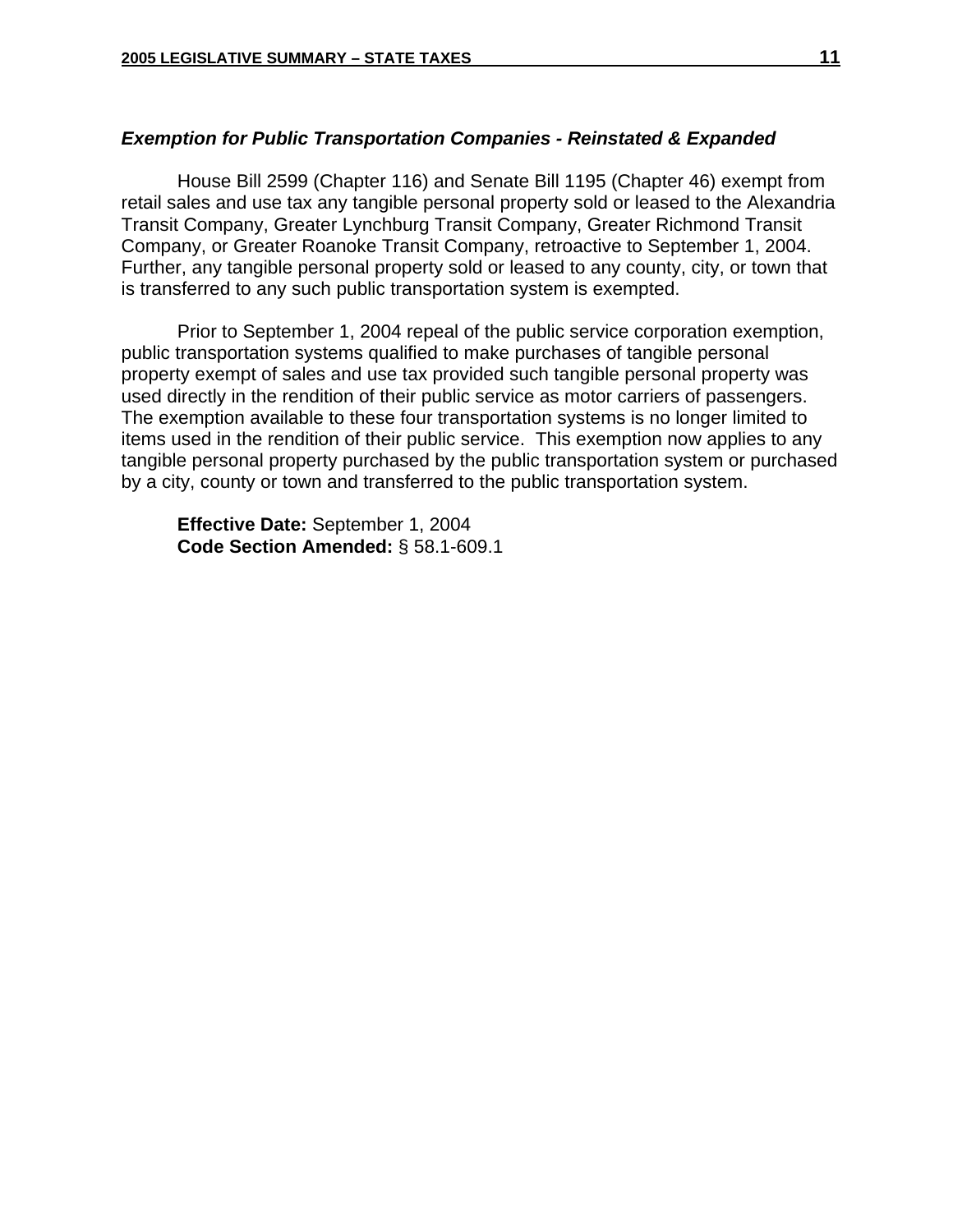## **MISCELLANEOUS TAXES**

## **Apple Tax**

### *Apple Excise Tax - Reinstated*

House Bill 1746 (Chapter 875) and Senate Bill 1008 (Chapter 864) direct the Board of Agriculture and Consumer Services to authorize the holding of a referendum on the levy of an excise tax of 2.5 cents per tree run bushel of apples. If the referendum is successful, every producer will be required to submit the excise tax levied on apples grown in Virginia in a calendar year, to the Tax Commissioner by January 31 of the following year. The Tax Commissioner will forward the tax collected to the Virginia state treasury for credit to the Virginia Apple Fund.

**Effective Date:** July 1, 2005 **Code Sections Amended:** §§ 3.1-618 and 3.1-626 **Code Sections Added:** §§ 3.1-636.1 through 3.1-636.12

## **Recordation Tax**

## *Limited Exemption for Transfers to or from Partnerships and Limited Liability Companies - Amended*

House Bill 2177 (Chapter 93) modifies the existing exemption from recordation taxes for deeds conveying real estate between partnerships and limited liability companies (LLC) by excluding from the exemption transfers that are precursors to a transfer of control of the partnership, LLC, or its assets to avoid recordation taxes.

**Effective Date:** July 1, 2005 **Code Section Amended:** § 58.1-811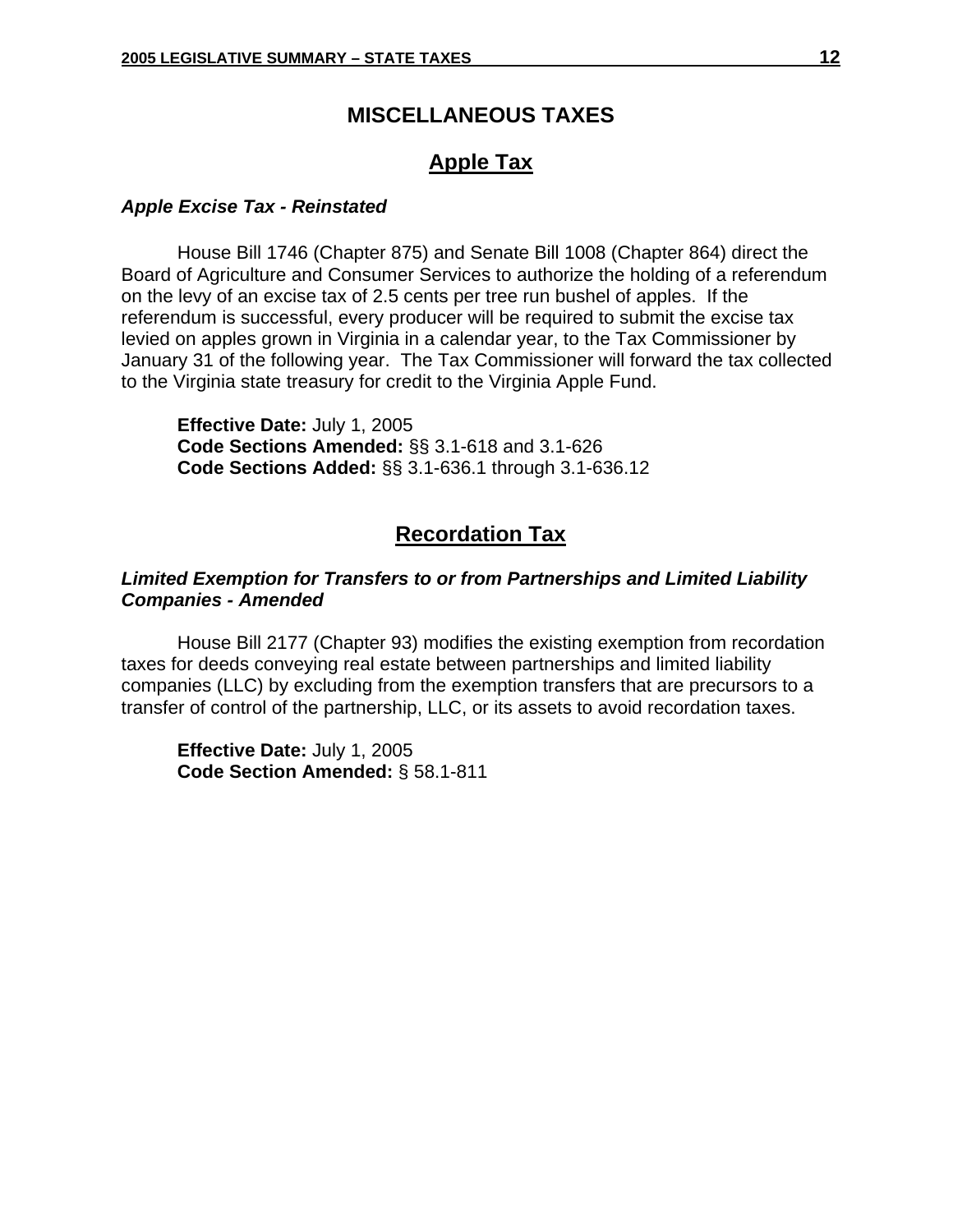## **Cigarette and Tobacco Product Taxes**

## *Tobacco Products Tax; Changes in Provisions - Amended*

House Bill 1885 (Chapter 71) makes a number of changes to the Tobacco Products Tax. This legislation; (1) imposes the tobacco products tax on the actual price paid by distributors of tobacco products instead of being normally computed on the sales price charged by the wholesale dealer; (2) changes the due date of the tobacco products tax return to the twentieth of each month; (3) requires all distributors to apply for a license from TAX, pay a licensing fee not to exceed \$750 and undergo a background check; (4) mandates detailed recordkeeping, record retention and audit information for this tax; and (5) authorizes TAX to seize tobacco products from tax evaders and destroy the seized products.

**Effective Date:** January 1, 2006 **Code Sections Amended:** §§ 58.1-1021.01 through 58.1-1021.04 **Code Sections Added:** §§ 58.1-1021.04:1 through 58.1-1021.04:5

## *Assignment of Escrow Funds by Nonparticipating Tobacco Manufacturers - Amended*

 House Bill 2919 (Chapter 899) and Senate Bill 1332 (Chapter 901) authorize Non-Participating Tobacco Manufacturers to assign all funds in their escrow accounts and all future escrow payments to the Commonwealth while authorizing the Commonwealth to withdraw the assigned funds from the escrow account. A portion of the funds may be used to make tax incentive payments to small tobacco product manufacturers for their use of domestic tobacco. Any remaining funds will be deposited into the Virginia Health Care Fund.

**Effective Date:** July 1, 2005 **Code Section Amended:** § 32.1-366 **Code Sections Added:** §§ 3.1-336.2:1, 3.1-336.2:2 and 58.1-439.15:01

## *Cigarette and Other Tobacco Products Taxes; Discount Allowed or Increased - Amended*

House Bill 2625 (Chapter 925) increases the dealer discount allowed to cigarette stamping agents on the purchase of cigarette tax revenue stamps from 2.5 cents per carton to 2% of the amount charged by TAX for the stamps. A dealer discount equal to 2% of the total tax due will now be available to dealers of other tobacco products as well.

**Effective Date:** July 1, 2005 **Code Sections Amended:** §§ 58.1-1009 and 58.1-1021.03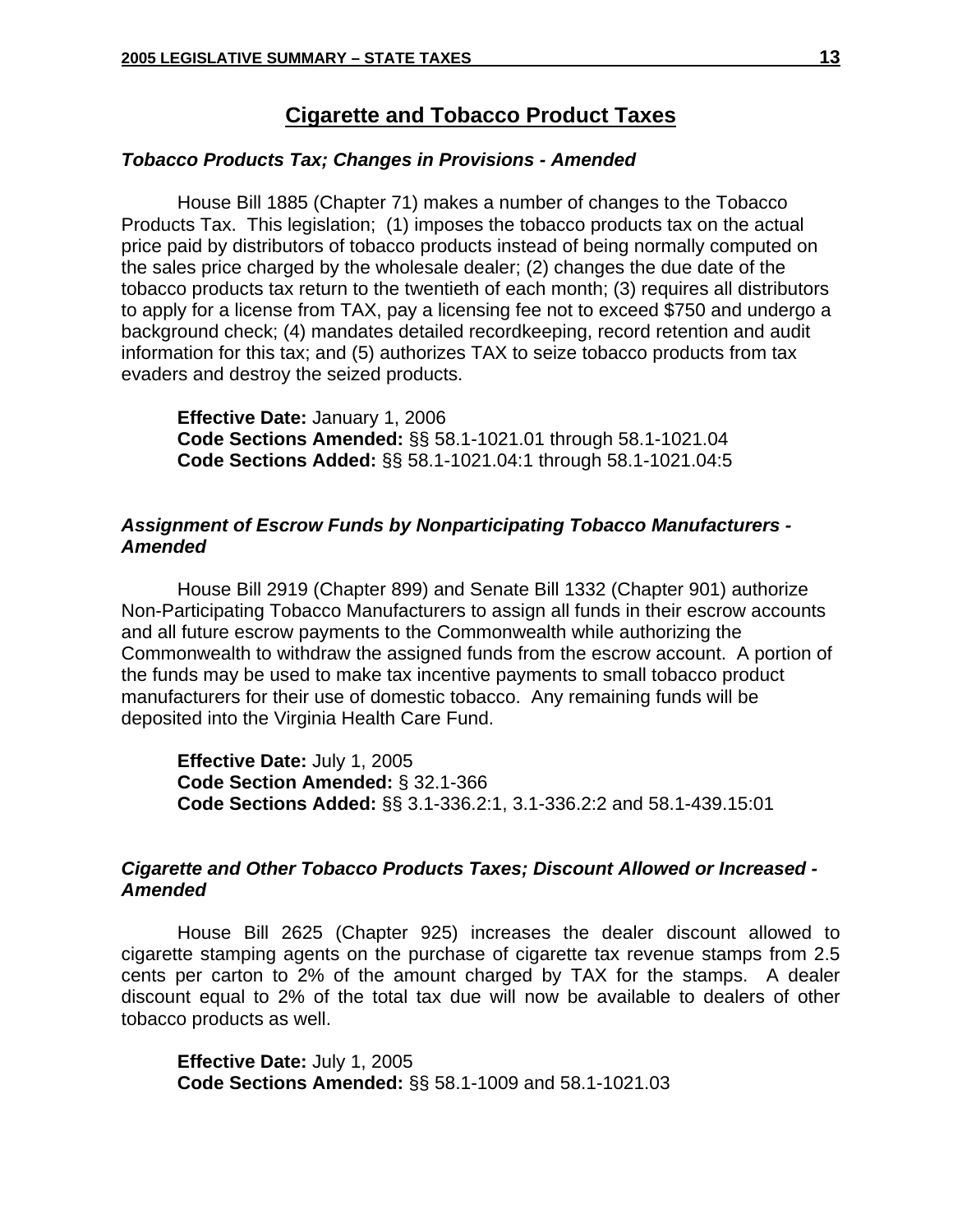## *Cigarette Stamping Exclusion for Manufacturers and Exclusive Distributors - Revised*

House Bill 2899 (Chapter 856) allows for an exclusion from the uniform cigarette stamping requirements for manufacturers and exclusive distributors who also make wholesale sales to retail dealers. This legislation defines an "exclusive distributor" as a distributor with its principal place of business in the Commonwealth who has the exclusive rights to sell a brand of cigarettes to wholesale dealers in the Commonwealth. The manufacturer or exclusive distributor must maintain a record of such transactions for three years.

**Effective Date:** July 1, 2005 **Code Sections Amended:** §§ 58.1-1000 and 58.1-1012

## *Tax Enforcement; Background Checks and Increased Penalties - Amended*

Senate Bill 876 (Chapter 28) revises cigarette tax reporting requirements and penalties in order to increase compliance and provide consistency with the Non-Participating Manufacturer (NPM) statute. The revisions include; (1) eliminating certain unused misdemeanor penalties; (2) authorizing TAX to impose civil penalties and to suspend or revoke stamping agent permits in more situations; (3) authorizing TAX to conduct background investigations, including criminal records checks, on stamping permit applicants and charge an application or renewal fee not to exceed \$750 to defray costs; and (4) extending the due date of the return from the tenth to the twentieth of the month.

**Effective Date:** July 1, 2005 **Code Sections Amended:** §§ 58.1-1000, 58.1-1003, 58.1-1006, 58.1-1007, 58.1-1008, 58.1-1010, 58.1-1011, 58.1-1017 and 58.1-1021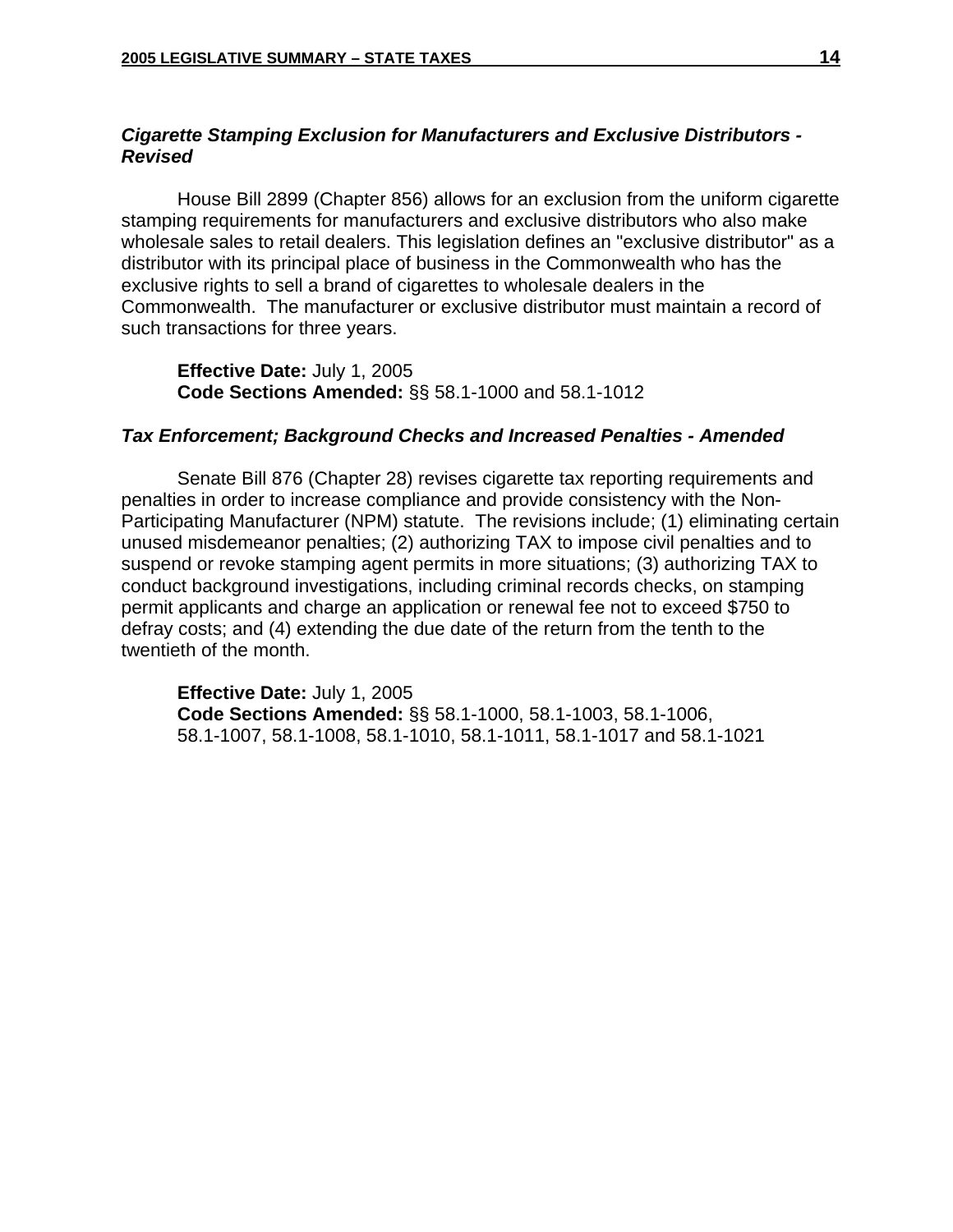## **LOCAL TAX**

## **LEGISLATION**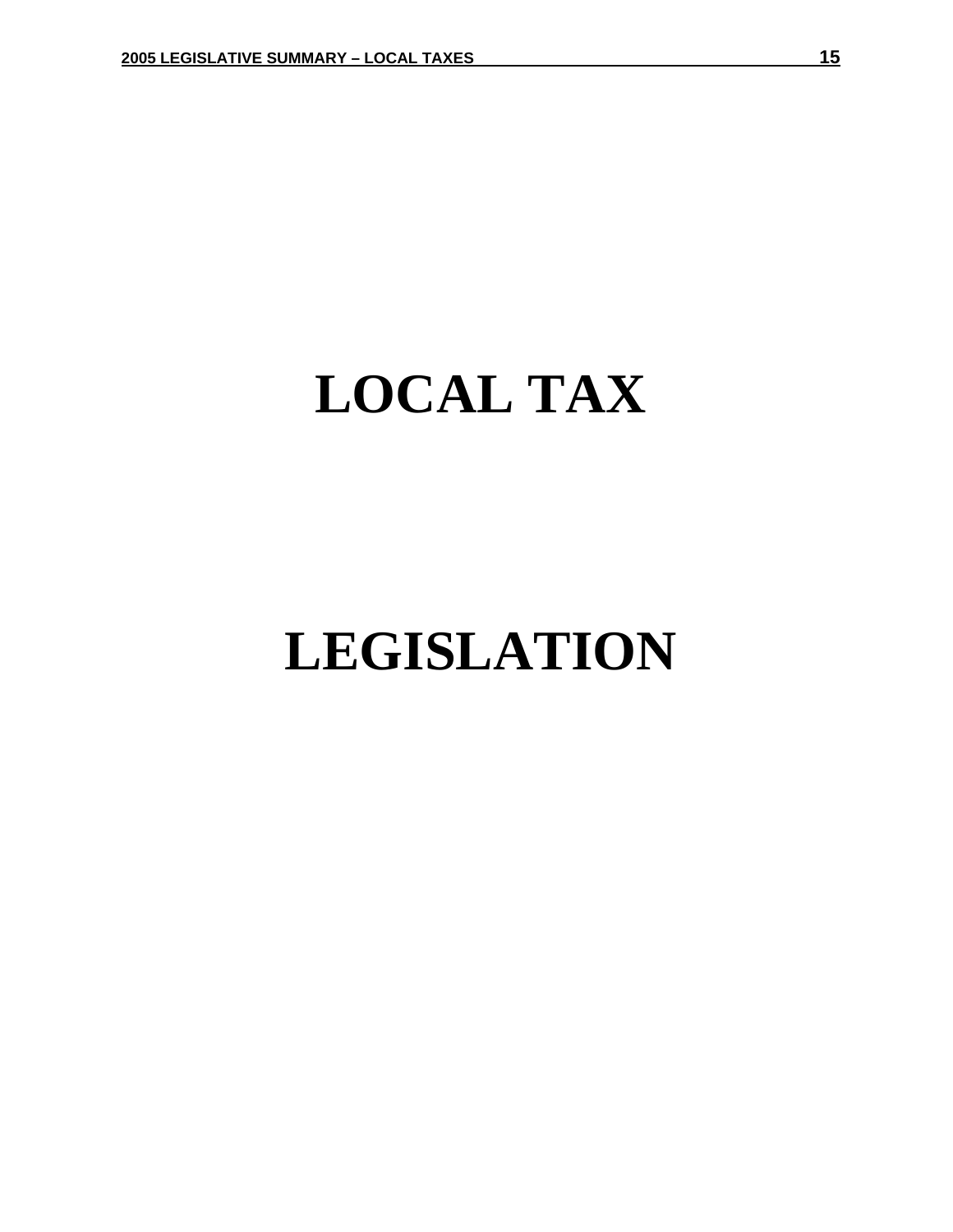## **Tangible Personal Property Tax**

## *Separate Classification; Boats Used in Business - New*

House Bill 2686 (Chapter 325) and Senate Bill 1273 (Chapter 271) provide a separate classification of tangible personal property for any boat or watercraft that weighs less than five tons and is used solely for business purposes. By adding a special classification for boats and watercraft weighing less than five tons and used for business purposes only, a locality would have the flexibility to apply a different tax rate to each of the three classes of boats and watercraft.

**Effective Date:** July 1, 2005 **Code Section Amended:** § 58.1-3506

#### *Separate Classification for Specific Machinery and Tools - New*

Senate Bill 1279 (Chapter 357) creates a separate classification of tangible personal property for certain heavy construction machinery owned or used by businesses. This new classification applies to heavy construction machinery, including but not limited to land movers, bulldozers, front-end loaders, graders, packers, power shovels, cranes, pile drivers, forest harvesting and silvicultural activity equipment and ditch and other types of diggers owned by businesses other than those businesses subject to the machinery and tools tax.

**Effective Date:** July 1, 2005 **Code Section Amended:** § 58.1-3506

#### *Notice Required for Machinery and Tools Valuation Change - Amended*

House Bill 2477 (Chapter 108) requires that a notice of any proposed change in the method of valuing machinery and tools for local property tax purposes be published in a newspaper at least 30 days before the proposed change is to take effect. Citizens may comment in writing to the local commissioner of revenue during the 30-day period.

**Effective Date:** July 1, 2005 **Code Section Amended:** § 58.1-3507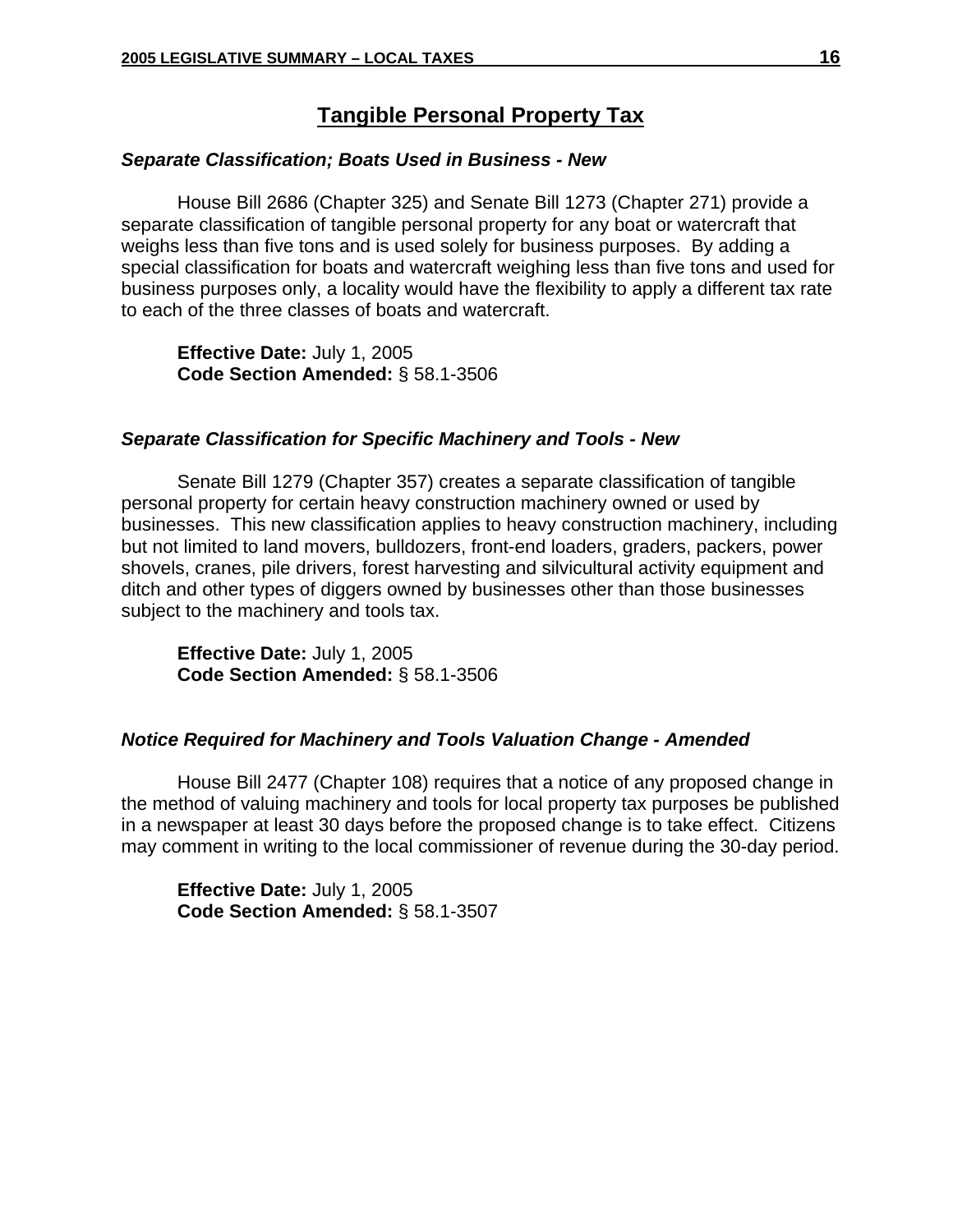## **Real Estate Tax**

## *Deferral of Taxes for Elderly and Handicapped Persons - Amended*

Senate Bill 844 (Chapter 214) and Senate Bill 851 (Chapter 215) modify the income limitations for determining whether persons who are 65 and older, or those who are permanently and totally disabled, qualify for the exemption or deferral of local property taxes. Localities may allow qualifying taxpayers to exclude up to \$5,000 of any permanent or temporary disability benefit received by a taxpayer who is 65 or over or who is permanently or totally disabled.

**Effective Date:** July 1, 2005 **Code Section Amended:** § 58.1-3211

#### *Method to Return Surplus Real Estate Taxes - Amended*

House Bill 2622 (Chapter 835) allows any locality to develop a method for returning any surplus real property tax revenues to taxpayers who paid real property taxes during the year in which the surplus occurred. Prior to the enactment of this legislation, only Albemarle County had such authority.

**Effective Date:** July 1, 2005 **Code Section Amended:** § 15.2-2511.1

#### *Open or Common Space - Defined*

Senate Bill 896 (Chapter 218) expands the definition of an "open or common space" for purposes of the local real property tax to include open or common space property that; (1) is part of a planned residential development initially recorded before January 1, 1985, (2) is exempt from the requirements of the Property Owners' Association Act, and (3) did not include automatic membership in a membership corporation or association in its declaration.

**Effective Date:** July 1, 2005 **Code Section Amended:** § 58.1-3284.1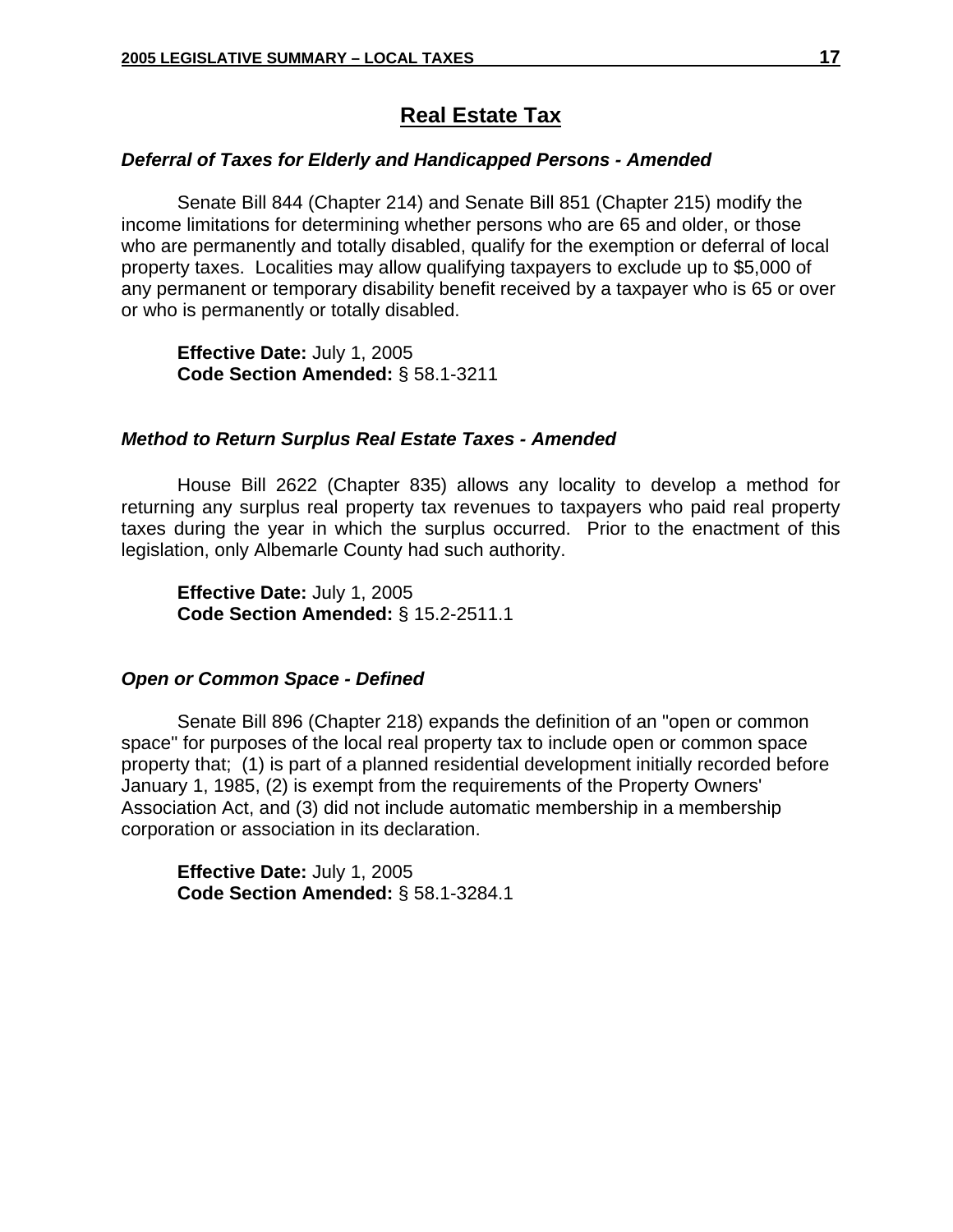## *Deferred Taxes; Localities Given Interest Rate Flexibility - New*

 House Bill 2635 (Chapter 561) and Senate Bill 1087 (Chapter 502) allow localities to set an interest rate on the payment of deferred real estate taxes that is lower than the currently mandated rate established by § 6621 of the Internal Revenue Code (IRC) for the underpayment of federal taxes.

**Effective Date:** July 1, 2005 **Code Section Amended:** § 58.1-3219.1

## *Localities Provided New Tools to Set Income Limitation to Qualify for Exemption or Deferral of Real Estate Tax - New*

 Senate Bill 1051 (Chapter 224) allows localities to use that locality's median adjusted gross income of married residents as the household income limit when qualifying taxpayers for real property tax exemption or deferral programs. Also, this legislation allows the locality to elect to annually increase the net worth limitation for qualification by a percentage equal to the Consumer Price Index to account for inflation.

 Currently, localities may use the income limits when qualifying for federal housing assistance as published by the Department of Housing and Urban Development, or \$50,000, whichever is greater.

**Effective Date:** July 1, 2005 **Code Section Amended:** § 58.1-3211

## **Business, Professional and Occupational License Tax**

#### *Alternative Method when Determining Basis for Fee - Amended*

House Bill 2372 (Chapter 103) provides that when determining the maximum Business, Professional, and Occupational License (BPOL) fee that may be charged by a locality, either the last United States census or the most current final population estimates of the Weldon Cooper Center for Public Service of the University of Virginia may be used.

Under current law, the population shown by the last United States census must be used to determine the maximum BPOL fee that a locality may charge.

**Effective Date:** July 1, 2005 **Code Section Amended:** § 58.1-3703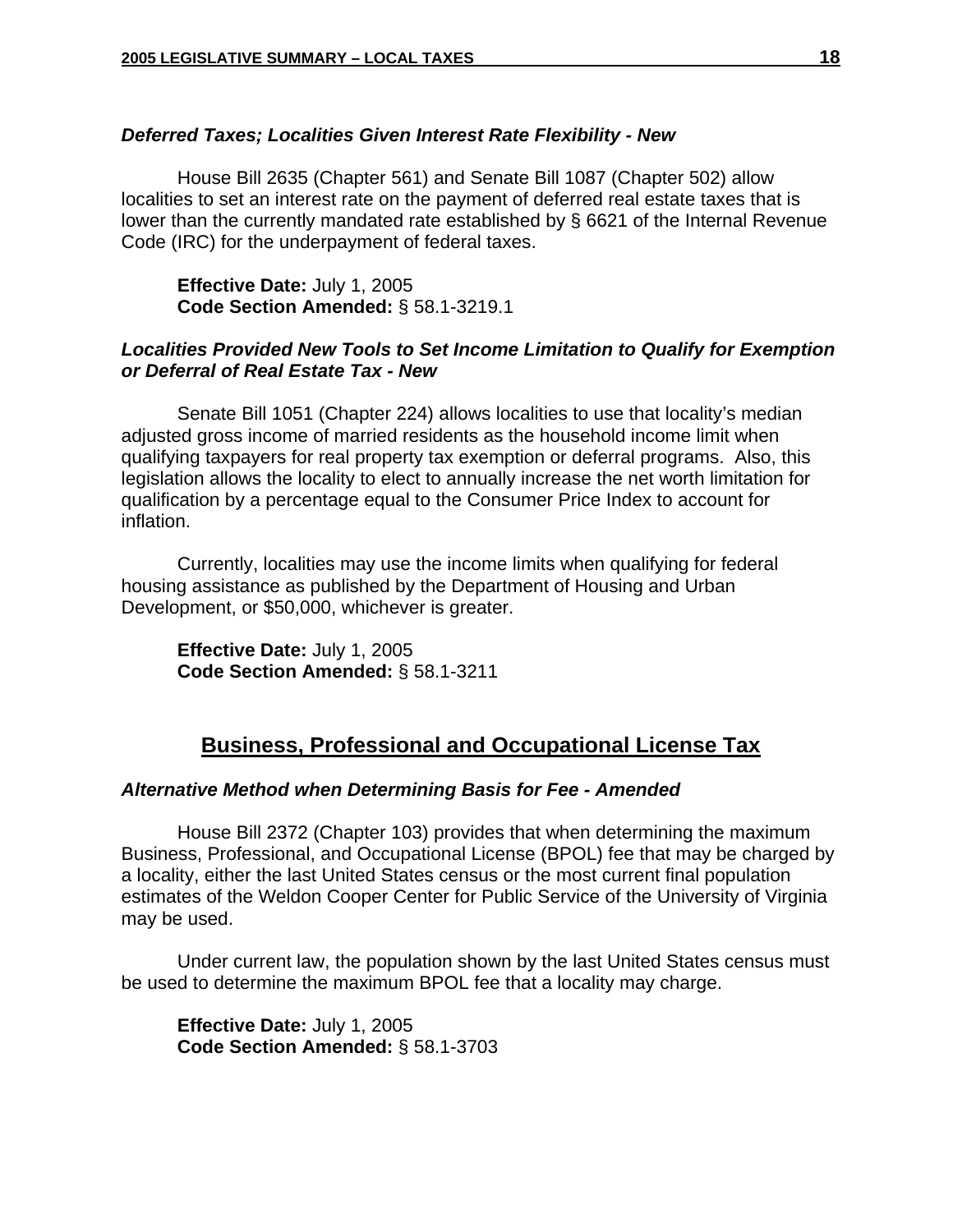## **TAX ADMINISTRATION AND COLLECTION**

## *Numerous Changes to the Administrative Appeals Process - Amended*

House Bill 2679 (Chapter 927) makes several changes to the administrative appeals process related to the business, professional and occupational license (BPOL) tax, the machinery and tools tax, the merchants' capital tax, the business tangible personal property tax (the "local business tax") and the tangible personal property tax on airplanes, boats, campers, recreational vehicles and trailers (the "local mobile property tax"). The local business tax administrative appeals process will now include local consumer utility taxes, except for the consumer utility tax on mobile telecommunications, where the amount in dispute exceeds \$2,500. Another change mandates that when a taxpayer appeals an assessment of BPOL taxes to the commissioner of revenue or the Tax Commissioner, collection activity is suspended only on the amount of the assessment that is in dispute. With respect to BPOL tax assessments and appeals of local business and local mobile property tax assessments, localities are directed to suspend collection activity when the taxpayer appeals a determination of the Tax Commissioner to the circuit court. Finally, this legislation shortens from two years to one year the time that must pass before a taxpayer may elect to treat a commissioner of the revenue's failure to issue a final determination on an appeal as a denial so that the taxpayer may appeal the assessment to the Tax Commissioner.

The above changes apply to appeals filed on or after July 1, 2005.

**Effective Date:** July 1, 2005 **Code Sections Amended:** §§ 58.1-3703.1 and 58.1-3983.1

## *Penalties for Delinquent Payment of Certain Local Excise Taxes - Amended*

Senate Bill 1052 (Chapter 501) allows localities to impose by ordinance a penalty for the delinquent remittance of excise taxes on meals, lodging, or admissions collected from consumers, not to exceed 10% for the first month the taxes are past due and five percent for each month thereafter, to a maximum 25% of the amount of the taxes not remitted.

**Effective Date:** July 1, 2005 **Code Section Amended:** § 58.1-3616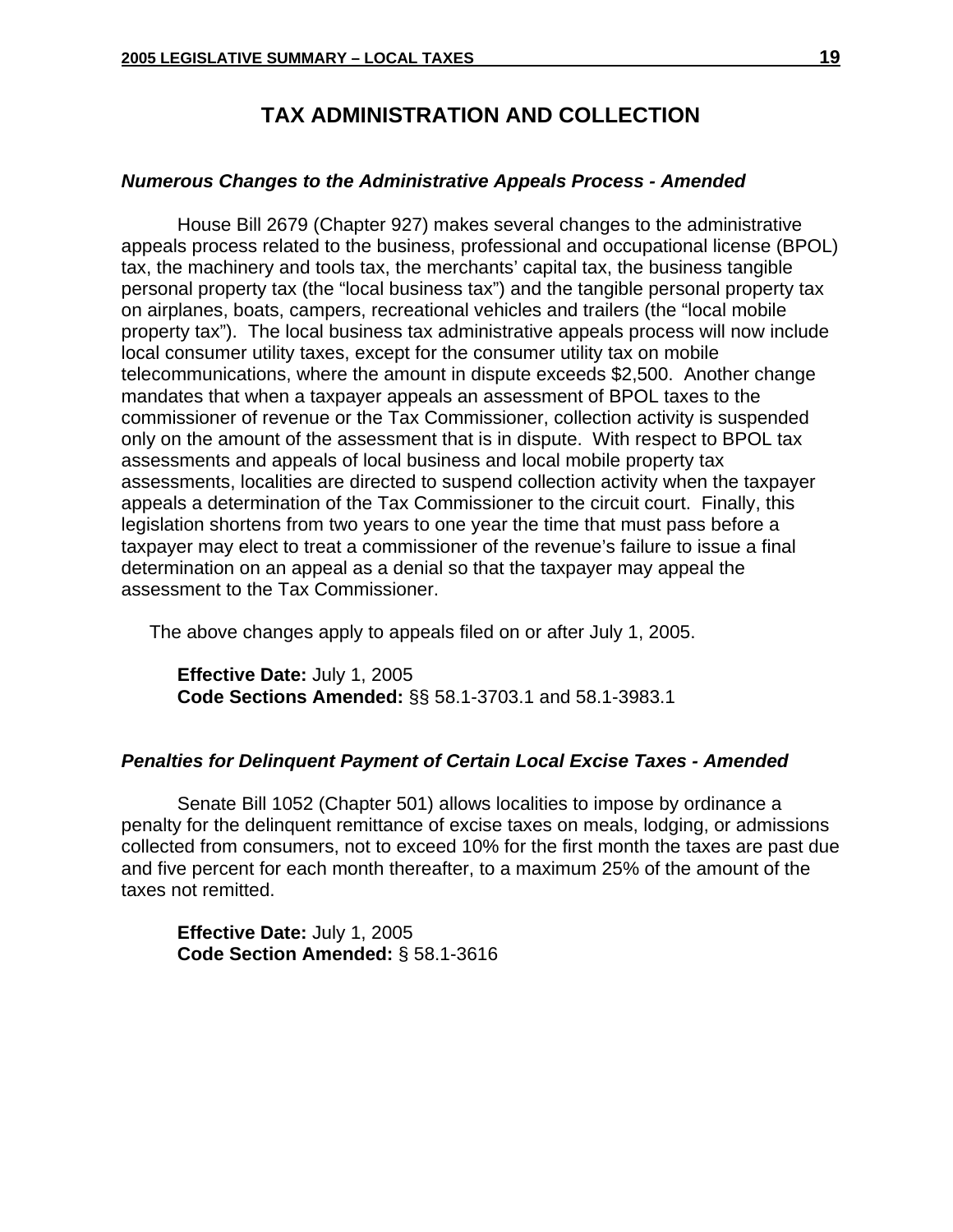## *Highway Vehicle; Definitions and Condition for Seizure - Amended*

House Bill 1667 (Chapter 59) makes a technical correction clarifying which highway vehicles generally may not be seized and sold for unpaid taxes, levies, or other charges by providing a definition for "highway vehicle*."* 

 This legislation defines "highway vehicle" to mean any vehicle operated, or intended to be operated, on a highway. The term does not include; (1) farm machinery; (2) a vehicle operated on rails; (3) machinery designed principally for off-road use; (4) self-propelled equipment manufactured for a specific off-road purpose, which is used on a job site; or (5) a vehicle operated on the highway and exempt from registration requirements.

**Effective Date:** July 1, 2005 **Code Sections Amended:** §§ 58.1-3941 and 58.1-3942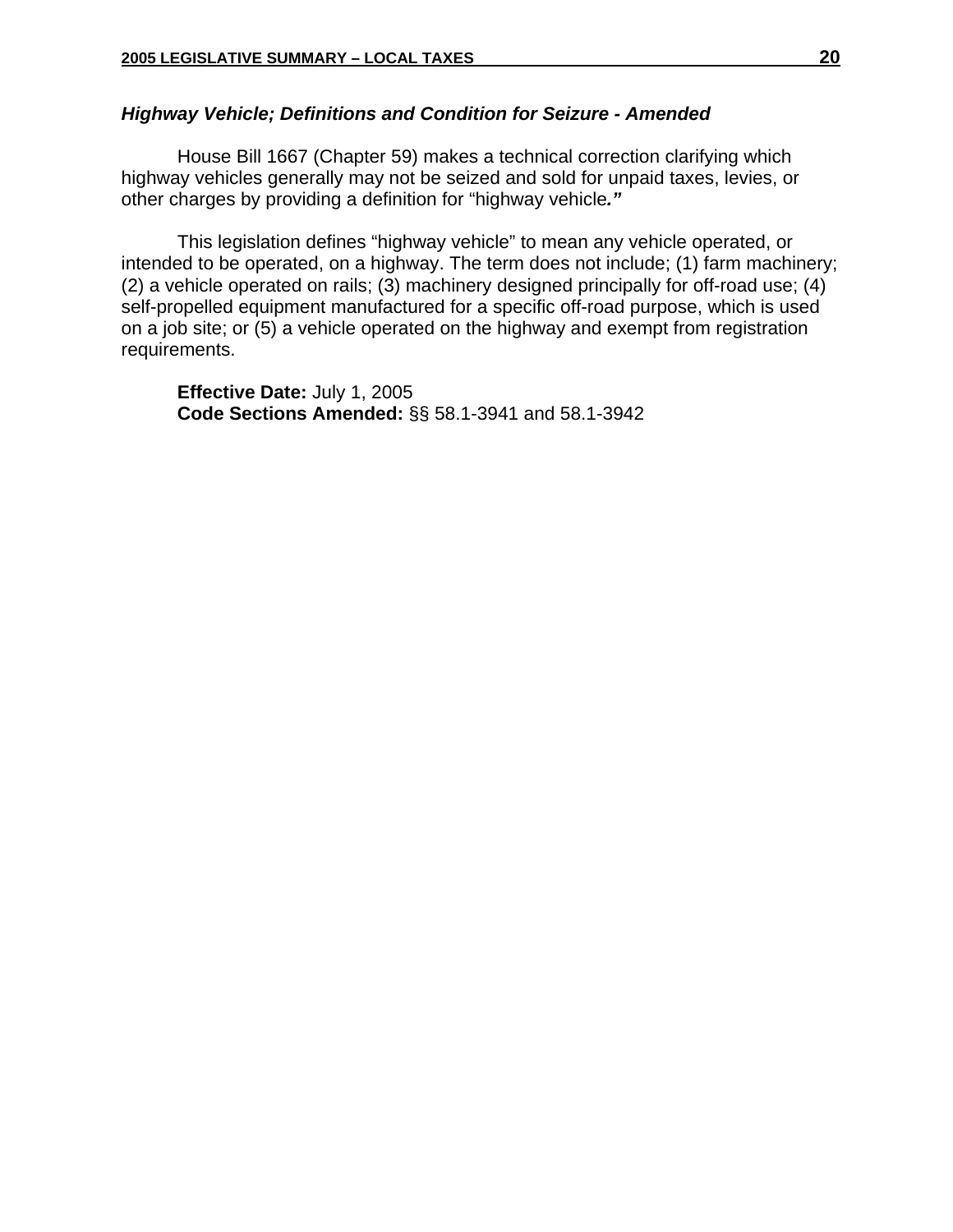## **MISCELLANEOUS TAXES**

## **Consumer Utility Tax**

## *Imposition of Telecommunications Consumer Utility Tax in the Town of Dumfries - New*

Senate Bill 801 (Chapter 206) authorizes the Town of Dumfries to impose a consumer utility tax on telegraph and telephone companies by adopting an ordinance on or after July 1, 2005. This legislation also provides that when such an ordinance is enacted by the Town of Dumfries, Prince William County may no longer impose a consumer utility tax on telephone and telegraph companies within the town limits of Dumfries, for as long as the ordinance is in effect.

**Effective Date:** July 1, 2005 **Code Section Amended:** § 58.1-3812

## **Transient Occupancy Tax**

### *Imposition of Tax; Overnight Accommodations - Clarification*

 Senate Bill 793 (Chapter 20) codifies a recent Attorney General opinion by limiting the imposition of the transient occupancy tax to charges for rooms or spaces occupied by transients that are intended or suitable for dwelling, sleeping, or lodging purposes. Therefore, the tax will not apply to charges for rooms rented for alternative purposes, such as banquet rooms and meeting rooms.

**Effective Date:** July 1, 2005 **Code Section Added:** § 58.1-3826

## *Arlington County; Authority to Impose Additional Tax - Extended*

House Bill 1857 (Chapter 156) authorizes Arlington County to continue the imposition of an additional ¼% transient occupancy tax and extends the sunset date for three years, from January 1, 2006 to January 1, 2009. All revenue from this additional tax must be spent for promoting tourism, travel or businesses that generate tourism in Arlington County.

**Effective Date:** July 1, 2005 **Code Section Amended:** § 58.1-3822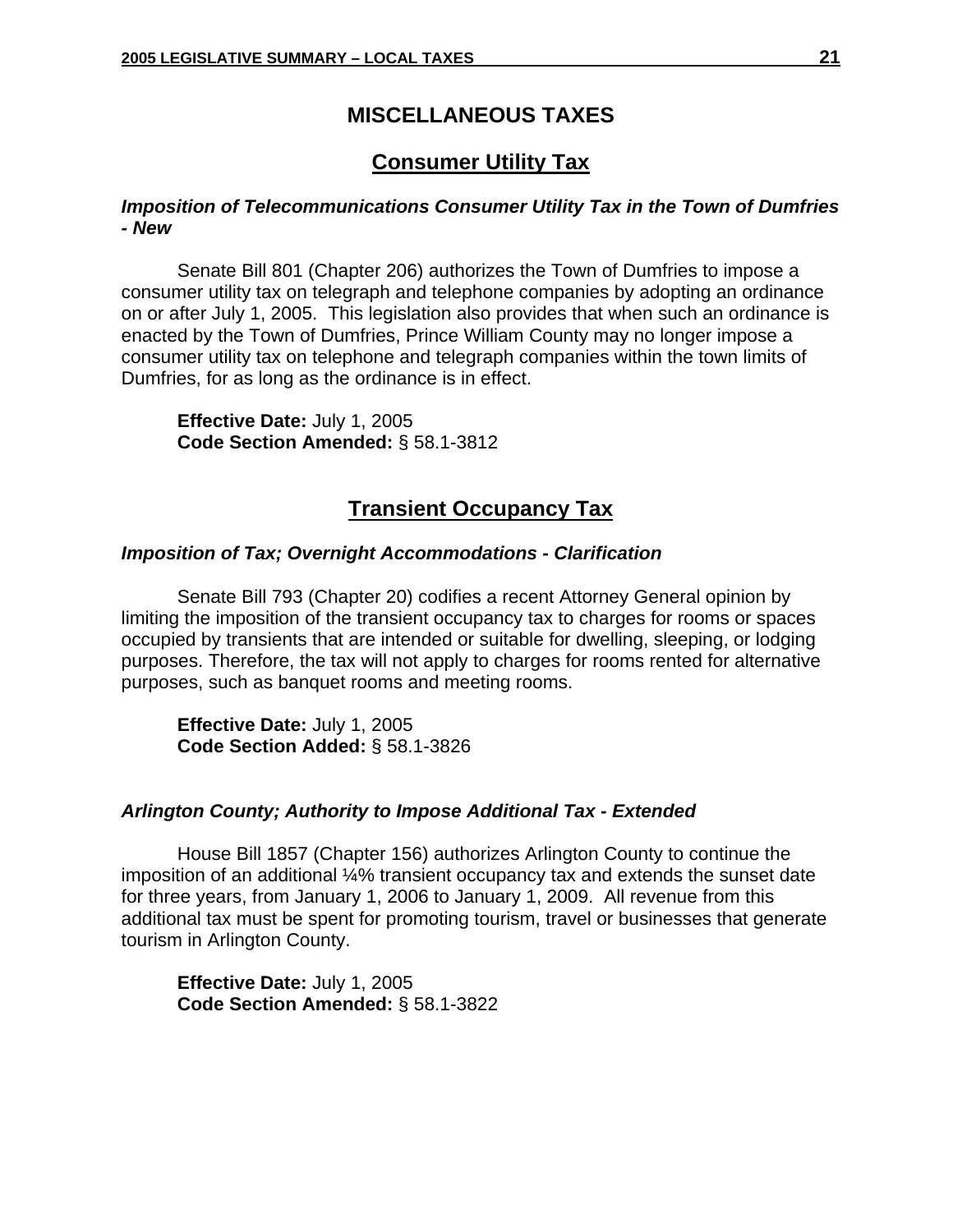## *Prince George and Craig Counties; Authority to Impose Additional Tax - Amended*

House Bill 1965 (Chapter 76) authorizes Prince George County and Craig County to impose an additional 3% transient occupancy tax. If either county chooses to impose the additional transient occupancy tax, any revenues exceeding those generated by a 2% tax must be spent solely for tourism, marketing of tourism, or initiatives specifically designed to attract travelers to the locality or generate tourism revenues in the locality. Currently, both counties impose a transient occupancy tax at a rate of 2%.

**Effective Date:** July 1, 2005 **Code Section Amended:** § 58.1-3819

#### *Carroll County; Authority to Impose Additional Tax - Amended*

House Bill 2007 (Chapter 915) authorizes Carroll County to impose an additional 3% transient occupancy tax. Any revenue exceeding those generated by a 2% tax must be spent for tourism, marketing of tourism, or initiatives that, as determined in consultation with the local tourism industry organizations will attract tourists to Carroll County and generate tourism revenues in the locality. Currently, Carroll County imposes a transient occupancy tax at a rate of 2%.

 Patrick, Pulaski, and Halifax Counties are authorized to continue to impose an additional transient occupancy tax, at a rate not to exceed five percent. Any revenue exceeding those generated by a 2% tax must be spent for tourism, marketing of tourism, or initiative that will attract tourists to that locality, generating tourism revenue in the county. Also, Montgomery County is authorized to continue to impose a local food and beverage tax at a rate not to exceed 4% by adoption of a local ordinance, rather than by referendum.

 In 2004, Senate Bill 684 replaced indirect references (population brackets) to counties with the names of the counties for the transient occupancy tax and the local meals tax. This legislation adds counties that had grown into population brackets before the technical changes became effective, and that imposed the tax. Further, this legislation retroactively ratifies to July 1, 2004, any transient occupancy tax in excess of two percent that was lawfully imposed by any county prior to and after July 1, 2004. Any local meals tax lawfully imposed on and after July 1, 2004 is also retroactively ratified.

**Effective Date:** July 1, 2005 **Code Section Amended:** § 58.1-3819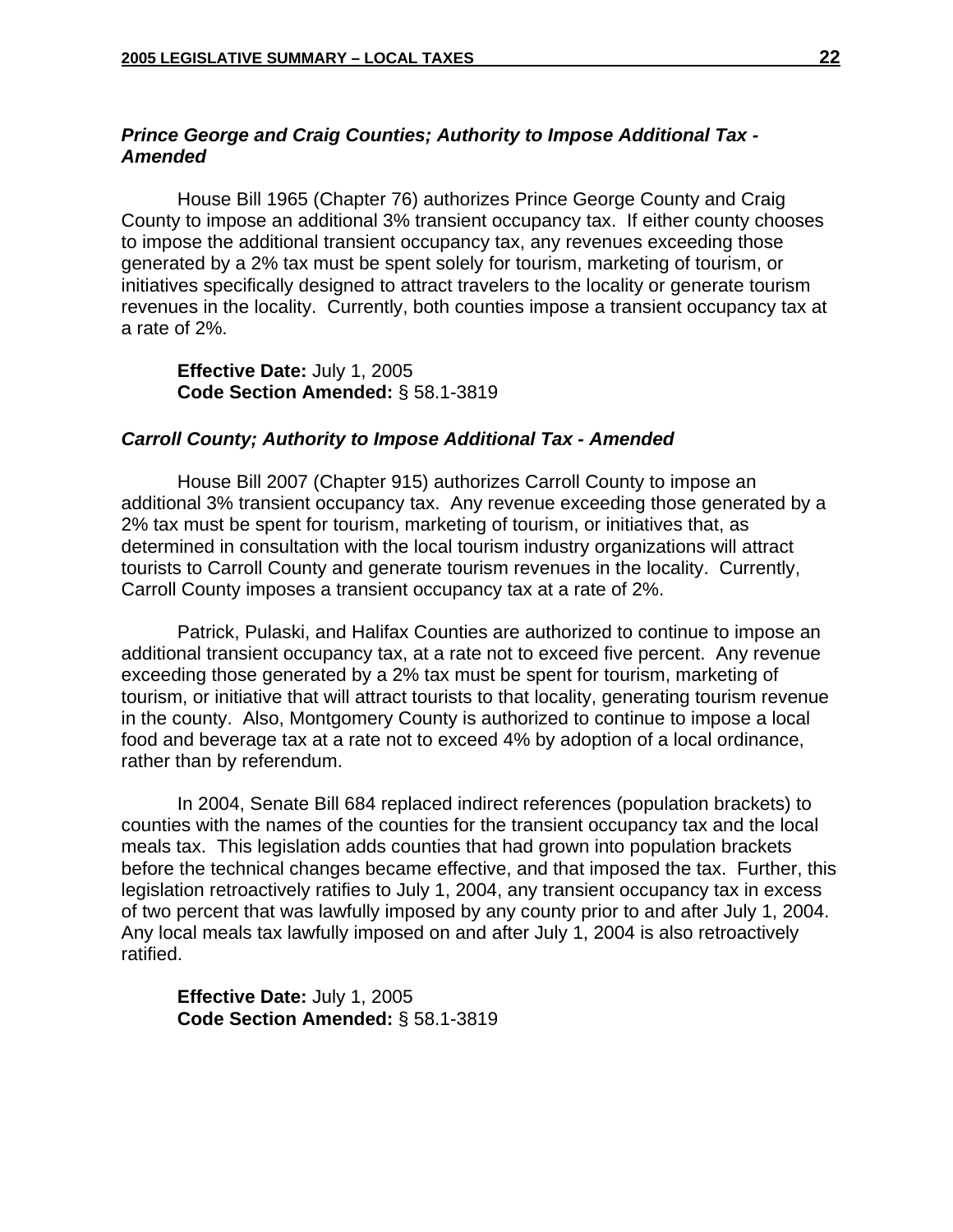## **LEGISLATIVE**

## **STUDIES**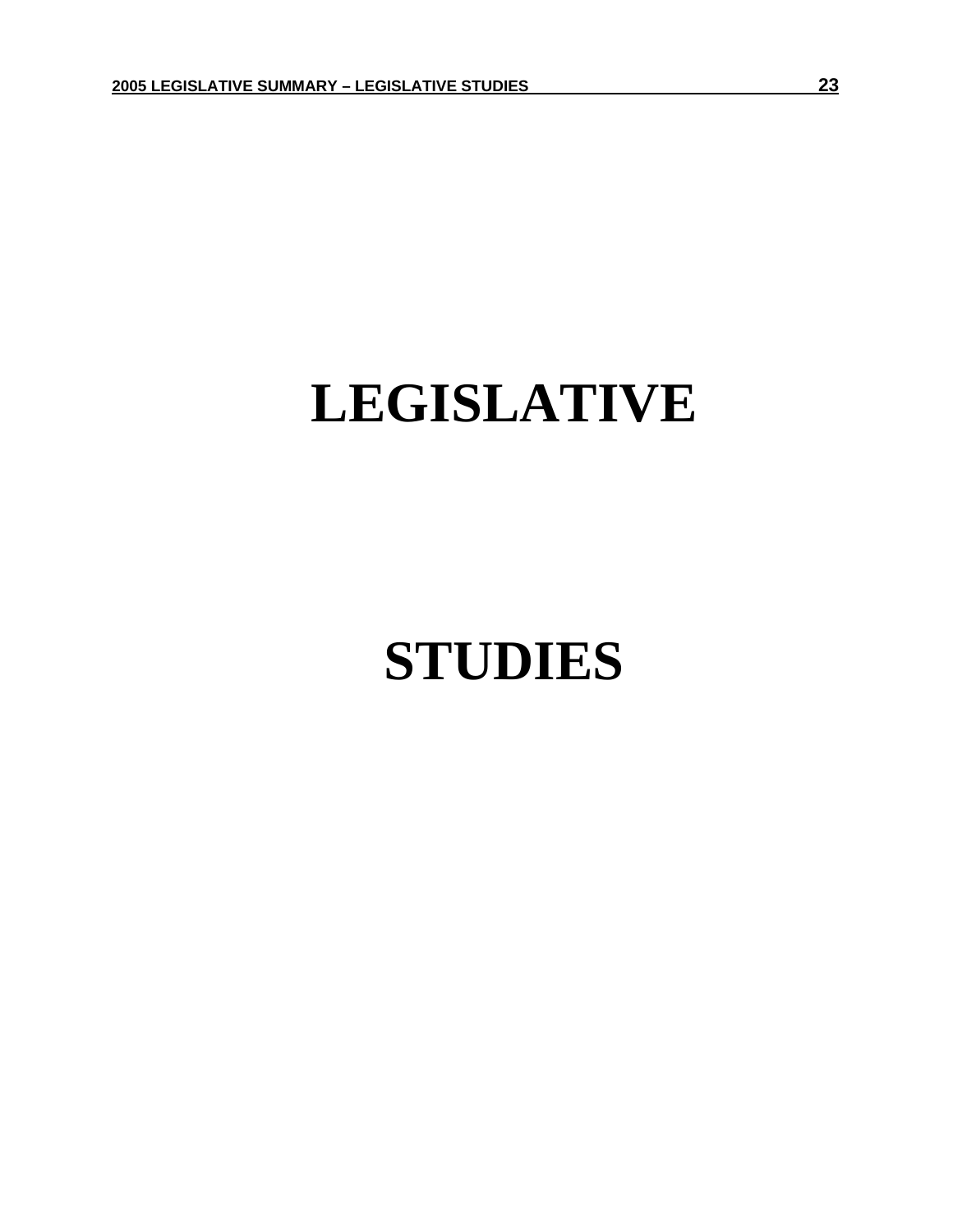### *Comprehensive Communications Tax Study - New*

House Bill 2880 (Chapter 126) requires the Auditor of Public Accounts ("APA") to determine the amount of revenues received by every locality included in the APA's Comprehensive Revenue Report for Fiscal Year 2005, for the following taxes collected by communications services providers: (1) the Consumer Utility Tax on landline and wireless telephone service; (2) the E-911 tax on landline telephone service; (3) the portion of the local Business, Professional, and Occupational License (BPOL) tax on public service companies exceeding .5% currently billed to customers in some grandfathered localities; (4) the cable television franchise fees; and (5) the Video Programming Excise Tax on cable television services.

The APA will report its findings to the chairmen of the House and Senate Finance Committees and TAX no later than December 1, 2005.

#### *Tax Commissioner's Annual Report on Corporate Tax Relief - New*

Senate Bill 867 (Chapter 216) requires the Tax Commissioner to compile an annual report detailing the amount of corporate income tax relief granted by Virginia and issue that report to the members of the House Appropriations Committee, the House Finance Committee, and the Senate Finance Committee. The initial preliminary report will be submitted to the committees by December 1, 2006 and on December 1 for each year thereafter with a final report by April 15 of the following year.

**Effective Date:** July 1, 2005 **Code Section Amended: §** 58.1-202

## *Reports to General Assembly on Miscellaneous and Nonprofit Exemptions - New*

House Bill 2852 (Chapter 853) requires TAX to analyze the fiscal, economic and policy impact of each miscellaneous and nonprofit sales tax exemption over a five-year period and report the findings to the House and Senate Finance Committees by December 1 of each year. The initial report on miscellaneous exemptions is due by December 1, 2006. Analysis of the nonprofit exemptions will be conducted over four years, with the first report due on December 1, 2007. No exemption studied will be analyzed more than once every five years.

**Effective Date:** July 1, 2005 **Code Section Added:** § 58.1-609.12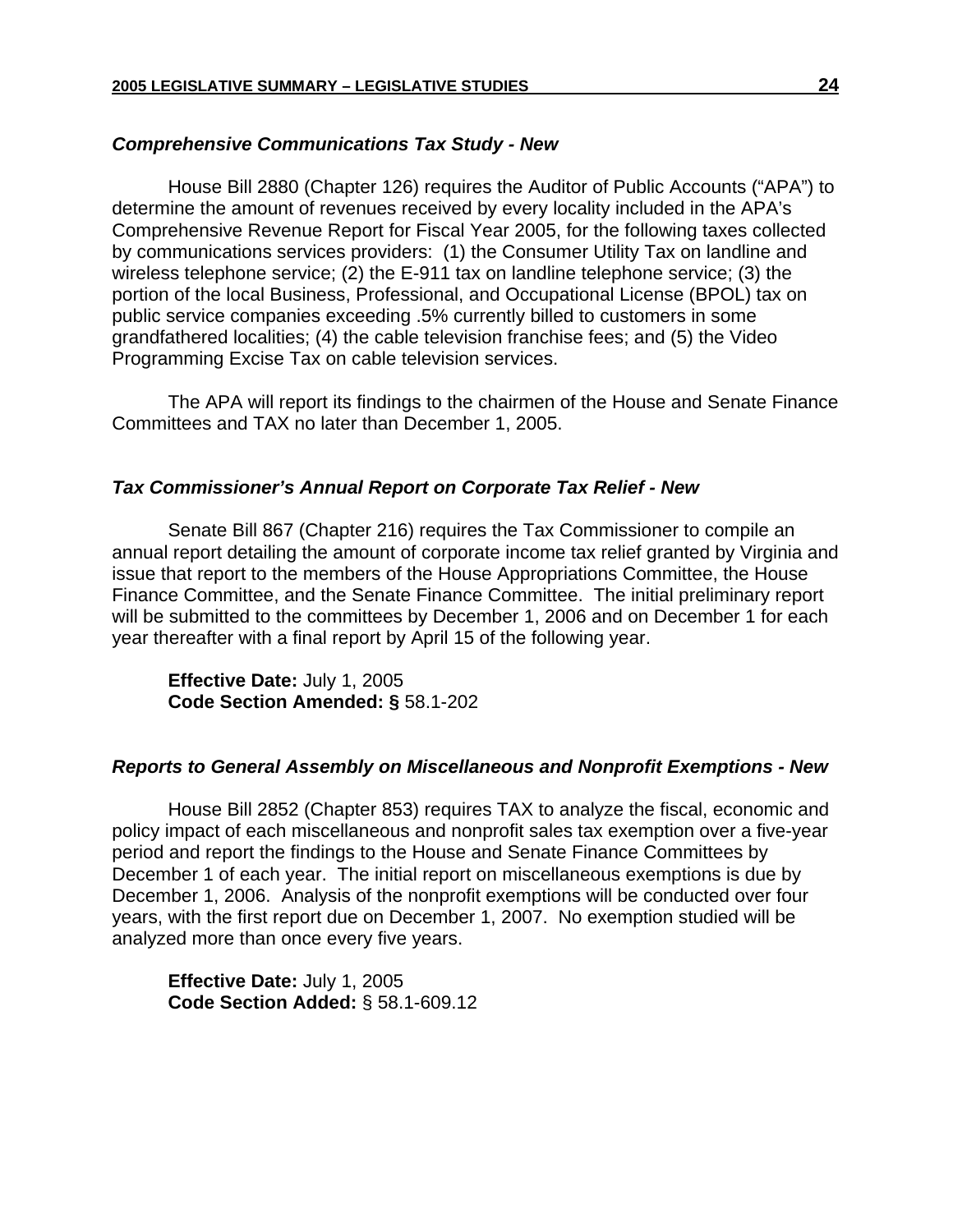#### *Establishment of Health Savings Accounts - Amended*

House Bill 1492 (Chapter 572) and Senate Bill 1097 (Chapter 503) require that the health insurance plans available to state employees include the option of a high deductible health plan that qualifies for a health savings account.

This legislation directs TAX and the State Corporation Commission to amend the Virginia Medical Savings Account Plan and provides several criteria for the new plan, which will be called the Virginia Health Savings Account Plan. TAX and the State Corporation Commission will present the new plan to various General Assembly committees by January 1, 2006.

**Effective Date:** July 1, 2005 **Code Sections Amended:** §§ 2.2-28.16, 6.1-2.9:8, 38.2-5601 and 38.2-5602 **Code Section Added:** § 38.2-5602.1 **Code Sections Repealed:** §§ 38.2-5600 and 38.2-5603

### *HJR 656: Identifying Taxes and Fees Which are Inefficient to Collect*

Establishes a joint subcommittee that will study the taxes, assessments and fees imposed by the Commonwealth and determine whether they are administered efficiently and whether there are taxes, assessments or fees that can be collected in a more efficient manner. The subcommittee will determine if some levies may be eliminated or consolidated in order to generate larger amounts of revenue while reducing administrative expenses. The joint subcommittee will complete its meetings by November 30, 2005, and submit an executive summary no later than the first day of the 2006 Regular Session of the General Assembly.

#### *HJR 664: Administration of Local Cigarette Taxes*

Directs TAX to study: 1) the use of cigarette tax stamps by localities as evidence of the payment of local cigarette taxes by wholesalers; 2) the feasibility of establishing uniformity and consistency among the localities in the design and use of tax stamps or other evidence of payment of local cigarette taxes by tobacco wholesalers; and 3) the feasibility of establishing a combined state and local cigarette tax stamp.

TAX will solicit input from the Virginia Municipal League, the Virginia Association of Counties, the Virginia Retail Merchants Association, the Virginia Wholesalers, the Distributors Association, and other interested parties. TAX will complete its meetings by November 30, 2005 and submit a report of its findings and recommendations to the General Assembly no later than January 11, 2006.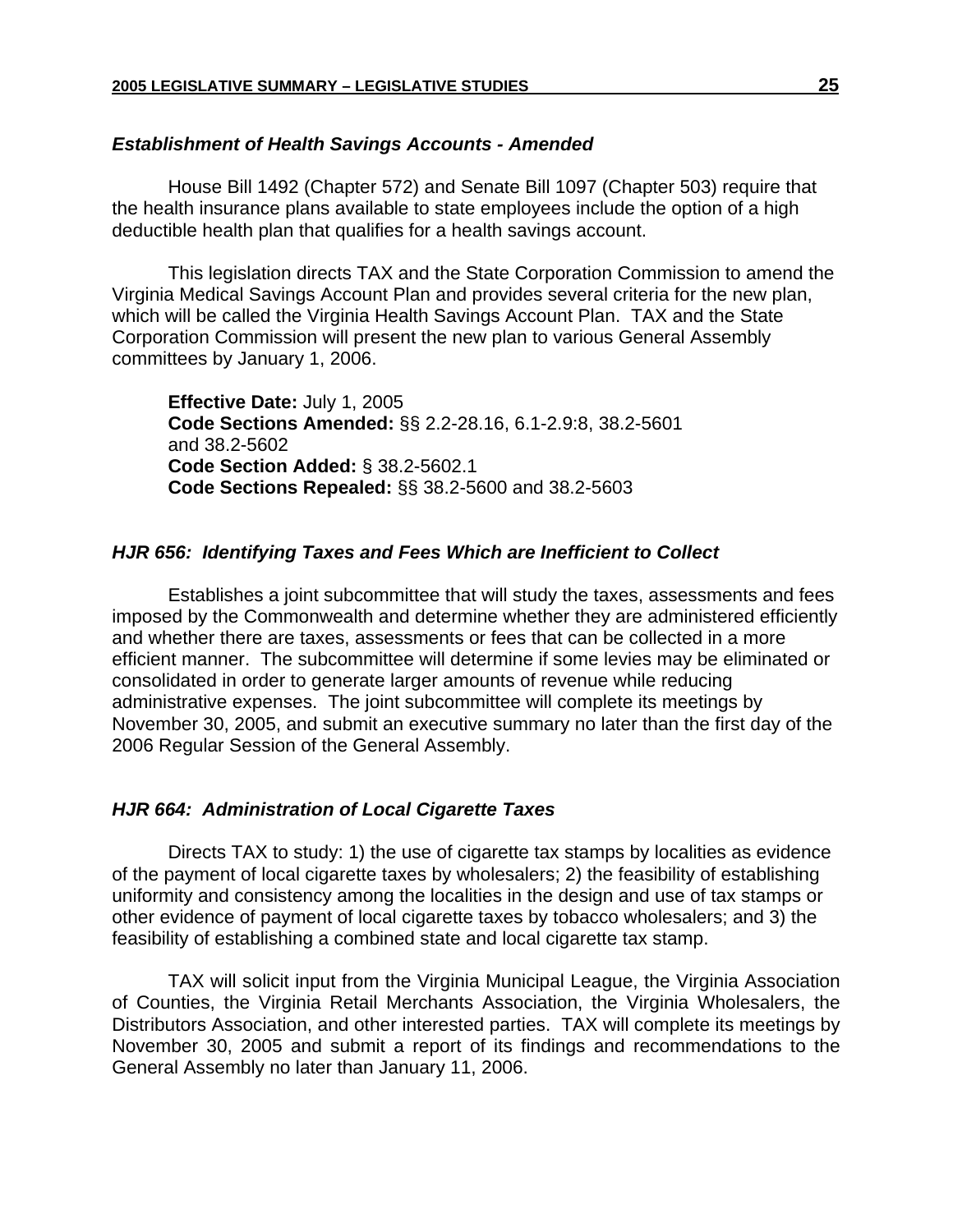## *SJR 308: Identification of Tax Preferences Outside of Title 58.1*

Directs the Virginia Code Commission be directed to identify tax preferences outside of Title 58.1 in the Code of Virginia. In identifying the preferences, the Virginia Code Commission shall make recommendations to the General Assembly concerning legislation that may be considered to create cross-references in Title 58.1 for these preferences to more easily identify all tax preferences by users of the Code of Virginia.

The Code Commission will submit to the Division of Legislative Automated Systems an executive summary and a report detailing the recommendations directed by this resolution no later than December 1, 2006.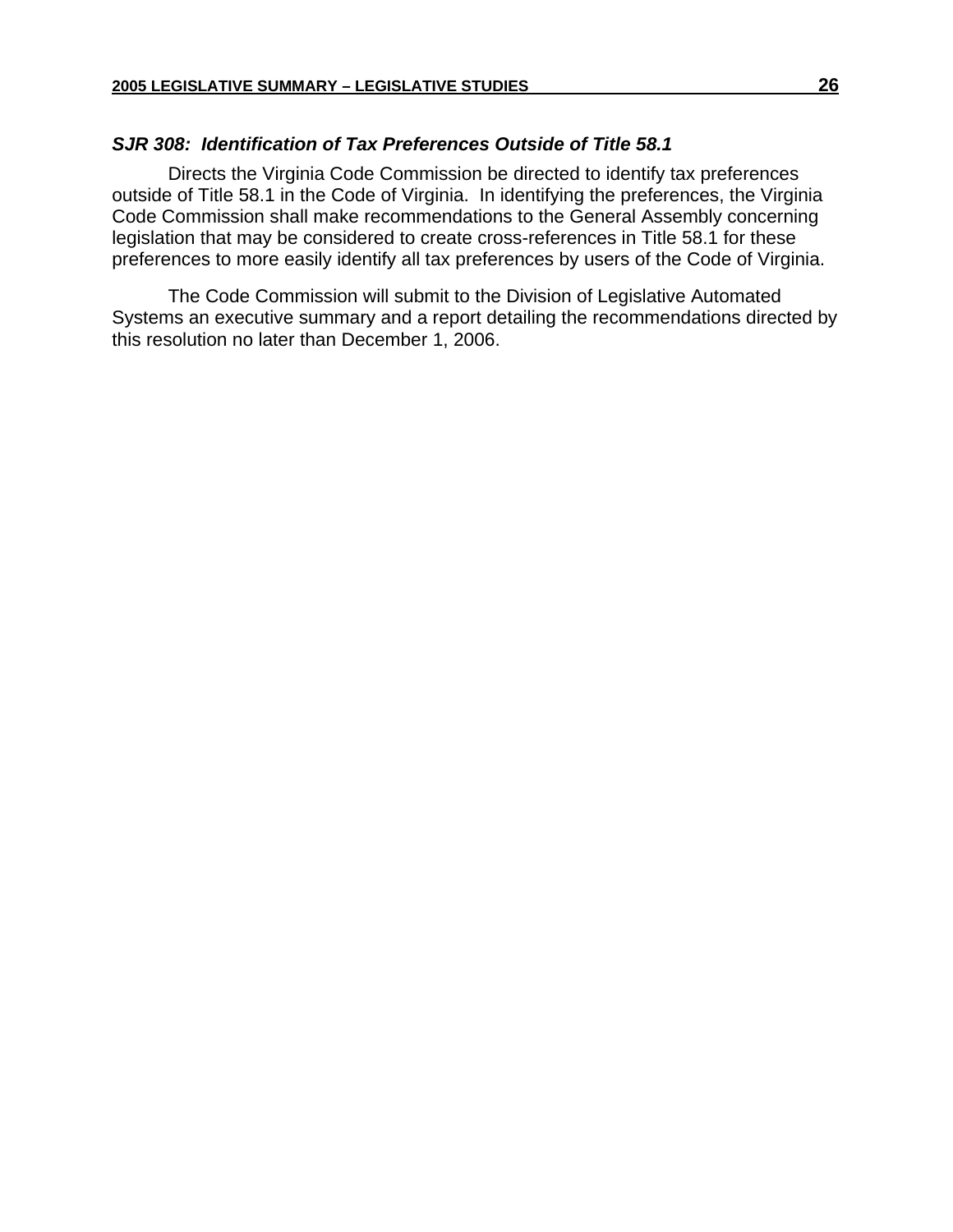## **INDEXES**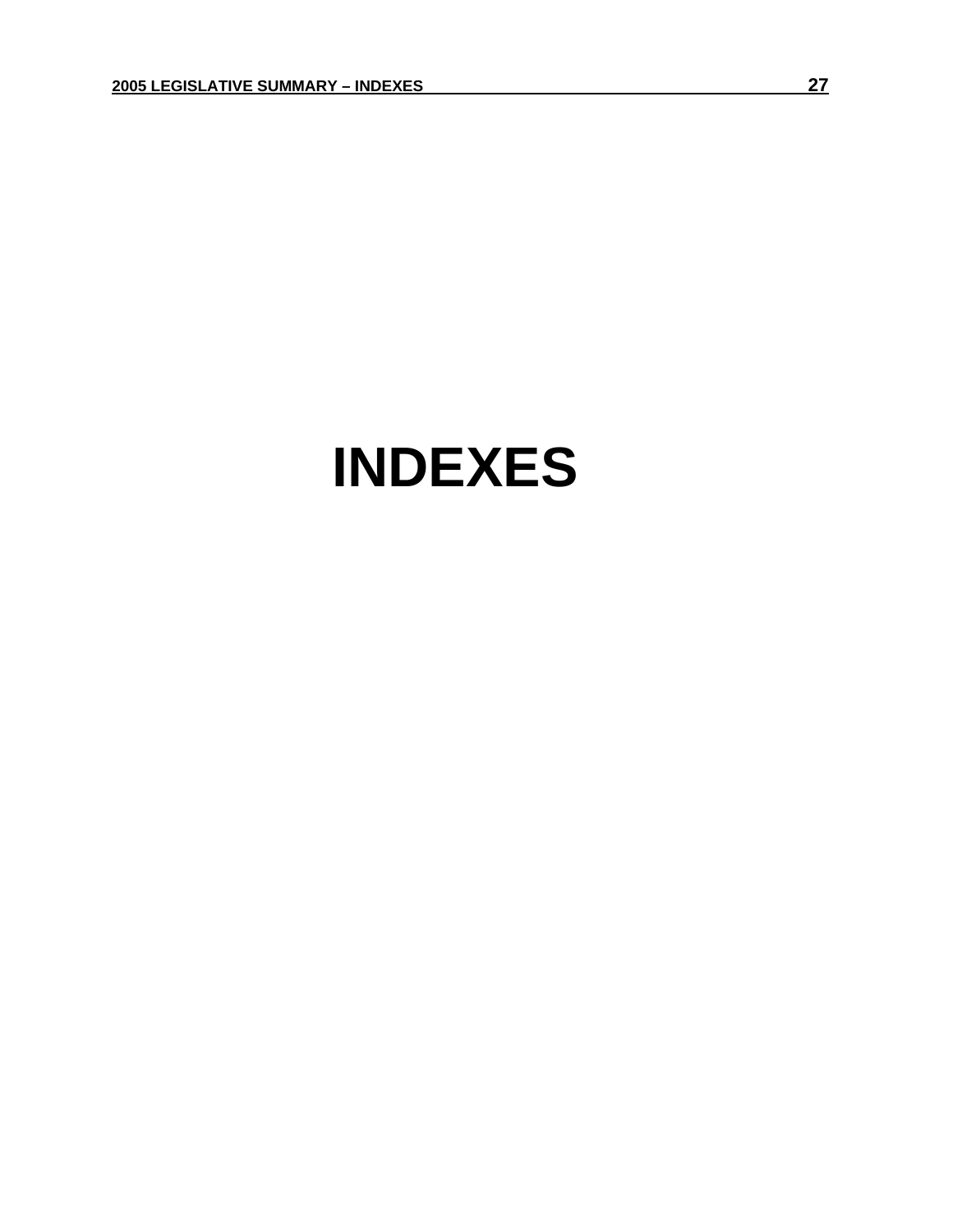## **INDEX BY BILL NUMBER**

## **BILL # CHAPTER SUBJECT MATTER PAGE**

| HB        | 1492 | 572 | <b>Establishment of Health Savings Accounts</b>                                                   | 25             |
|-----------|------|-----|---------------------------------------------------------------------------------------------------|----------------|
| <b>HB</b> | 1500 | 951 | Accelerated Sales Tax; Requirements Revised                                                       | 8              |
| HB        | 1638 | 521 | <b>Food Tax Reduction</b>                                                                         | 8              |
| HB        | 1655 | 58  | Changes to the Conservation Tillage Equipment Credit                                              | 6              |
| <b>HB</b> | 1667 | 59  | Highway Vehicle; Definitions and Condition for Seizure                                            | 20             |
| HB        | 1746 | 875 | Apple Excise Tax                                                                                  | 12             |
| HB        | 1833 | 67  | Effective Date for Personal Exemption Increase Advanced                                           | $\overline{4}$ |
| HB        | 1857 | 156 | Arlington County Authority to Impose Additional Tax                                               | 21             |
| HB        | 1885 | 71  | Tobacco Products Tax; Changes in Provisions                                                       | 13             |
| HВ        | 1965 | 76  | Prince George and Craig Counties; Authority to Impose<br><b>Additional Tax</b>                    | 22             |
| HB        | 2003 | 816 | Spay and Neuter Fund Check-off; Fund Administrator Named                                          | $\overline{7}$ |
| HB        | 2007 | 915 | Carroll County Authority to Impose Additional Tax                                                 | 22             |
| HВ        | 2041 | 82  | Neighborhood Assistance Act Tax Credit: Annual Amount<br>Allowable per Individual                 | $\overline{4}$ |
| HB        | 2100 | 89  | Exemption of Taxable Services for Specific Nonprofit Entities                                     | 10             |
| HB        | 2177 | 93  | Limited Exemption for Transfers to or from Partnerships and<br><b>Limited Liability Companies</b> | 12             |
| HB        | 2303 | 860 | <b>Voluntary Refund Contributions; Process Changes</b>                                            | $\overline{7}$ |
| HB        | 2325 | 100 | <b>Extension for Filing Income Tax Returns</b>                                                    | 3              |
| HB        | 2372 | 103 | Alternative Method when Determining Basis for Fee                                                 | 18             |
| HВ        | 2411 | 5   | Advancement of Virginia's Fixed Date Conformity with the<br><b>Internal Revenue Code</b>          | 3              |
| HB        | 2444 | 414 | <b>Rent Reductions Tax Credit</b>                                                                 | 5              |
| HB        | 2455 | 106 | Virginia Baseball Stadium Authority                                                               | $\overline{2}$ |
| HB        | 2477 | 108 | Notice Required for Machinery and Tools Valuation Change                                          | 16             |
| HB        | 2570 | 884 | <b>Enterprise Zone Grant Program</b>                                                              | $\overline{2}$ |
| HB        | 2599 | 116 | <b>Exemption for Public Transportation Companies</b>                                              | 11             |
| HВ        | 2622 | 835 | Method to Return Surplus Real Estate Taxes                                                        | 17             |
| HВ        | 2625 | 925 | Cigarette and Other Tobacco Products Taxes; Discount Allowed<br>or Increased                      | 13             |
| HВ        | 2635 | 561 | Deferred Taxes; Localities Given Interest Rate Flexibility                                        | 18             |
| HB        | 2679 | 927 | Numerous Changes to the Administrative Appeals Process                                            | 19             |
| HB        | 2686 | 325 | Separate Classification; Boats Used in Business                                                   | 16             |
| HB        | 2762 | 121 | Taxation of Automotive Repair Materials; Separately Stated                                        | 10             |
|           |      |     |                                                                                                   |                |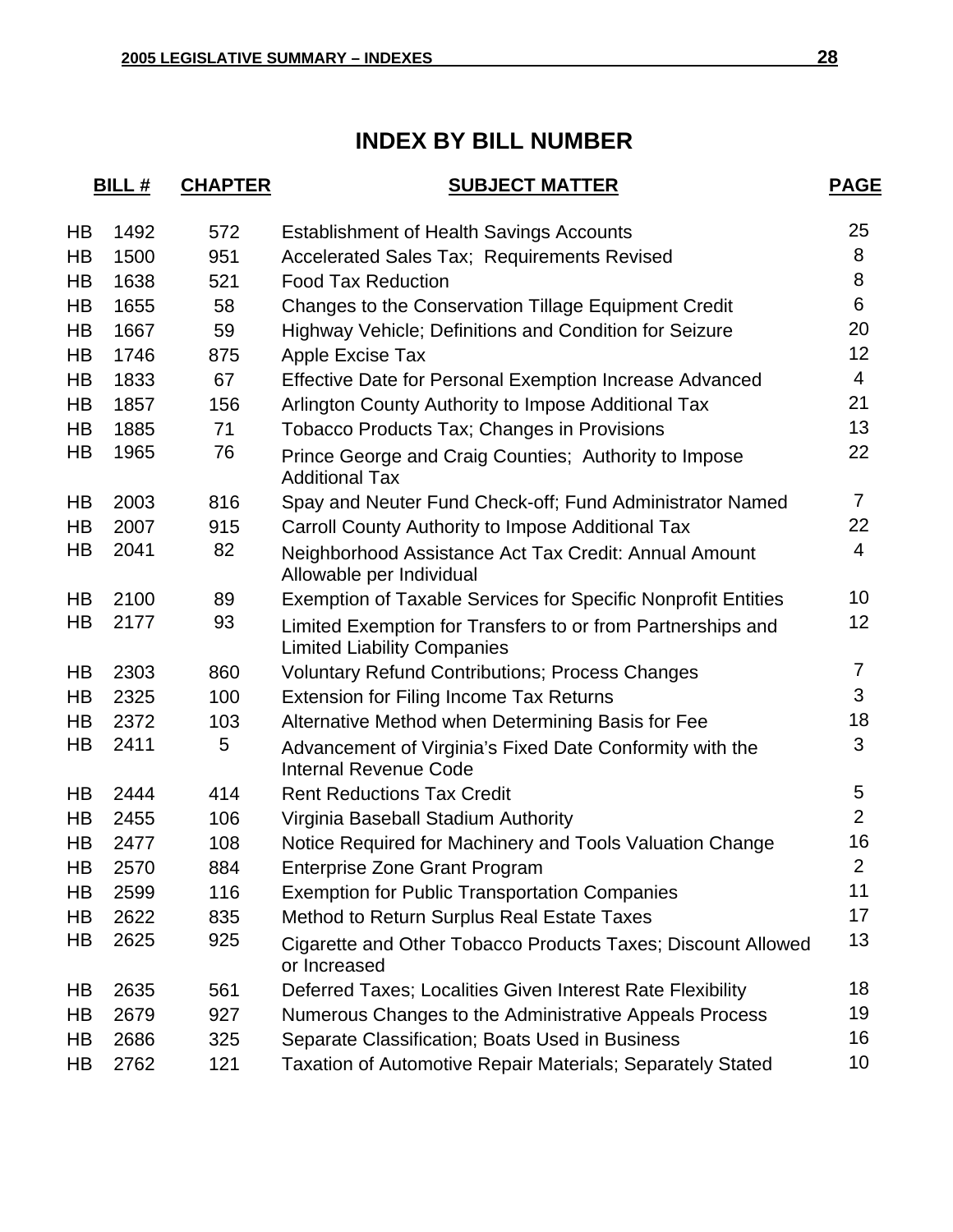## **INDEX BY BILL NUMBER**

## **BILL # CHAPTER SUBJECT MATTER PAGE**

| HВ             | 2774 | 122                      | Manufactured Signs; Reclassified                                                                                  | 9               |
|----------------|------|--------------------------|-------------------------------------------------------------------------------------------------------------------|-----------------|
| HB             | 2788 | 846                      | <b>Transferability of Land Preservation Tax Credits</b>                                                           | $5\phantom{.0}$ |
| HВ             | 2827 | 328                      | Truck Trailers and Cargo Containers; Limited Collection Action                                                    | 10              |
| HВ             | 2852 | 853                      | Reports to General Assembly on Miscellaneous and Nonprofit<br><b>Exemptions</b>                                   | 24              |
| HВ             | 2880 | 126                      | <b>Comprehensive Communications Tax Study</b>                                                                     | 24              |
| HB             | 2899 | 856                      | Cigarette Stamping Exclusion for Manufacturers and Exclusive<br><b>Distributors</b>                               | 14              |
| HВ             | 2919 | 899                      | Assignment of Escrow Funds by Nonparticipating Tobacco<br><b>Manufacturers</b>                                    | 13              |
| <b>HJR 656</b> |      | $\overline{\phantom{a}}$ | Identifying Taxes and Fees Which are Inefficient to Collect                                                       | 25              |
| <b>HJR 664</b> |      |                          | Administration of Local Cigarette Taxes                                                                           | 25              |
| <b>SB</b>      | 708  | 487                      | <b>Food Tax Reduction</b>                                                                                         | 8               |
| <b>SB</b>      | 793  | 20                       | Imposition of Tax; Overnight Accommodations                                                                       | 21              |
| <b>SB</b>      | 801  | 206                      | Imposition of Telecommunications Consumer Utility Tax in the<br><b>Town of Dumfries</b>                           | 21              |
| <b>SB</b>      | 844  | 214                      | Deferral of Taxes for Elderly and Handicapped Persons                                                             | 17              |
| <b>SB</b>      | 851  | 215                      | Deferral of Taxes for Elderly and Handicapped Persons                                                             | 17              |
| <b>SB</b>      | 856  | 26                       | Advancement of Virginia's Fixed Date Conformity with the<br><b>Internal Revenue Code</b>                          | 3               |
| <b>SB</b>      | 866  | 27                       | Salary Subtraction for Federal and State Employees                                                                | 5               |
| <b>SB</b>      | 867  | 216                      | Tax Commissioner's Annual Report on Corporate Tax Relief                                                          | 24              |
| <b>SB</b>      | 876  | 28                       | Tax Enforcement; Background Checks and Increased Penalties                                                        | 14              |
| <b>SB</b>      | 896  | 218                      | Open or Common Space                                                                                              | 17              |
| <b>SB</b>      | 897  | 29                       | Deduction for Charitable Contributions to Tsunami Victims                                                         | 3               |
| <b>SB</b>      | 983  | 863                      | <b>Enterprise Zone Grant Program</b>                                                                              | $\overline{2}$  |
| <b>SB</b>      | 1008 | 864                      | <b>Apple Excise Tax</b>                                                                                           | 12              |
| <b>SB</b>      | 1051 | 224                      | Localities Provided New Tools to Set Income Limitation to<br>Qualify for Exemption or Deferral of Real Estate Tax | 18              |
| <b>SB</b>      | 1052 | 501                      | Penalties for Delinquent Payment of Certain Local Excise Taxes                                                    | 19              |
| <b>SB</b>      | 1087 | 502                      | Deferred Taxes; Localities Given Interest Rate Flexibility                                                        | 18              |
| <b>SB</b>      | 1097 | 503                      | <b>Establishment of Health Savings Accounts</b>                                                                   | 25              |
| <b>SB</b>      | 1105 | 42                       | <b>Exemption of Taxable Services for Specific Nonprofit Entities</b>                                              | 10              |
| <b>SB</b>      | 1139 | 940                      | Land Preservation Tax Credit; Qualified Appraisal Required                                                        | 6               |
| <b>SB</b>      | 1195 | 46                       | <b>Exemption for Public Transportation Companies</b>                                                              | 11              |
| <b>SB</b>      | 1219 | 355                      | Gift Sales for Nonresidents and Bad Debt Accounting                                                               | 9               |
|                |      |                          |                                                                                                                   |                 |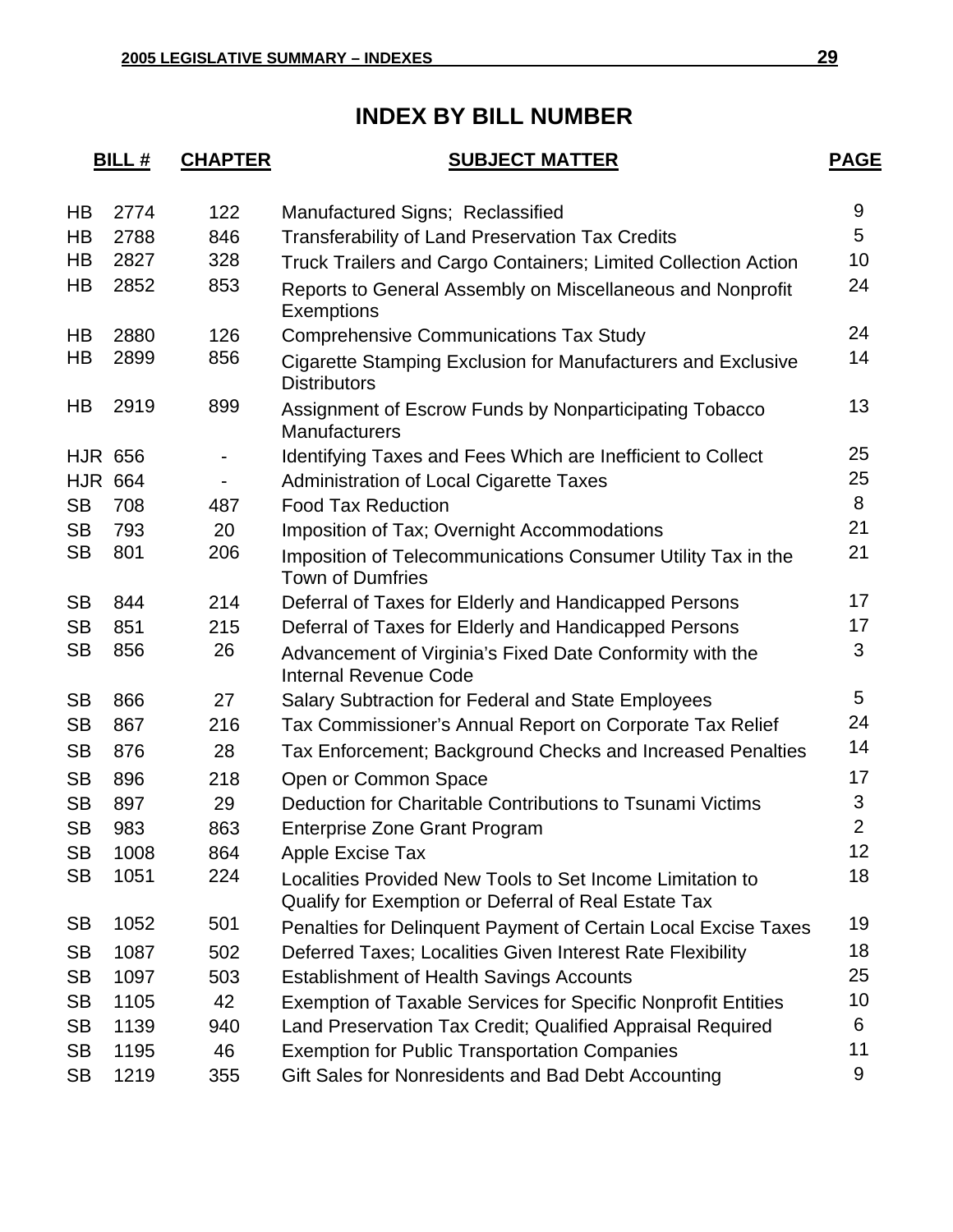## **INDEX BY BILL NUMBER**

## **BILL # CHAPTER SUBJECT MATTER PAGE** SB 1225 48 Penalty for Preparers of Fraudulent Tax Returns 4 SB 1273 271 Separate Classification; Boats Used in Business 16 SB 1279 357 Separate Classification for Specific Machinery and Tools 16 SB 1332 901 Assignment of Escrow Funds by Nonparticipating Tobacco **Manufacturers** 13 SJR 308 - Identification of Tax Preferences Outside of Title 58.1 26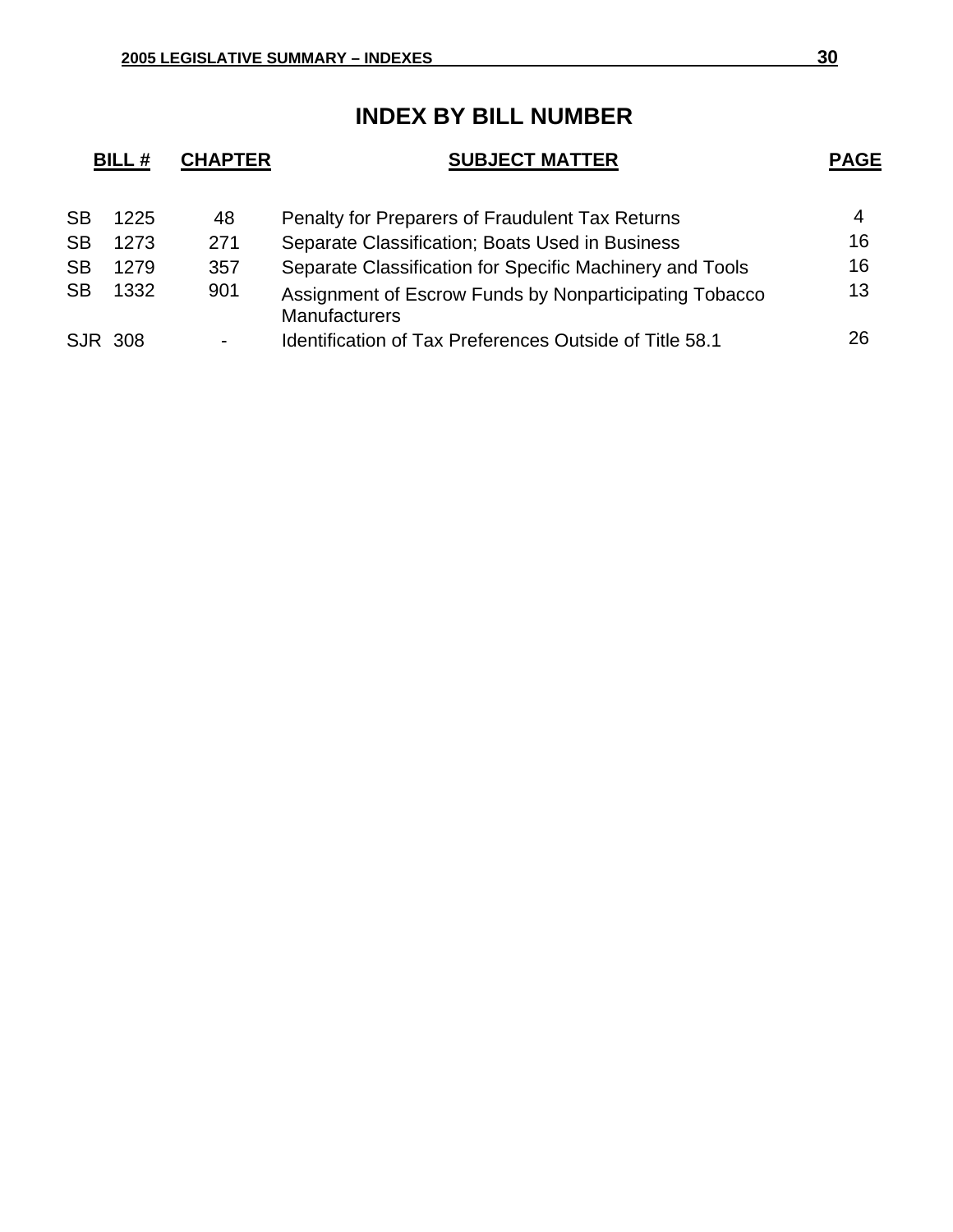| <b>VA CODE §</b> | <b>BILL#</b>                       | <b>SUBJECT MATTER</b>                                                                            | <b>PAGE</b>             |
|------------------|------------------------------------|--------------------------------------------------------------------------------------------------|-------------------------|
| 2.2-2702         | HB 2303                            | <b>Voluntary Refund Contributions; Process Changes</b>                                           | $\overline{7}$          |
| 2.2-28.16        |                                    | HB 1492 & SB 1097 Establishment of Health Savings Accounts                                       | 25                      |
| 3.1-336.2:1      |                                    | HB 2919 & SB 1332 Assignment of Escrow Funds by Nonparticipating<br><b>Tobacco Manufacturers</b> | 13                      |
| 3.1-336.2:2      |                                    | HB 2919 & SB 1332 Assignment of Escrow Funds by Nonparticipating<br><b>Tobacco Manufacturers</b> | 13                      |
| $3.1 - 618$      | HB 1746 & SB 1008 Apple Excise Tax |                                                                                                  | 12                      |
| $3.1 - 626$      | HB 1746 & SB 1008 Apple Excise Tax |                                                                                                  | 12                      |
| $3.1 - 636.1$    | HB 1746 & SB 1008 Apple Excise Tax |                                                                                                  | 12                      |
| 3.1-636.2        | HB 1746 & SB 1008 Apple Excise Tax |                                                                                                  | 12                      |
| 3.1-636.3        | HB 1746 & SB 1008 Apple Excise Tax |                                                                                                  | 12                      |
| 3.1-636.4        | HB 1746 & SB 1008 Apple Excise Tax |                                                                                                  | 12                      |
| 3.1-636.5        | HB 1746 & SB 1008 Apple Excise Tax |                                                                                                  | 12                      |
| 3.1-636.6        | HB 1746 & SB 1008 Apple Excise Tax |                                                                                                  | 12                      |
| $3.1 - 636.7$    | HB 1746 & SB 1008 Apple Excise Tax |                                                                                                  | 12                      |
| 3.1-636.8        | HB 1746 & SB 1008 Apple Excise Tax |                                                                                                  | 12                      |
| 3.1-636.9        | HB 1746 & SB 1008 Apple Excise Tax |                                                                                                  | 12                      |
| 3.1-636.10       | HB 1746 & SB 1008 Apple Excise Tax |                                                                                                  | 12                      |
| 3.1-636.11       | HB 1746 & SB 1008 Apple Excise Tax |                                                                                                  | 12                      |
| 3.1-636.12       | HB 1746 & SB 1008 Apple Excise Tax |                                                                                                  | 12                      |
| $6.1 - 2.9:8$    |                                    | HB 1492 & SB 1097 Establishment of Health Savings Accounts                                       | 25                      |
| 15.2-2511.1      | HB 2622                            | Method to Return Surplus Real Estate Taxes                                                       | 17                      |
| 15.2-5800        | HB 2455                            | Virginia Baseball Stadium Authority                                                              | $\overline{2}$          |
| 15.2-5805        | HB 2455                            | Virginia Baseball Stadium Authority                                                              | $\overline{2}$          |
| 15.2-5806        | HB 2455                            | Virginia Baseball Stadium Authority                                                              | $\overline{2}$          |
| 15.2-5808        | HB 2455                            | Virginia Baseball Stadium Authority                                                              | $\mathbf 2$             |
| 15.2-5814        | HB 2455                            | Virginia Baseball Stadium Authority                                                              | $\overline{2}$          |
| 15.2-5815        | HB 2455                            | Virginia Baseball Stadium Authority                                                              | $\overline{2}$          |
| 15.2-5822        | HB 2455                            | Virginia Baseball Stadium Authority                                                              | $\overline{c}$          |
| 15.2-5823        | HB 2455                            | Virginia Baseball Stadium Authority                                                              | $\overline{\mathbf{c}}$ |
| 29.1-101         | HB 2303                            | <b>Voluntary Refund Contributions; Process Changes</b>                                           | $\overline{7}$          |
| 30-19.1:10       | HB 2303                            | <b>Voluntary Refund Contributions; Process Changes</b>                                           | $\overline{7}$          |
| 32.1-366         |                                    | HB 2919 & SB 1332 Assignment of Escrow Funds by Nonparticipating<br><b>Tobacco Manufacturers</b> | 13                      |
| 38.2-5600        |                                    | HB 1492 & SB 1097 Establishment of Health Savings Accounts                                       | 25                      |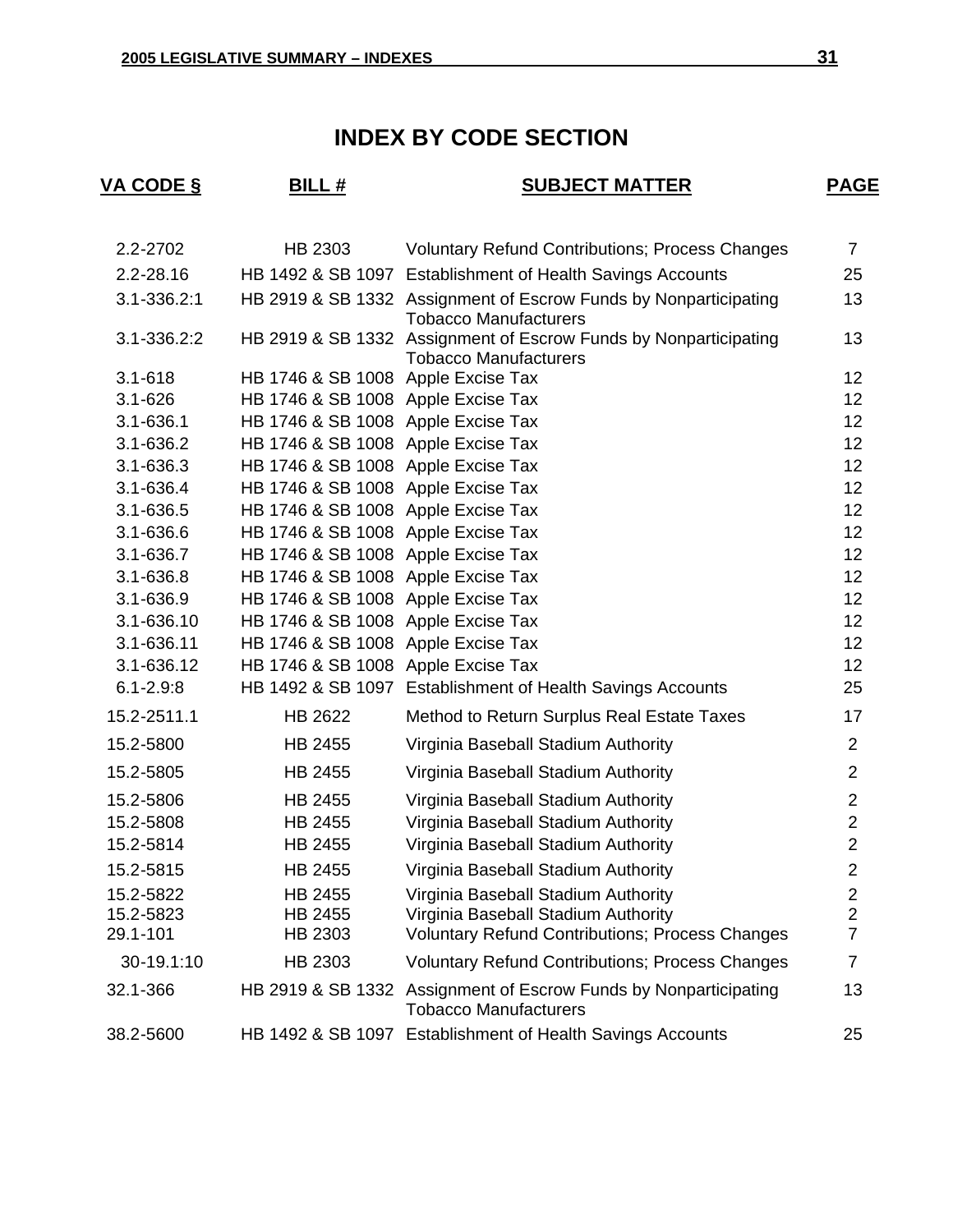| <u>VA CODE §</u> | <b>BILL#</b>                      | <b>SUBJECT MATTER</b>                                                             | <b>PAGE</b>    |
|------------------|-----------------------------------|-----------------------------------------------------------------------------------|----------------|
|                  |                                   |                                                                                   |                |
| 38.2-5601        |                                   | HB 1492 & SB 1097 Establishment of Health Savings Accounts                        | 25             |
| 38.2-5602        |                                   | HB 1492 & SB 1097 Establishment of Health Savings Accounts                        | 25             |
| 38.2-5602.1      |                                   | HB 1492 & SB 1097 Establishment of Health Savings Accounts                        | 25             |
| 38.2-5603        |                                   | HB 1492 & SB 1097 Establishment of Health Savings Accounts                        | 25             |
| $58.1 - 3$       | HB 2570 & SB 983                  | <b>Enterprise Zone Grant Program</b>                                              | $\overline{2}$ |
| 58.1-202         | <b>SB 867</b>                     | Tax Commissioner's Annual Report on Corporate<br><b>Tax Relief</b>                | 24             |
| 58.1-301         | HB 2411 & SB 856<br><b>SB 897</b> | Advancement of Virginia's Fixed Date Conformity<br>with the Internal Revenue Code | 3              |
| 58.1-302         | SB 1225                           | Penalty for Preparers of Fraudulent Tax Returns                                   | 4              |
| 58.1-322         | HB 1833                           | Effective Date for Personal Exemption Increase<br>Advanced                        | 4              |
| 58.1-322         | SB 866                            | Salary Subtraction for Federal and State Employees                                | 5              |
| 58.1-334         | HB 1655                           | Changes to the Conservation Tillage Equipment<br>Credit                           | 6              |
| 58.1-339.9       | <b>HB 2444</b>                    | <b>Rent Reductions Tax Credit</b>                                                 | 5              |
| 58.1-342.2       | SB 1225                           | Penalty for Preparers of Fraudulent Tax Returns                                   | 4              |
| 58.1-344         | HB 2325                           | Extension for Filing Income Tax Returns                                           | 3              |
| 58.1-344.3       | HB 2303                           | <b>Voluntary Refund Contributions; Process Changes</b>                            | $\overline{7}$ |
| 58.1-345         | HB 2303                           | <b>Voluntary Refund Contributions; Process Changes</b>                            | $\overline{7}$ |
| 58.1-345.1       | HB 2303                           | <b>Voluntary Refund Contributions; Process Changes</b>                            | $\overline{7}$ |
| 58.1-346         | HB 2303                           | <b>Voluntary Refund Contributions; Process Changes</b>                            | $\overline{7}$ |
| 58.1-346.1:1     | HB 2303                           | <b>Voluntary Refund Contributions; Process Changes</b>                            | $\overline{7}$ |
| 58.1-346.2:1     | HB 2303                           | <b>Voluntary Refund Contributions; Process Changes</b>                            | $\overline{7}$ |
| 58.1-346.3:1     | HB 2303                           | <b>Voluntary Refund Contributions; Process Changes</b>                            | $\overline{7}$ |
| 58.1-346.4:1     | HB 2303                           | <b>Voluntary Refund Contributions; Process Changes</b>                            | $\overline{7}$ |
| 58.1-346.5       | <b>HB 2303</b>                    | <b>Voluntary Refund Contributions; Process Changes</b>                            | $\overline{7}$ |
| 58.1-346.6       | HB 2303                           | <b>Voluntary Refund Contributions; Process Changes</b>                            | 7              |
| 58.1-346.7       | HB 2303                           | <b>Voluntary Refund Contributions; Process Changes</b>                            | 7              |
| 58.1-346.8       | HB 2303                           | <b>Voluntary Refund Contributions; Process Changes</b>                            | 7              |
| 58.1-346.9       | HB 2303                           | <b>Voluntary Refund Contributions; Process Changes</b>                            | 7              |
| 58.1-346.10      | HB 2303                           | <b>Voluntary Refund Contributions; Process Changes</b>                            | $\overline{7}$ |
| 58.1-346.11      | HB 2303                           | <b>Voluntary Refund Contributions; Process Changes</b>                            | 7              |
| 58.1-346.12      | HB 2303                           | <b>Voluntary Refund Contributions; Process Changes</b>                            | 7              |
| 58.1-346.13      | HB 2303                           | <b>Voluntary Refund Contributions; Process Changes</b>                            | 7              |
| 58.1-346.14      | HB 2303                           | <b>Voluntary Refund Contributions; Process Changes</b>                            | 7              |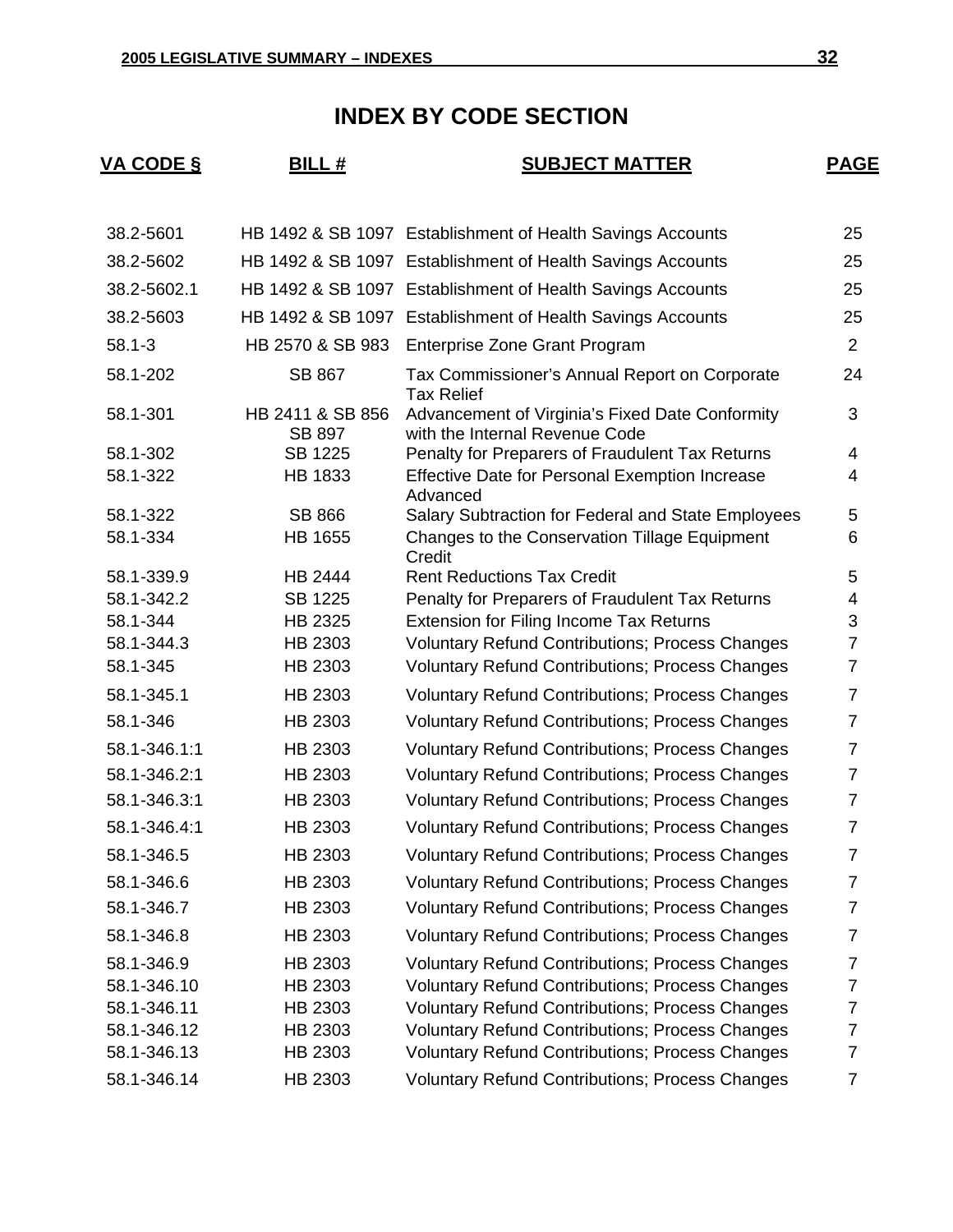| VA CODE §      | <b>BILL#</b>      | <b>SUBJECT MATTER</b>                                                           | <b>PAGE</b>    |
|----------------|-------------------|---------------------------------------------------------------------------------|----------------|
| 58.1-346.15    | HB 2303           | <b>Voluntary Refund Contributions; Process Changes</b>                          | $\overline{7}$ |
| 58.1-346.16    | HB 2303           | <b>Voluntary Refund Contributions; Process Changes</b>                          | $\overline{7}$ |
| 58.1-346.17    | HB 2303           | <b>Voluntary Refund Contributions; Process Changes</b>                          | $\overline{7}$ |
| 58.1-346.18    | HB 2303           | <b>Voluntary Refund Contributions; Process Changes</b>                          | 7              |
| 58.1-346.19    | HB 2303           | <b>Voluntary Refund Contributions; Process Changes</b>                          | 7              |
| 58.1-346.21    | HB 2303           | <b>Voluntary Refund Contributions; Process Changes</b>                          | $\overline{7}$ |
| 58.1-346.22    | HB 2303           | <b>Voluntary Refund Contributions; Process Changes</b>                          | $\overline{7}$ |
| 58.1-346.23    | HB 2303           | <b>Voluntary Refund Contributions; Process Changes</b>                          | $\overline{7}$ |
| 58.1-346.23    | HB 2003           | Spay and Neuter Fund Check-off; Fund<br><b>Administrator Named</b>              | $\overline{7}$ |
| 58.1-346.24    | HB 2303           | <b>Voluntary Refund Contributions; Process Changes</b>                          | 7              |
| 58.1-348.1     | SB 1225           | Penalty for Preparers of Fraudulent Tax Returns                                 | 4              |
| 58.1-348.2     | SB 1225           | Penalty for Preparers of Fraudulent Tax Returns                                 | 4              |
| 58.1-393.1     | HB 2325           | Extension for Filing Income Tax Returns                                         | 3              |
| 58.1-432       | HB 1655           | Changes to the Conservation Tillage Equipment<br>Credit                         | 6              |
| 58.1-439       | HB 2570 & SB 983  | <b>Enterprise Zone Grant Program</b>                                            | $\overline{2}$ |
| 58.1-439.15:01 | HB 2919 & SB 1332 | Assignment of Escrow Funds by Nonparticipating<br><b>Tobacco Manufacturers</b>  | 13             |
| 58.1-453       | HB 2325           | Extension for Filing Income Tax Returns                                         | 3              |
| 58.1-511       | SB 1139           | Land Preservation Tax Credit; Qualified Appraisal<br>Required                   | 6              |
| 58.1-512       | SB 1139           | Land Preservation Tax Credit; Qualified Appraisal<br>Required                   | 6              |
| 58.1-546       | HB 2303           | <b>Voluntary Refund Contributions; Process Changes</b>                          | 7              |
| 58.1-602       | SB 1219           | Gift Sales for Nonresidents and Bad Debt<br>Accounting                          | 9              |
| 58.1-602       | HB 2774           | Manufactured Signs Reclassified                                                 | 9              |
| 58.1-602       | HB 2762           | Taxation of Automotive Repair Materials; Separately<br><b>Stated</b>            | 10             |
| 58.1-604.6     | SB 1219           | Gift Sales for Nonresidents and Bad Debt<br>Accounting                          | 9              |
| 58.1-609.1     | HB 2599 & SB 1195 | <b>Exemption for Public Transportation Companies</b>                            | 11             |
| 58.1-609.11    | HB 2100 & SB 1105 | Exemption of Taxable Services for Specific Nonprofit<br><b>Entities</b>         | 10             |
| 58.1-609.12    | HB 2852           | Reports to General Assembly on Miscellaneous and<br><b>Nonprofit Exemptions</b> | 24             |
| 58.1-611.1     | HB 1638 & SB 708  | <b>Food Tax Reduction</b>                                                       | 8              |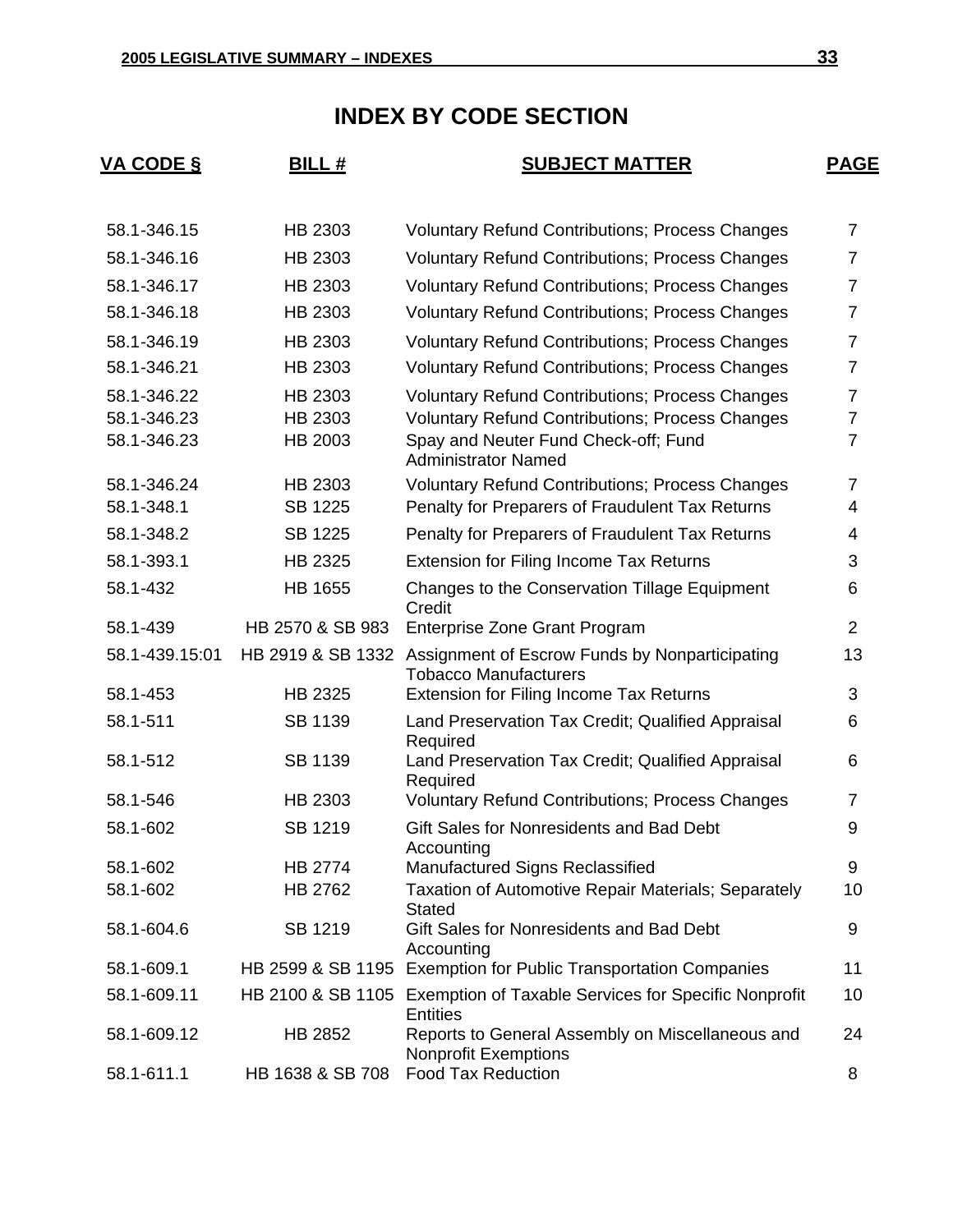| <b>VA CODE §</b> | <b>BILL#</b>   | <b>SUBJECT MATTER</b>                                                                                      | <b>PAGE</b> |
|------------------|----------------|------------------------------------------------------------------------------------------------------------|-------------|
| 58.1-615         | <b>HB 1500</b> | <b>Accelerated Sales Tax; Requirements Revised</b>                                                         | 8           |
| 58.1-621         | SB 1219        | Gift Sales for Nonresidents and Bad Debt                                                                   | 9           |
| 58.1-811         | <b>HB 2177</b> | Accounting<br>Limited Exemption for Transfers to or from                                                   | 12          |
| 58.1-1000        | HB 2899        | Partnerships and Limited Liability Companies<br>Cigarette Stamping Exclusion for Manufacturers and         | 14          |
| 58.1-1000        | <b>SB 876</b>  | <b>Exclusive Distributors</b><br>Tax Enforcement; Background Checks and                                    | 14          |
| 58.1-1003        | <b>SB 876</b>  | <b>Increased Penalties</b><br>Tax Enforcement; Background Checks and                                       | 14          |
| 58.1-1006        | <b>SB 876</b>  | <b>Increased Penalties</b><br>Tax Enforcement; Background Checks and<br><b>Increased Penalties</b>         | 14          |
| 58.1-1007        | <b>SB 876</b>  | Tax Enforcement; Background Checks and                                                                     | 14          |
| 58.1-1008        | <b>SB 876</b>  | <b>Increased Penalties</b><br>Tax Enforcement; Background Checks and                                       | 14          |
| 58.1-1009        | HB 2625        | <b>Increased Penalties</b><br>Cigarette and Other Tobacco Products Taxes;<br>Discount Allowed or Increased | 13          |
| 58.1-1010        | <b>SB 876</b>  | Tax Enforcement; Background Checks and<br><b>Increased Penalties</b>                                       | 14          |
| 58.1-1011        | <b>SB 876</b>  | Tax Enforcement; Background Checks and<br><b>Increased Penalties</b>                                       | 14          |
| 58.1-1012        | HB 2899        | Cigarette Stamping Exclusion for Manufacturers and<br><b>Exclusive Distributors</b>                        | 14          |
| 58.1-1017        | <b>SB 876</b>  | Tax Enforcement; Background Checks and<br><b>Increased Penalties</b>                                       | 14          |
| 58.1-1021        | <b>SB 876</b>  | Tax Enforcement; Background Checks and<br><b>Increased Penalties</b>                                       | 14          |
| 58.1-1021.01     | <b>HB 1885</b> | Tobacco Products Tax; Changes in Provisions                                                                | 13          |
| 58.1-1021.02     | <b>HB 1885</b> | Tobacco Products Tax; Changes in Provisions                                                                | 13          |
| 58.1-1021.03     | <b>HB 1885</b> | Tobacco Products Tax; Changes in Provisions                                                                | 13          |
| 58.1-1021.03     | HB 2625        | Cigarette and Other Tobacco Products Taxes;<br>Discount Allowed or Increased                               | 13          |
| 58.1-1021.04     | HB 1885        | Tobacco Products Tax; Changes in Provisions                                                                | 13          |
| 58.1-1021.04:1   | <b>HB 1885</b> | Tobacco Products Tax; Changes in Provisions                                                                | 13          |
| 58.1-1021.04:2   | HB 1885        | Tobacco Products Tax; Changes in Provisions                                                                | 13          |
| 58.1-1021.04:3   | <b>HB 1885</b> | Tobacco Products Tax; Changes in Provisions                                                                | 13          |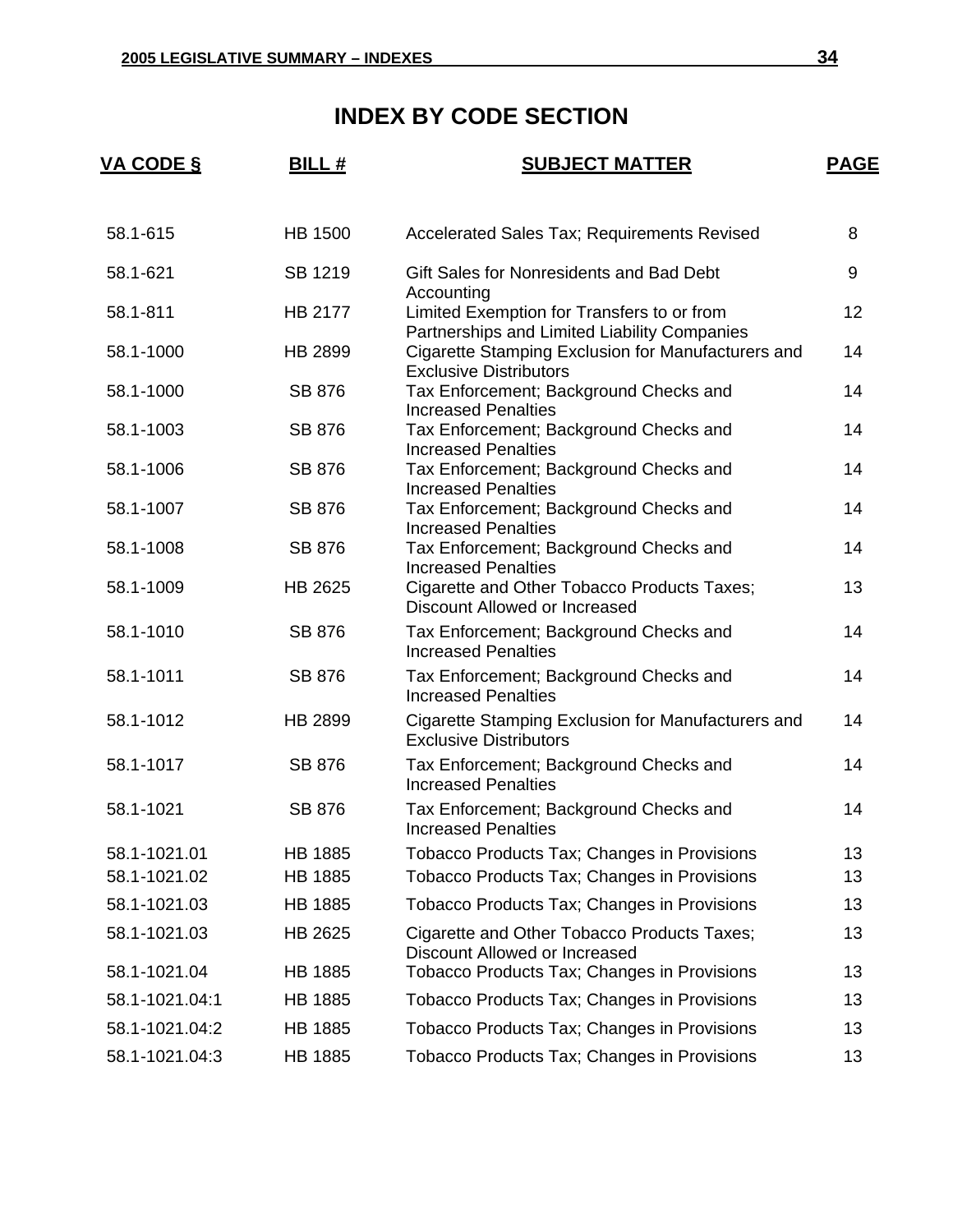#### **VA CODE § BILL # SUBJECT MATTER PAGE** 58.1-1021.04:4 HB 1885 Tobacco Products Tax; Changes in Provisions 13 58.1-1021.04:5 HB 1885 Tobacco Products Tax; Changes in Provisions 13 58.1-3211 SB 844 & SB 851 Deferral of Taxes for Elderly and Handicapped Persons 17 58.1-3211 SB 1051 Localities Provided New Tools to Set Income Limitation to Qualify for Exemption or Deferral of Real Estate Tax 18 58.1-3219.1 HB 2635 & SB 1087 Deferred Taxes; Localities Given Interest Rate Flexibility 18 58.1-3245.6 HB 2570 & SB 983 Enterprise Zone Grant Program 2 58.1-3245.8 HB 2570 & SB 983 Enterprise Zone Grant Program 2 58.1-3245.12 HB 2570 & SB 983 Enterprise Zone Grant Program 2 58.1-3284.1 SB 896 Open or Common Space 17 58.1-3506 HB 2686 & SB 1273 Separate Classification; Boats Used in Business 16 58.1-3506 SB 1279 Separate Classification for Specific Machinery and **Tools** 16 58.1-3507 HB 2477 Notice Required for Machinery and Tools Valuation **Change** 16 58.1-3616 SB 1052 Penalties for Delinquent Payment of Certain Local Excise Taxes 19 58.1-3703 HB 2372 Alternative Method when Determining Basis for Fee 18 58.1-3703.1 HB 2679 Numerous Changes to the Administrative Appeals **Process** 19 58.1-3812 SB 801 Imposition of Telecommunications Consumer Utility Tax in the Town of Dumfries 21 58.1-3818 HB 2455 Virginia Baseball Stadium Authority 2 58.1-3819 HB 1965 Prince George and Craig Counties; Authority to Impose Additional Tax 22 58.1-3819 HB 2007 Carroll County; Authority to Impose Additional Tax 22 58.1-3822 HB 1857 Arlington County; Authority to Impose Additional Tax 21 58.1-3826 SB 793 Imposition of Tax; Overnight Accommodations 21 58.1-3840 HB 2455 Virginia Baseball Stadium Authority 2 58.1-3941 HB 1667 Highway Vehicle; Definitions and Condition for Seizure 20 58.1-3942 HB 1667 Highway Vehicle; Definitions and Condition for Seizure 20 58.1-3983.1 HB 2679 Numerous Changes to the Administrative Appeals **Process** 19 59.1-272 HB 2570 & SB 983 Enterprise Zone Grant Program 2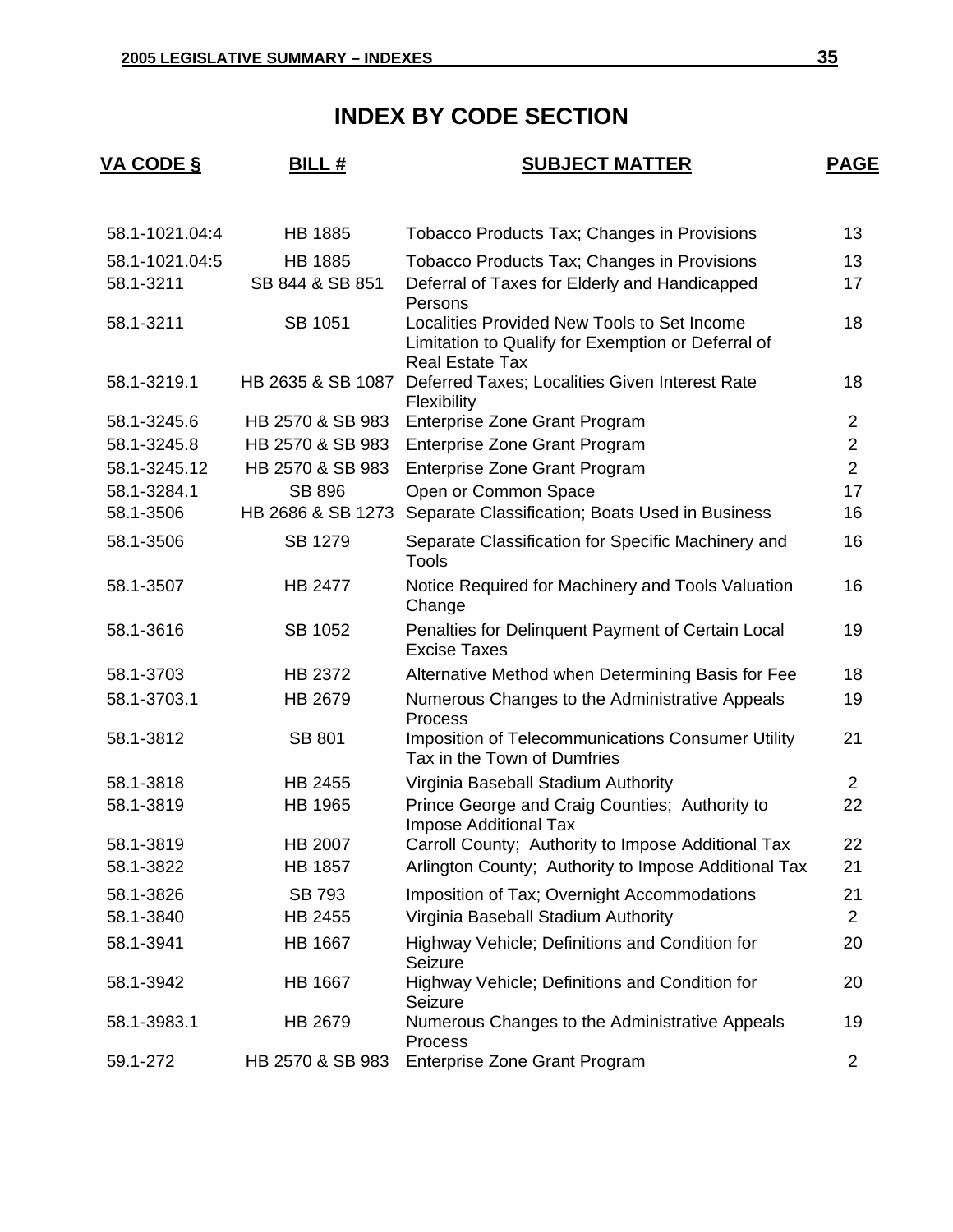| <u>VA CODE §</u> | BILL $#$         | <b>SUBJECT MATTER</b>                | <b>PAGE</b>             |
|------------------|------------------|--------------------------------------|-------------------------|
|                  |                  |                                      |                         |
| 59.1-273         | HB 2570 & SB 983 | Enterprise Zone Grant Program        | $\overline{2}$          |
| 59.1-274         | HB 2570 & SB 983 | Enterprise Zone Grant Program        | $\overline{2}$          |
| 59.1-274.1       | HB 2570 & SB 983 | Enterprise Zone Grant Program        | $\overline{2}$          |
| 59.1-274.2       | HB 2570 & SB 983 | Enterprise Zone Grant Program        | $\overline{2}$          |
| 59.1-275         | HB 2570 & SB 983 | Enterprise Zone Grant Program        | $\overline{2}$          |
| 59.1-276         | HB 2570 & SB 983 | Enterprise Zone Grant Program        | $\overline{2}$          |
| 59.1-277         | HB 2570 & SB 983 | Enterprise Zone Grant Program        | $\overline{2}$          |
| 59.1-278         | HB 2570 & SB 983 | Enterprise Zone Grant Program        | $\overline{2}$          |
| 59.1-279         | HB 2570 & SB 983 | Enterprise Zone Grant Program        | $\overline{2}$          |
| 59.1-279.1       | HB 2570 & SB 983 | Enterprise Zone Grant Program        | $\overline{2}$          |
| 59.1-280         | HB 2570 & SB 983 | Enterprise Zone Grant Program        | $\overline{2}$          |
| 59.1-280.1       | HB 2570 & SB 983 | Enterprise Zone Grant Program        | $\overline{2}$          |
| 59.1-280.2       | HB 2570 & SB 983 | <b>Enterprise Zone Grant Program</b> | $\overline{2}$          |
| 59.1-282         | HB 2570 & SB 983 | Enterprise Zone Grant Program        | $\overline{2}$          |
| 59.1-282.1       | HB 2570 & SB 983 | Enterprise Zone Grant Program        | $\overline{2}$          |
| 59.1-282.2       | HB 2570 & SB 983 | Enterprise Zone Grant Program        | $\overline{2}$          |
| 59.1-282.3       | HB 2570 & SB 983 | Enterprise Zone Grant Program        | $\overline{2}$          |
| 59.1-282.4       | HB 2570 & SB 983 | Enterprise Zone Grant Program        | $\overline{2}$          |
| 59.1-283         | HB 2570 & SB 983 | Enterprise Zone Grant Program        | $\overline{2}$          |
| 59.1-284         | HB 2570 & SB 983 | Enterprise Zone Grant Program        | $\overline{2}$          |
| 59.1-284.01      | HB 2570 & SB 983 | Enterprise Zone Grant Program        | $\overline{2}$          |
| 59.1-284.17      | HB 2570 & SB 983 | Enterprise Zone Grant Program        | $\overline{2}$          |
| 59.1-530         | HB 2570 & SB 983 | <b>Enterprise Zone Grant Program</b> | $\overline{\mathbf{c}}$ |
| 59.1-531         | HB 2570 & SB 983 | Enterprise Zone Grant Program        | 2                       |
| 59.1-532         | HB 2570 & SB 983 | Enterprise Zone Grant Program        | $\overline{2}$          |
| 59.1-533         | HB 2570 & SB 983 | Enterprise Zone Grant Program        | $\overline{2}$          |
| 59.1-534         | HB 2570 & SB 983 | Enterprise Zone Grant Program        | $\overline{2}$          |
| 59.1-535         | HB 2570 & SB 983 | Enterprise Zone Grant Program        | $\overline{2}$          |
| 59.1-536         | HB 2570 & SB 983 | <b>Enterprise Zone Grant Program</b> | $\overline{2}$          |
| 59.1-537         | HB 2570 & SB 983 | Enterprise Zone Grant Program        | $\overline{2}$          |
| 59.1-538         | HB 2570 & SB 983 | <b>Enterprise Zone Grant Program</b> | $\overline{2}$          |